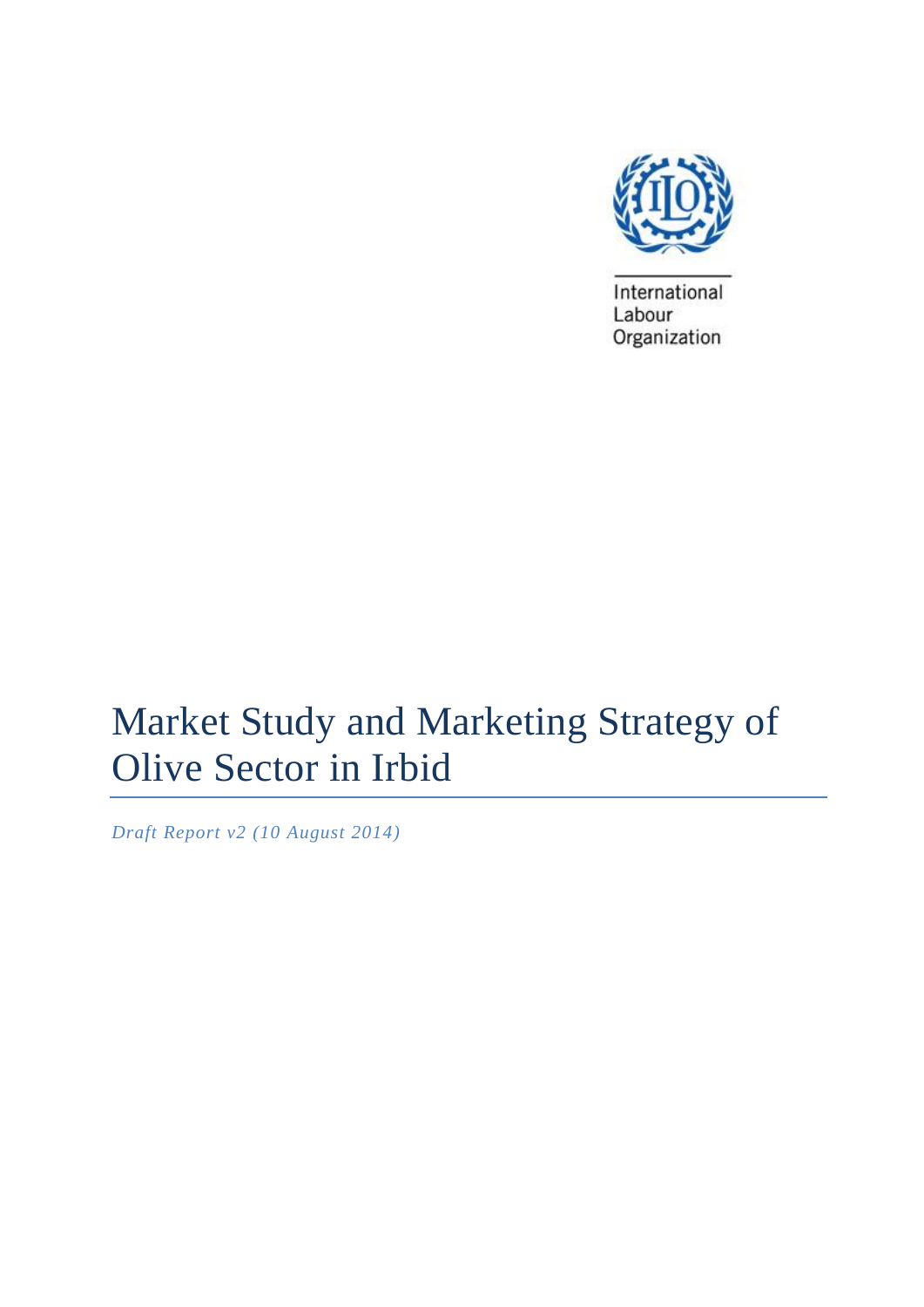# **Contents**

| Overview of Socio-Economic Implications of the Syrian Refugee Crisis on Irbid Governorate, with |  |
|-------------------------------------------------------------------------------------------------|--|
|                                                                                                 |  |
|                                                                                                 |  |
|                                                                                                 |  |
|                                                                                                 |  |
|                                                                                                 |  |
|                                                                                                 |  |
|                                                                                                 |  |
|                                                                                                 |  |
|                                                                                                 |  |
|                                                                                                 |  |
|                                                                                                 |  |
|                                                                                                 |  |
|                                                                                                 |  |
|                                                                                                 |  |
|                                                                                                 |  |
|                                                                                                 |  |
|                                                                                                 |  |
|                                                                                                 |  |
| Business Opportunities/Value-Added Initiatives for Women and Small-Scale Producers 34           |  |
|                                                                                                 |  |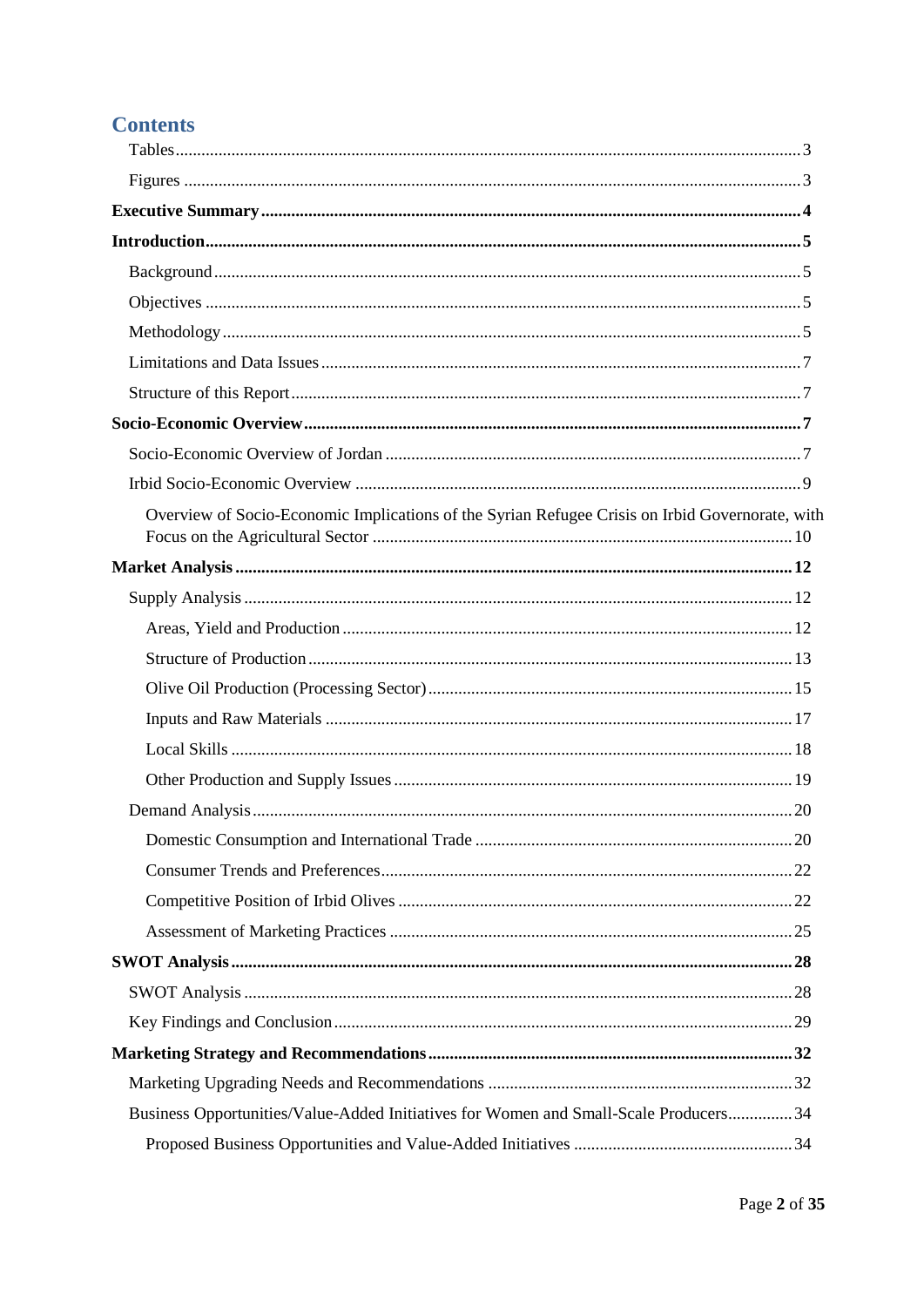# <span id="page-2-0"></span>**Tables**

| Table 9: Imports, Exports and Estimated Domestic Consumption of Fresh Olives in Jordan (2007-2012) |  |
|----------------------------------------------------------------------------------------------------|--|
|                                                                                                    |  |
| Table 10: Imports, Exports and Estimated Domestic Consumption of Olive Oil in Jordan (2007-2012)20 |  |
|                                                                                                    |  |
|                                                                                                    |  |
|                                                                                                    |  |
|                                                                                                    |  |
|                                                                                                    |  |

# <span id="page-2-1"></span>**Figures**

| Figure 1: Distribution of Olive Quantities transferred to Pressing and Oil Extraction (2008-2012) 16 |  |
|------------------------------------------------------------------------------------------------------|--|
|                                                                                                      |  |
| Figure 3: Jordan's Exported Quantities (Mt thousands) of Fresh Olives and Olive Oil (2007-2013)21    |  |
|                                                                                                      |  |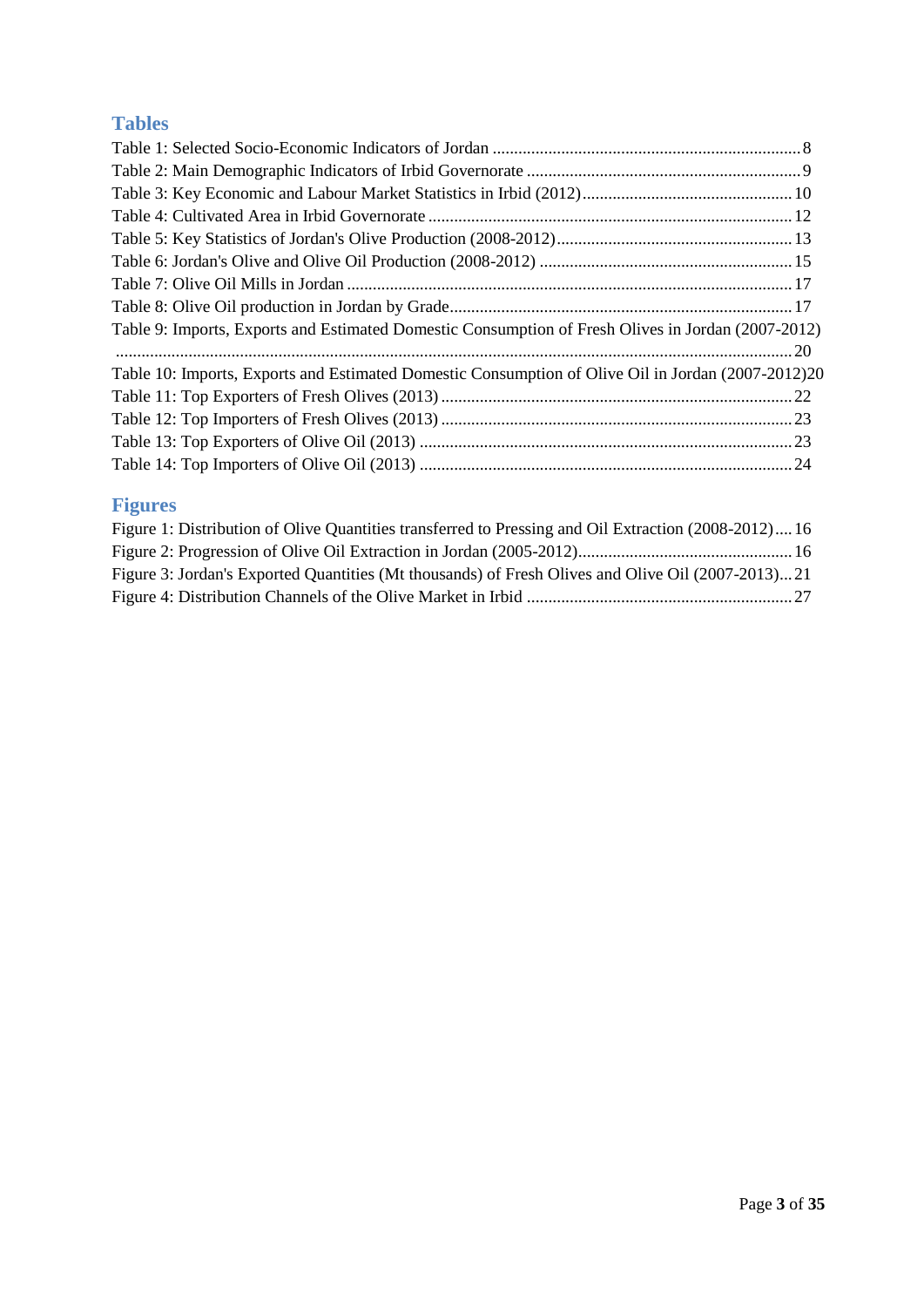### <span id="page-3-0"></span>**Executive Summary**

The olive industry is considered the most important agri-business activity in the governorate of Irbid, and it contributes 32% of Jordan's total olive production. The sector has undergone remarkable developments over the last two decades, which has resulted in expanding production in recent years. Today, Jordan is the world's 2nd and 8th largest exporter of table olives and olive oil respectively, and imports negligible quantities of both commodities compared to exports.

Market analysis in this report provides a range of statistics and indicators that show the high potentials for further sector growth. There are several opportunities that can be exploited as demand continues to increase.

However, despite enjoying several marketing strengths, mainly the geographic proximity to key regional markets, commercial potential of produced varieties, availability of modern olive oil mills, the sector suffers from a number of internal weaknesses and is quite vulnerable to a number of external challenges.

Key internal weaknesses revolve around the fragmentation of the olive production base, insufficient farmer know-how and in-adequate awareness of market trends and demand characteristics, improper packaging, unidentified geographic indication of Irbid olives, poor marketing performance, lack of effective branding, as well as a lack of coordination between farmers and mills which is increasingly causing delays in accessing oil mills, often leading to quality deterioration. Key external challenges are related to changing climatic conditions that have been causing unpredictable rainfall in recent years, competition in export markets, and domestic consumer product quality trust issues.

Key recommendations include: establishing a farmer cooperative in Irbid to achieve economies of scale through collective procurement, and enhance coordination between member farms and the olive mills. The proposed cooperative can also introduce a number of value-added services to member farms, such as rendering outsourced post-harvest handling services, and hosting micro and small businesses that produce olive by-products. In addition, the report proposes introducing mobile mills, through the introduction of a business idea to start a company that renders mobile milling to Irbid olive orchards. Such business can be operated by women and small-scaled producers. The report proposes other recommendations in the areas of: capacity building to workers in the areas of cultivation planning, soil tillage, rugged land use, rainwater harvesting techniques, fertilizers and pesticides application, and postharvest handling. Finally, recommendations extend to cover branding, marketing communications, and packaging.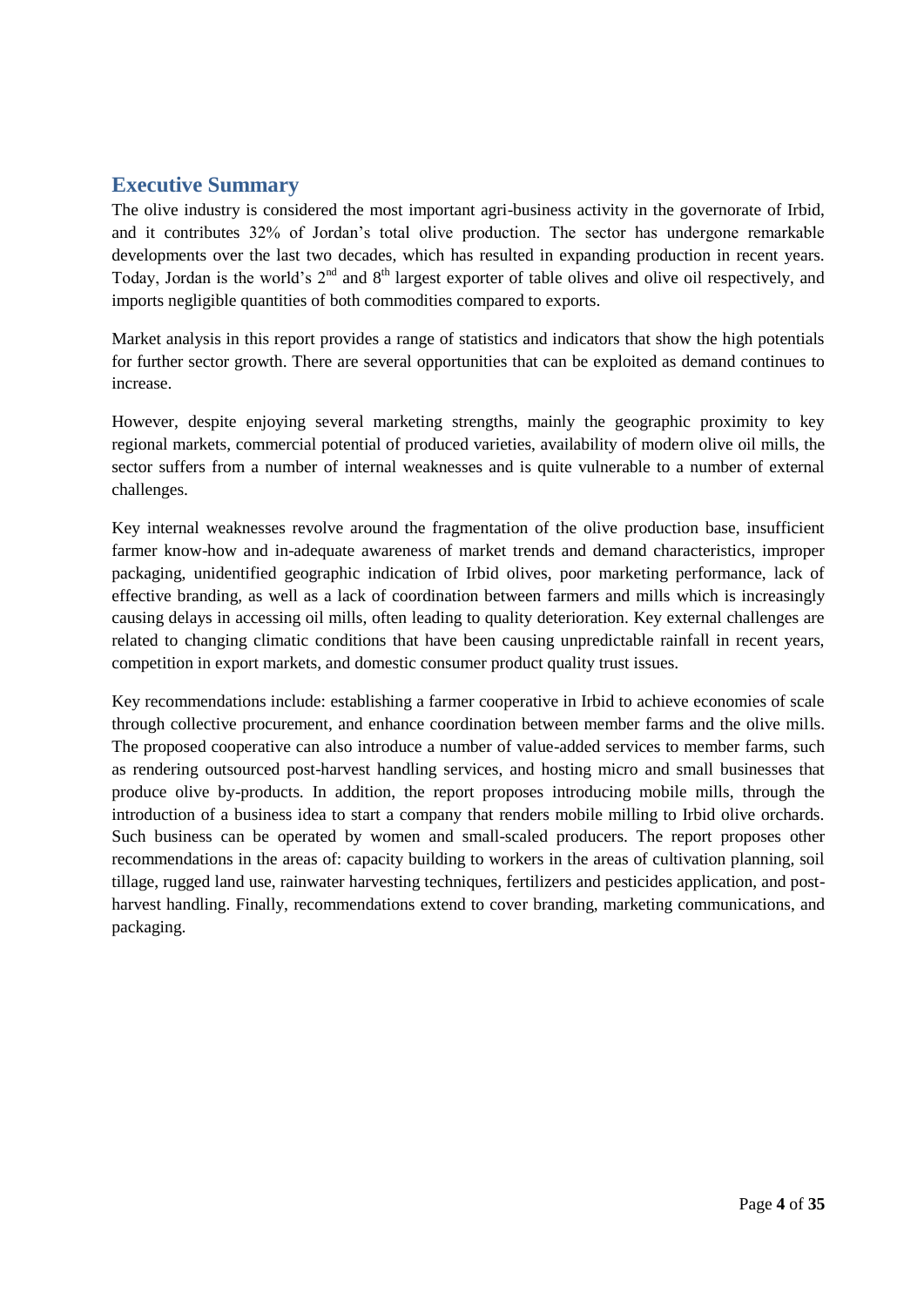# <span id="page-4-0"></span>**Introduction**

### <span id="page-4-1"></span>**Background**

ILO value chain assessment reports of the Irbid olive sector highlighted pitfalls within various phases of the value chain of the sector. Some of the main weaknesses are related to marketing practices, including: branding, product quality, packaging, distribution and other marketing and operational shortcomings. The value chain assessment report concluded that it was necessary to conduct a market study that examines market demand and supply dynamics, marketing challenges and opportunities, as well as identifying economic opportunities to various players within the marketing channels as well as the local community within the sector, with particular focus on women and small-scale producers.

#### <span id="page-4-2"></span>**Objectives**

The primary objective of this study was to identify windows of business opportunity within the Irbid olive sector that are likely to have a good marketing potential for women, entrepreneurs, as well as micro-to-small-scaled producers. The study also aimed at identifying and describing the corresponding market segment(s), as well as devising a suitable marketing strategy that would ultimately lead to more effective community engagement.

In order to achieve the above objective, the specific objectives of this study, as stated in the ToRs are:

- I. Map out the current situation in terms of available raw materials, local skills, processing and communication infrastructure, marketing channels and appropriate technologies within the Project target area.
- II. Assess the local, regional and national demand for those products that could be efficiently produced at a micro- to small-scale of operation by the women assisted by the project and organized in the form of sole producers or micro- to small-scale enterprises as defined by the Project either producing and marketing on an individual firm basis or networking with other firms in particular for joint purchasing or marketing.
- III. Among the olive sub sector in Irbid, identify those with higher potential and with an emphasis on value-added activities (e.g. Food production, processing, and vending; Horticulture; Organic farming.
- IV. Identify potential marketing outlets, including relevant trade flows, procedures and regulations, mainly in the host communities but also in the rest of the country or for export in other countries or overseas (e.g. Europe), if relevant to the selected lines of production.

#### <span id="page-4-3"></span>**Methodology**

This report is based on desk research as well as field research and analysis of primary qualitative data gathered through interviews with a number of farmers and growers of olive in Irbid.

Secondary data presented in this report primarily comes from reports and databases published by Department of Statistics, Ministry of Agriculture, Central Bank of Jordan, ILO Irbid Olive Production Value Chain Assessment Report, Jordan Exporters and Producers Association for Fruit and Vegetables (JEPA), as well as any other sector reports and statistics that may be available at official secondary data sources.

The following table shows the main methodological activities and outputs of the desk research and analysis based on secondary data sources: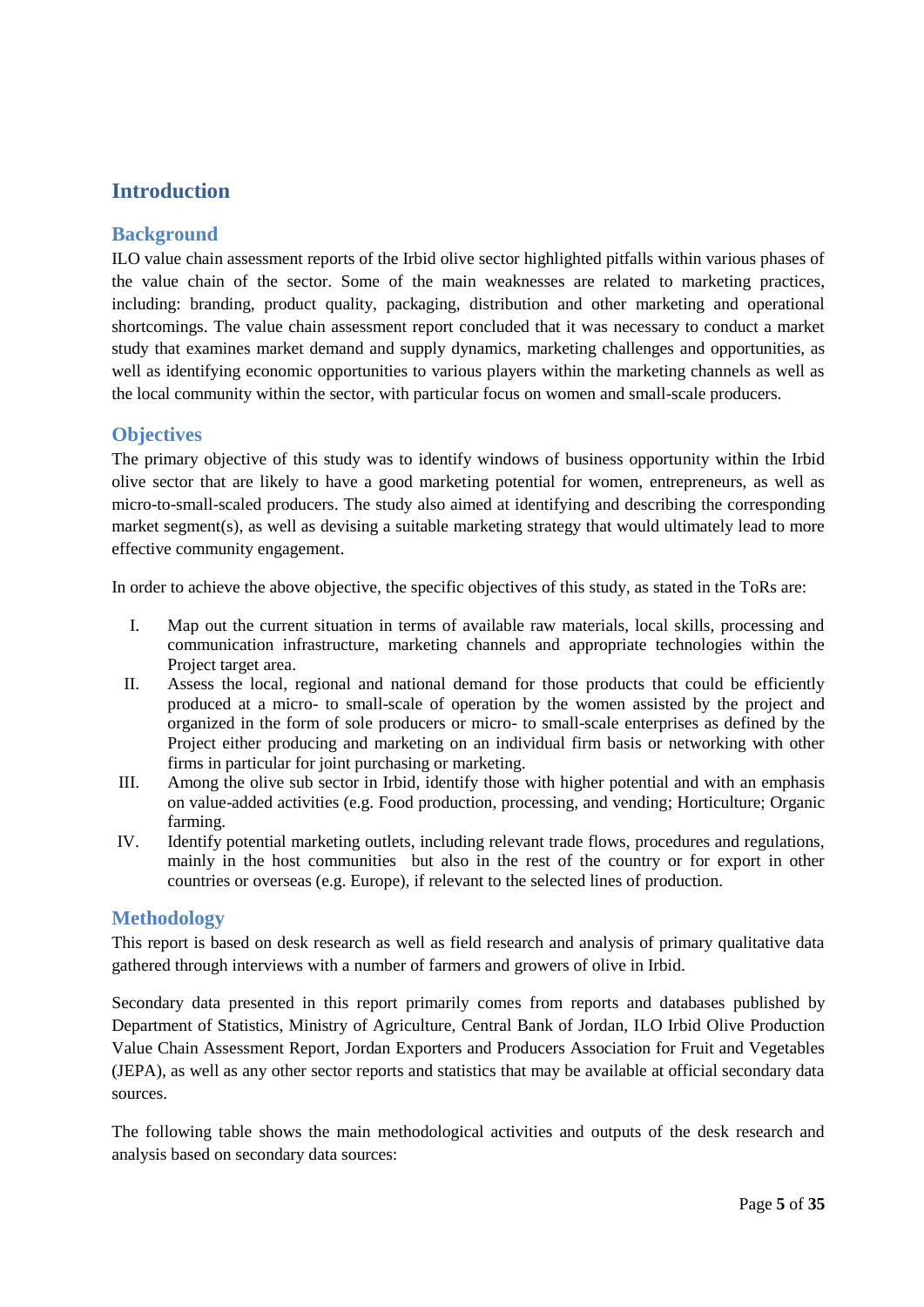| Scope of Desk Research and Analysis based on Secondary Data Sources                                                                                                                                                                                                                                                                                                                                                                |                                                                                                                                                                                                                                                                                                                                                                                                                                     |  |  |  |
|------------------------------------------------------------------------------------------------------------------------------------------------------------------------------------------------------------------------------------------------------------------------------------------------------------------------------------------------------------------------------------------------------------------------------------|-------------------------------------------------------------------------------------------------------------------------------------------------------------------------------------------------------------------------------------------------------------------------------------------------------------------------------------------------------------------------------------------------------------------------------------|--|--|--|
| Methodology                                                                                                                                                                                                                                                                                                                                                                                                                        | <b>Focus Areas</b>                                                                                                                                                                                                                                                                                                                                                                                                                  |  |  |  |
| Review of ILO value chain assessment carried out<br>previously                                                                                                                                                                                                                                                                                                                                                                     | Highlighting sector challenges and weaknesses within<br>the value chain of sectors as well as local community<br>and refugee situation challenges that may have already<br>been identified. In addition, the Consulting Team<br>performed this task to ensure that this study and<br>marketing strategy is in alignment and synchronization<br>with the overall directions and objectives of ILO<br>endeavours in the target areas. |  |  |  |
| Conducting an analytical desk review of available<br>$\bullet$<br>relevant literature and documents that may include<br>data and information on the sector. These include<br>statistical data and sector reports at the following<br>sources: Department of Statistics, Ministry of<br>Agriculture, Jordan Exporters and Producers<br>Association for Fruit and Vegetables (JEPA),<br>Central Wholesale Markets and other sources. | Analysis of market recent supply and demand trends in<br>terms of market size, production trends, trade patterns<br>and import/export activities.                                                                                                                                                                                                                                                                                   |  |  |  |
| Review of all available statistical data and reports<br>from official data sources on the economic and<br>social factors that may have direct and indirect<br>effects on the local communities in each protected<br>area.                                                                                                                                                                                                          | Identifying trends and characteristics of the economic<br>and social factors in the areas where the targeted local<br>communities are located.                                                                                                                                                                                                                                                                                      |  |  |  |

The following table shows the main methodological activities and outputs of the desk research and analysis based on primary data sources:

| Scope of Desk Research and Analysis based on Primary Data Sources                                                                                                                                                                                                                                                                                                                                                                                                                                                                                                                                                                                                                                                                                                            |                                                                                                                                                                                                                                                                                                                                                                                                                                                                                                                                  |  |  |  |  |
|------------------------------------------------------------------------------------------------------------------------------------------------------------------------------------------------------------------------------------------------------------------------------------------------------------------------------------------------------------------------------------------------------------------------------------------------------------------------------------------------------------------------------------------------------------------------------------------------------------------------------------------------------------------------------------------------------------------------------------------------------------------------------|----------------------------------------------------------------------------------------------------------------------------------------------------------------------------------------------------------------------------------------------------------------------------------------------------------------------------------------------------------------------------------------------------------------------------------------------------------------------------------------------------------------------------------|--|--|--|--|
| Methodology                                                                                                                                                                                                                                                                                                                                                                                                                                                                                                                                                                                                                                                                                                                                                                  | <b>Focus Areas</b>                                                                                                                                                                                                                                                                                                                                                                                                                                                                                                               |  |  |  |  |
| Structured interviews with the following:<br>A randomly selected group of farmers, producers,<br>wholesalers and traders of olive in Irbid, with focus<br>on women and micro and small-sized enterprises.<br>Directors of the Irbid and Amman Central<br>$\bigcirc$<br>Wholesale Markets of Fruits and Vegetables.<br>Director of the Jordan Exporters and Producers<br>$\circ$<br>Association for Fruit and Vegetables (JEPA)<br>Subject Matter Experts in olive and tomato agri-<br>$\circ$<br>business in Jordan.<br>A randomly selected group of customers (small-<br>$\circ$<br>scale traders and end-consumers)<br>Site visits to the wholesale central market in Irbid as<br>$\circ$<br>well as agri-business activities in Irbid to record<br>personal observations. | Highlighting sector challenges and weaknesses within<br>٠<br>the value chain of the sector.<br>Verifying market supply and demand trends<br>$\bullet$<br>Identifying issues related to factor conditions<br>Identifying and brainstorming product/service added-<br>value propositions.<br>Verifying prices and price structures<br>Identifying customer trends,<br>preferences<br>and<br>$\bullet$<br>behavioural patterns<br>Identifying local community needs and expectations.<br>٠<br>Evaluating resources and capabilities |  |  |  |  |

In assessing marketing practices of the sector, the Consulting Team used the Marketing Mix (4Ps) model. The same model has been used in setting and listing sector marketing strategy recommendations. Analysis and listing of key research findings has been done in accordance to the Strengths, Weaknesses, Opportunities and Threats (SWOT) Analysis model. In identifying business opportunities and valueadded initiatives in the sector, the Consulting Team relied on both desk research (of similar cases) and field research (by interviewing farmers). In addition, the Consulting Team held internal brainstorming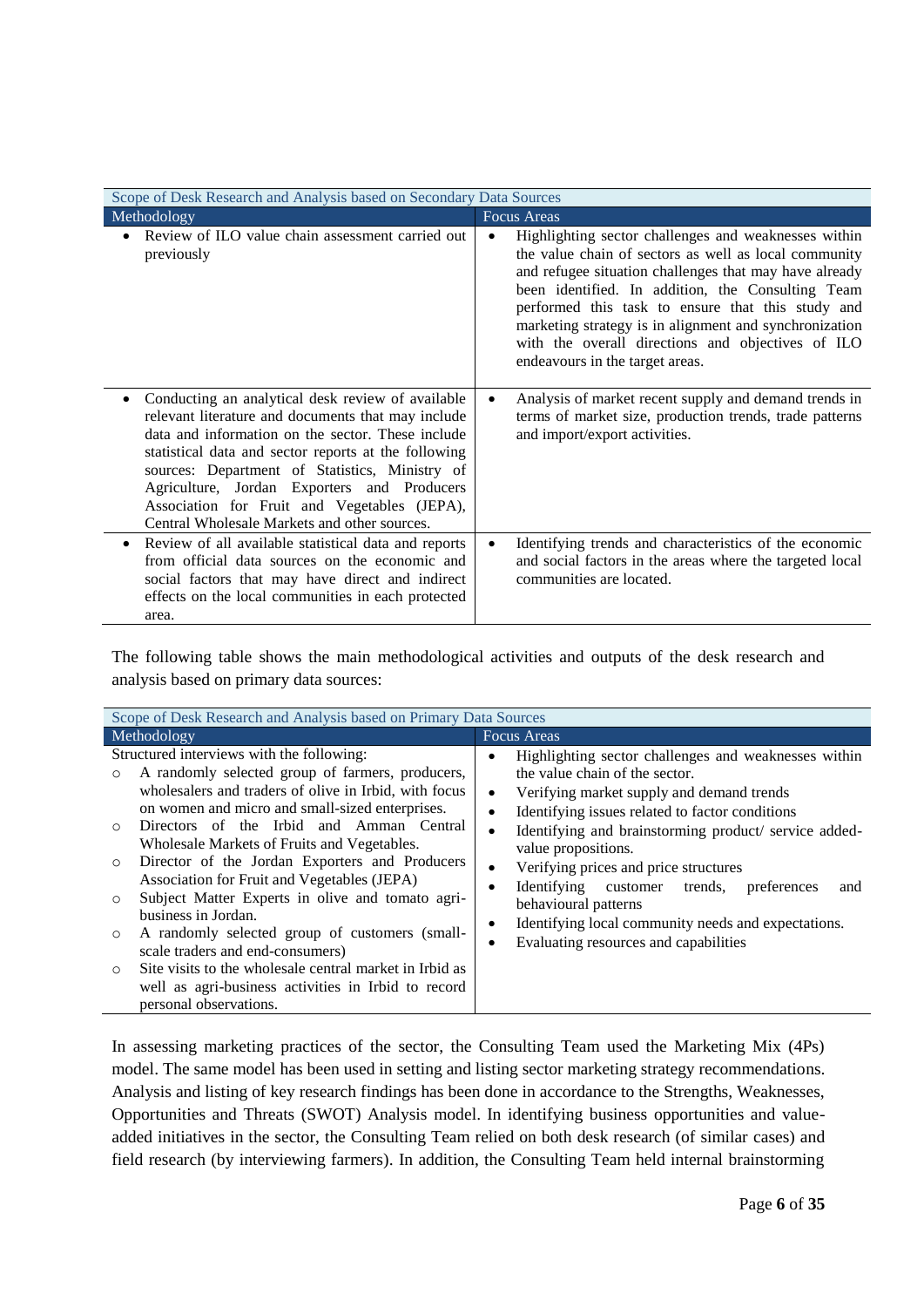sessions and relied on personal experiences of Subject-Matter Experts on what would be considered as viable recommendations.

### <span id="page-6-0"></span>**Limitations and Data Issues**

There are certain limitations and data issues that have been encountered by the Consulting Team while conducting the market research. Some of those limitations are the following:

- A general lack of official data on domestic consumption trends and consumer behaviour. The Consulting Team has therefore relied on qualitative data gathered through field research as well as rational calculations of available production, export and import data in order to arrive at indicative estimates of demand and consumption.
- Lack of official figures on sales volumes and prices of different varieties. There does not appear to be a clear distinction between different varieties.
- Lack of data pertinent to the specific economic activities of refugee and other labour in the target sector within the target areas.

#### <span id="page-6-1"></span>**Structure of this Report**

This report is divided into four key sections. The first section provides a quick overview of Jordan's socio-economic profile as well as on the Irbid governorate level, followed by an overview of the Syrian refugee situation and its impact on the agricultural sector as a whole and the olive production in Irbid governorate in specific. The second section provides an analysis of the market as well as value chain from a marketing perspective for the olive sector in Irbid. Analysis extends to cover in more depth the market demand and supply trends and indicators. The third section provides a listing of key findings within the context of a SWOT appraisal. The fourth section of this report lists strategy recommendations to enhance marketing in the sector and provides a description of proposed business ideas and value-added initiatives with particular focus on women and small-scale producers.

# <span id="page-6-2"></span>**Socio-Economic Overview**

#### <span id="page-6-3"></span>**Socio-Economic Overview of Jordan**

The economy of Jordan has traditionally been characterized by three persistent features: scarce natural resources, a small-sized economy, and a persisting high unemployment level. Jordan's unemployment rate, which currently stands at  $12.6\%$  (in  $2013$ )<sup>1</sup>, have also been a long-standing problem, with the unofficial unemployment rate is estimated to be closer to 25% due to underemployment. Jordan is a young country with a high birth rate, so the population is growing faster than economic opportunities are. Poverty and a large foreign debt remain major problems. Less than 5% of the country's land is arable, and farm output is further limited by the small size of most farms, inefficient methods of tilling the soil, and inadequate irrigation. The principal crops are citrus and other fruits and berries, tomatoes, cucumbers, grains, lentils, and olives. Many Jordanians support themselves by raising sheep, goats, and poultry.

Despite numerous national efforts to stabilize the economy, Jordan continues to face economic and social challenges. In 2013, Jordan recorded a Gross Government Debt to GDP of an alarming 87.75 per cent of the country's Gross Domestic Product. Over the past 2-3 years, the government has attempted to

<sup>&</sup>lt;sup>1</sup> Source: Department of Statistics, 2013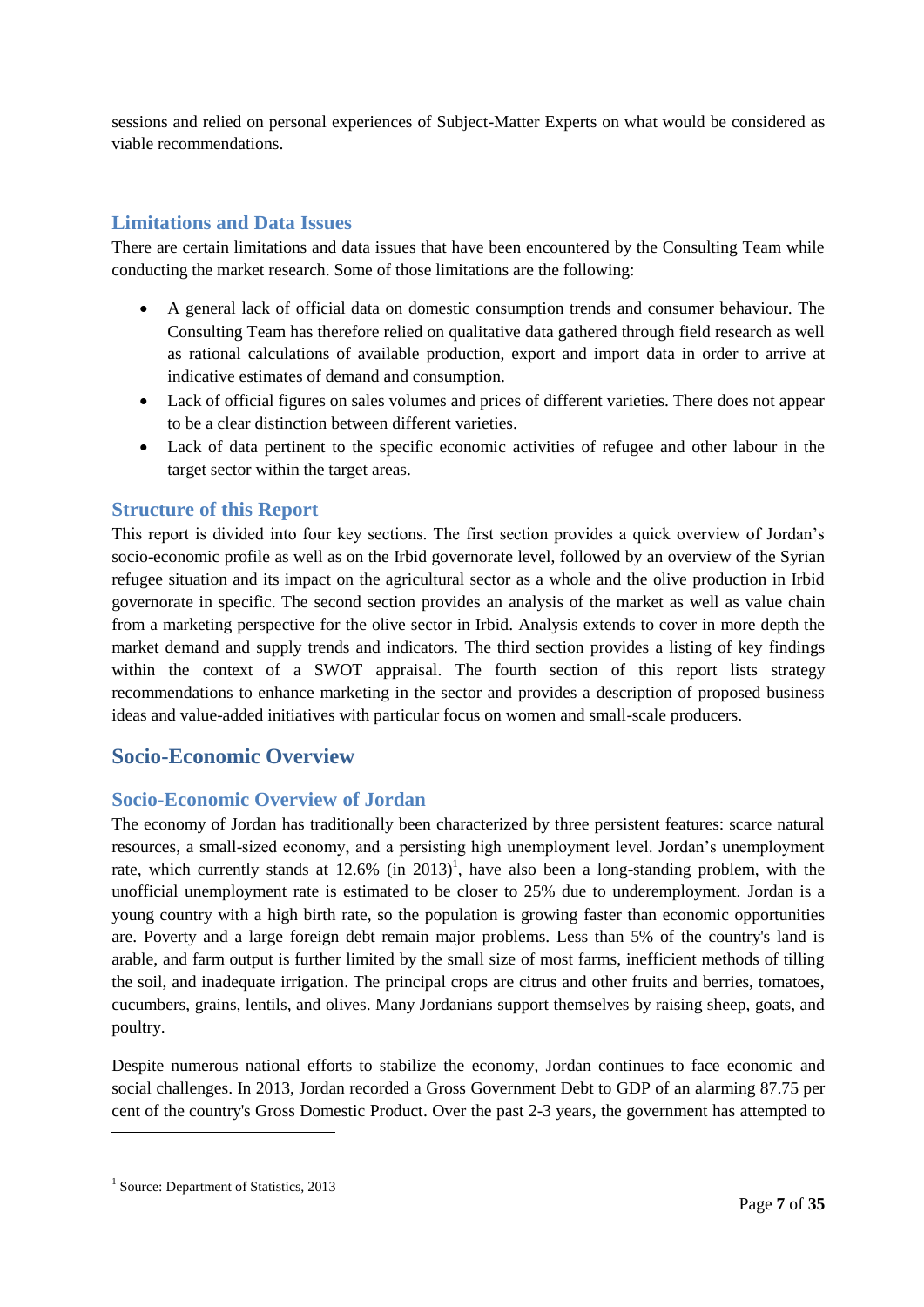tackle economic challenges by increasing several tax rates, reducing fuel and electricity subsidies and made efforts to broaden the tax base and increase collection efficiency.

The economy of Jordan started to show signs of recovery in 2010 from the aftermath of the global financial crisis in 2008. However, this slight recovery did not last for long as Jordan's economic challenges have reportedly worsened amid the Syrian crisis which erupted in 2011. The influx of Syrian refugees to Jordan has added a huge burden on the country's economy which suffers from relatively high rates of poverty and unemployment, not to mention huge challenges facing the infrastructure. The table below shows selected socio-economic indicators of Jordan:

| <b>Indicator</b>                       | 2009     | 2010     | 2011     | 2012     | 2013  | $2014$ (F) |
|----------------------------------------|----------|----------|----------|----------|-------|------------|
| GDP at current prices (JOD million)    | 16,912.2 | 18,762.0 | 20,476.6 | 21,965.5 |       |            |
| GDP at constant prices (JOD million)   | 9,759.9  | 9,985.5  | 10,243.8 | 10,243.8 |       |            |
| GDP Growth Rate at current prices (%)  | 8.5      | 10.9     | 9.1      | 7.3      |       |            |
| GDP Growth Rate at constant prices (%) | 5.5      | 2.3      | 2.6      | 2.7      |       |            |
| Gross public debt (JD billion)         | 9.7      | 11.4     | 13.1     | 16.5     | 19.2  | 21.4       |
| as a percentage of GDP (%)             | 57       | 61       | 65       | 78       | 87.75 | 85         |
| Unemployment Rate (%)                  | 12.9     | 12.5     | 12.9     | 12.2     | 12.6  | <b>NA</b>  |
| Total Population (000)                 |          |          |          | 6,338*   |       |            |
| Population Growth Rate (%)             |          |          |          | 2.2      |       |            |
| Average Household Size (person)        |          |          |          | 5.4      |       |            |
| Crude Economic Activity Rate (%)       |          |          |          | 24.6     |       |            |
| Male                                   |          |          |          | 39.3     |       |            |
| Female                                 |          |          |          | 9.2      |       |            |
| Refine Economic Activity Rate (%)      |          |          |          | 38.0     |       |            |
| Male                                   |          |          |          | 61.3     |       |            |
| Female                                 |          |          |          | 14.1     |       |            |
| Inflation Rate (%)                     |          |          |          | 4.8      |       |            |

#### <span id="page-7-0"></span>**Table 1: Selected Socio-Economic Indicators of Jordan**

Source: Central Bank of Jordan and Department of Statistics

\*Excluding Syrian Refugees

In addition to the young population and relatively high birth rate compared to the number of job opportunities created, the problem of unemployment in Jordan has characteristically been due to mismatch between labour market demand and supply. With only 38% of economically active population, Jordan has one of the lowest participation rates in the world. Female unemployment levels are also strikingly higher than male unemployment levels, and are considered to be one of the highest in the region.

The private sector in Jordan is dominated by medium, small and micro enterprises that comprise 98% of Jordanian enterprises and 77% of the workforce. The private sector is generally characterized by being service-oriented and based mainly on low-skilled labour. Insufficient or inadequate technical education, lack of in-the-job training by employers, and the mismatch between education and market needs are some of the causes of unemployment. Informal sector constitutes a hefty share of the overall economy activity in Jordan, with no official accurate figures but several researches and studies citing the percentage of the informal sector to account for around 40%-45% of the Jordanian economy.

There are regional social and economic disparities in Jordan, and this is evident by the differences in unemployment levels which vary from  $(10.3%)$  in the Centre, the North  $(15.6%)$  and South  $(18.0%)^2$ ,

<sup>&</sup>lt;sup>2</sup> Source: Department of Statistics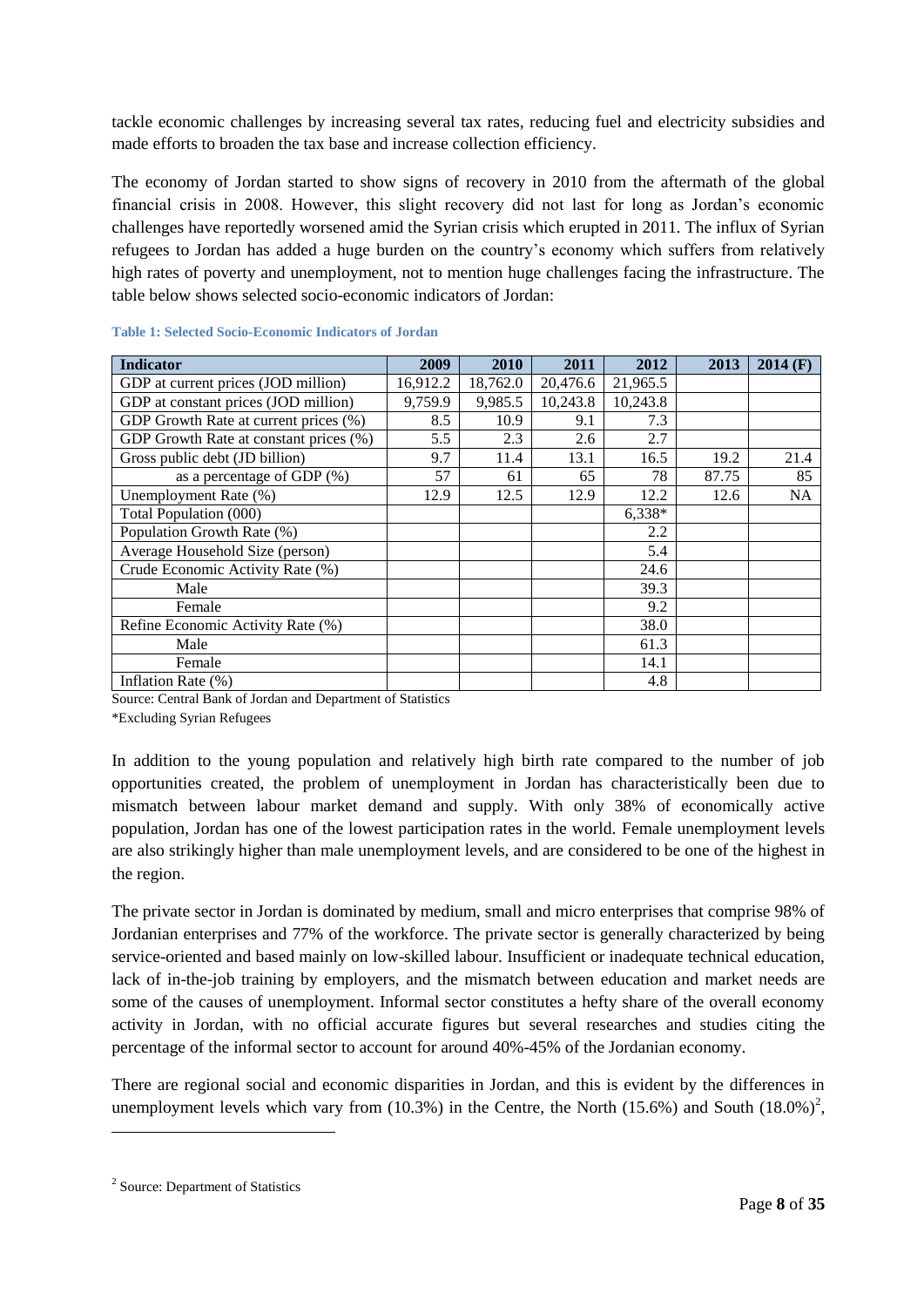and this is mainly due to a mismatch between people's places of residence and work locations*, as well as the notion that little focus has been given to rural labour intensive enterprises which represent the livelihood and employment generators for many of the poor in rural areas.*

Poverty levels in Jordan remain relatively high, and the relative poverty rate has actually regressed from 13.3% in 2008 to 14.4% in 2010<sup>3</sup>, which shows that the poverty situation has worsened. There are 27 poverty pockets in Jordan, 2 are in the governorate in Irbid.

### <span id="page-8-0"></span>**Irbid Socio-Economic Overview**

The city of Irbid is located about 85 km north of Amman and is considered the third largest city in Jordan by population (after Amman and Zarqa). The province of Irbid Governorate has the second largest population and the highest population density in Jordan. It is situated in the north west of the Hashemite Kingdom of Jordan, surrounded by fertile agricultural lands from north, east, west and south, with many fountains and springs water, as well as rain-fed valleys, and climatic conditions that are favorable for agricultural activity, and the city has always been known for its fresh olives and olive oil.

Total area of Irbid Governorate is estimated at about 1571.8 km<sup>2</sup> which accounts for 1.8% of Jordan's total geographic area. Due to its unique geographic location Irbid at the vicinity of the borders with Israel, Syria and the Palestinian territories, Irbid is considered one of the most important trading centers in Jordan, and is considered a major ground transportation hub between Amman, Syria to the north, and Mafraq to the east.

The total population of the governorate of Irbid has reached about 1.137 million people which accounts for 17.8% of Jordan's overall population. Male population represent 51.2% of the governorates total population, whereas females account for the remaining 48.8%. About 17.1% of the governorate's population reside in the country-side and outskirts of Irbid city.

| <b>Districts</b>      | <b>Population</b> | <b>Dependency</b><br>Rate | Area<br>$(km^2)$ | <b>Population</b><br><b>Density</b> | <b>Less</b><br>than 15 | $15 - 64$<br>years old | $65+$<br>years old |
|-----------------------|-------------------|---------------------------|------------------|-------------------------------------|------------------------|------------------------|--------------------|
|                       |                   |                           |                  |                                     | years old              |                        |                    |
| Al-Qasabah            | 460,090           | 66.3                      | 235.8            | 1951.4                              | 36.5                   | 60.1                   | 3.3                |
| Ramtha                | 133,690           | 71.6                      | 274.5            | 487.1                               | 39.2                   | 58.3                   | 2.5                |
| Koura                 | 111,530           | 79.8                      | 178.5            | 624.9                               | 41.2                   | 55.6                   | 3.2                |
| Bani Kinanah          | 93,580            | 68.0                      | 252.9            | 370.1                               | 36.6                   | 59.5                   | 3.9                |
| Northern Ghor         | 104,370           | 76.1                      | 246.4            | 423.7                               | 39.8                   | 56.8                   | 3.5                |
| Bani Obaid            | 114,610           | 65.9                      | 188.4            | 608.3                               | 36.1                   | 60.3                   | 3.6                |
| Northern Mazar        | 54,100            | 72.3                      | 86.2             | 627.7                               | 38.3                   | 58.1                   | 3.7                |
| (Al Mazar Al          |                   |                           |                  |                                     |                        |                        |                    |
| Shamali)              |                   |                           |                  |                                     |                        |                        |                    |
| Taybeh                | 35,680            | 77.0                      | 63.5             | 562.2                               | 39.9                   | 56.5                   | 3.6                |
| Wasatieh              | 29,450            | 72.5                      | 45.8             | 643.3                               | 38.3                   | 58.0                   | 3.7                |
| <b>Governorate of</b> | 1,137,100         | 69.9                      | 1571.8           | 723.4                               | 37.8                   | 58.9                   | 3.4                |
| Irbid (Total)         |                   |                           |                  |                                     |                        |                        |                    |
| <b>Jordan Total</b>   | 6,388,000         | 68.2                      | 88793.5          | 71.9                                | 37.3                   | 59.4                   | 3.3                |
| (Kingdom level)       |                   |                           |                  |                                     |                        |                        |                    |

#### <span id="page-8-1"></span>**Table 2: Main Demographic Indicators of Irbid Governorate**

Source: Department of Statistics

<sup>&</sup>lt;sup>3</sup> Source: Department of Statistics - Latest official data on Poverty Rate.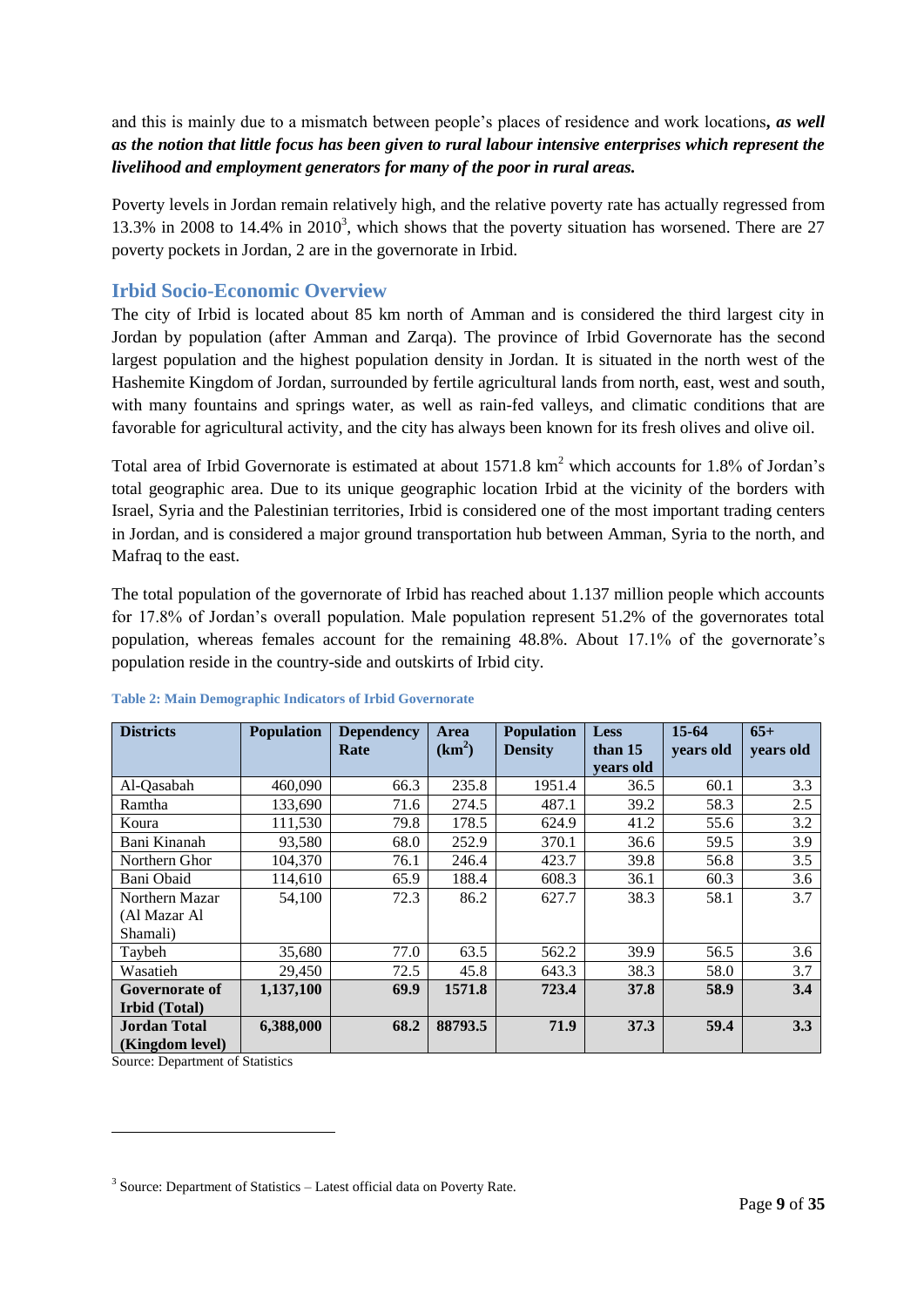Latest official statistics on poverty indicators published by the Department of Statistics, based on the Household Income and Expenditure Survey 2010, show that the poverty ratio in Irbid has reached 15% which is slightly higher than the Kingdom's average of 14.4%<sup>4</sup>. The number of the 'poor' in Irbid Governorate is 163,933 people, accounting for 18.7% of the total number of the 'poor' in Jordan.

The number of Irbid workers who are currently employed is estimated at 221,269 in 2012 which accounts for 17.4% of Irbid's population, whereas the number of the unemployed is estimated at 29,809. About 34.4% of the Irbid labour force work in the fields of public administration, social security and related services, 14.7% in education, 4.7% in healthcare and social services, 13.2% in wholesale and retail trade as well as vehicle maintenance, 7.2% in transportation and warehousing, 1.7% in the tourism sector, and about 2.7% work in agriculture. Foreign labour in Irbid has reached 30,043 workers, accounting for 10.7% of the total number of foreign labour in Jordan<sup>5</sup>.

The following table shows key economic and labour market statistics in Irbid (2012):

| <b>Indictors</b>                                                          | <b>Irbid Governorate</b> | <b>Kingdom-Level</b> |
|---------------------------------------------------------------------------|--------------------------|----------------------|
| No. of employed labour force                                              | 221,269                  | 1,268,093            |
| % of employed labour force                                                | 17.4%                    |                      |
| No. of the unemployed                                                     | 29,809                   | 175,470              |
| % of the unemployed                                                       | 17%                      |                      |
| No. of foreign workers                                                    | 30,043                   | 279,798              |
| % of foreign workers                                                      | 10.7%                    |                      |
| Participation in Economic Activity Rate                                   | 37.4                     | 38.0                 |
| <b>Unemployment Rate</b>                                                  | 11.9                     | 12.2                 |
| <b>Inflation Rate</b>                                                     | 5.12                     | 4.77                 |
| Average Annual Household Income (JOD)                                     | 7877.2                   | 8823.9               |
| Average Annual Household Expenditure (JOD)                                | 8638.6                   | 9626.0               |
| Average Annual per Capita Income (JOD)                                    | 1421.8                   | 1660.2               |
| Average Annual per Capita Expenditure (JOD)                               | 1535.2                   | 1793.0               |
| Poverty Ratio (2012)                                                      | 15%                      | 14.4%                |
| % of Middle-Class Households (Families) (2008)<br>منصوبكم المتحدث المتحدث | 28.3                     | 41.0                 |

<span id="page-9-1"></span>**Table 3: Key Economic and Labour Market Statistics in Irbid (2012)**

Source: Department of Statistics <sup>6</sup>(2012)

#### <span id="page-9-0"></span>**Overview of Socio-Economic Implications of the Syrian Refugee Crisis on Irbid Governorate, with Focus on the Agricultural Sector**

The governorates of Irbid is one of the key areas in Jordan which host the largest population of Syrian refugees, and particularly in the cities of Ramtha, Mafraq and Irbid, where total population reported an increase by 25%, 30% and 20% respectively<sup>7</sup>. The influx of Syrian refugees to these areas over the last three years has resulted in increased demand for already limited resources (mainly water and electricity) as well as services such as education, healthcare, and sanitation. Jordan's resources in these areas have been strained to their limits. About 55% of Syrian refugees in Jordan registered by UNCHR are under the age of 18, which means that no less than 120,000 refugees are in school age, which has resulted on an overwhelming demand for education and school overcrowding. More than half of those are located in the governorates of Irbid and Mafraq. According to UNCHR, there has been a similar overcrowding

1

<sup>&</sup>lt;sup>4</sup> Source: Department of Statistics, based on the Household Income and Expenditure Survey 2010

<sup>5</sup> Source: Department of Statistics

<sup>6</sup> Source: Department of Statistics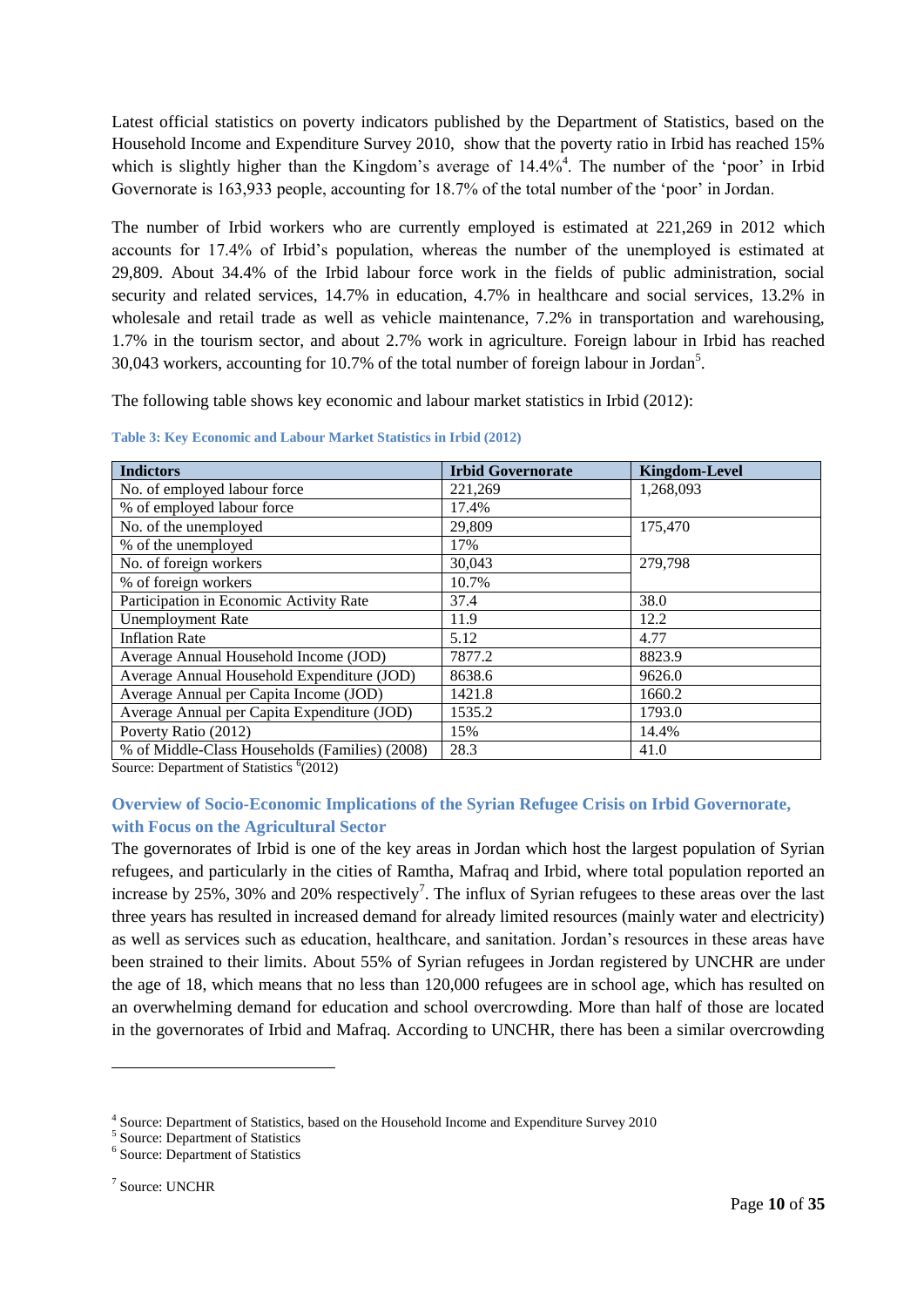is witnessed at primary healthcare facilities in Ramtha, Irbid and Mafraq where shortages of medicine has also been witnessed. This problem is aggravated by the already low bed capacity in both Irbid and Mafraq governorates, where the number of beds per 10,000 people is as low as 11 and 8 in both governorates, respectively<sup>8</sup>.

Water resources in Irbid governorate had been scarce even prior to the Syrian crisis, where water distribution to households was only for once or twice a week for a period of up to six hours only. UNCHR, based on meetings with officials and representatives in both governorates, indicates that Syrian refugee communities reportedly have little understanding and application of water conservation practices, and this has also contributed to the water scarcity problem.

In terms of employment and labor market, it has been noted that Syrians have been crowding and pushing out Jordanians workers in specific sectors, such as: hospitality, retail, trade, and construction. With regards to agriculture, the situation is quite similar. However, the problem is less severe than in other sectors mainly because Jordanians do not heavily engage with production practices of the sector. Some reports point out to the issue of "the culture of shame" that states that Jordanians refrain from working in low-end occupations including those related to farming and agricultural jobs. However, field research shows that the underlying reason why Jordanians do not pursue such jobs in the agriculture sector is rather down to economic reasons, related to low wage pay offered by producers and poor working conditions, rather than socio-cultural issues. The ILO report on value chain assessment of Mafraq tomato production points out the opportunity of creating higher value adding activities to entice Jordanians to take on such jobs, and that a rapid assessment should be conducted to examine the cultural dimensions related to Jordanians' unwillingness to work in farms. In the agricultural sector, Egyptian workers, who have previously dominated the scene, have been more susceptible than Jordanians to Syrian workers influx and entry to the sector.

The agricultural sector in Jordan has characteristically been limited due to lack of human resources, with Jordanians refraining from working in the sector and the government placing restrictions on the number of foreign labour in the sector. With the influx of Syrian refugees, the situation has changed. Jordanian farm owners have been tempted to increase their tomato production as the unavailability of labour has become less of a problem since the Syrian farmers arrived. Interviewees mentioned that Egyptian workers remain more skilled and efficient in the early stages of agricultural production, which include soil preparation, fertilization and seeding. However, Syrian workers are preferred in harvesting and post-harvest handling stages, which include picking and handling the harvested crop and performing crop sorting and grading processes.

Prior to the Syrian crisis, Egyptian workers have lobbied and managed to increase their wages by almost three-folds. The competition imposed on Egyptian workers ever since the Syrians arrived has contributed to stabilizing wage levels. However due to: (1) family connections, (2) higher postharvesting skills of Syrian workers, (3) cultural similarities between Syrian workers and Jordanian farmers - many Jordanian farmers/farm owners have displaced Egyptian with Syrian employment, especially that Syrian farmers are considered to be more skilled particularly in the areas of harvest and post-harvest handling activities.

<sup>8</sup> Source: Ministry of Health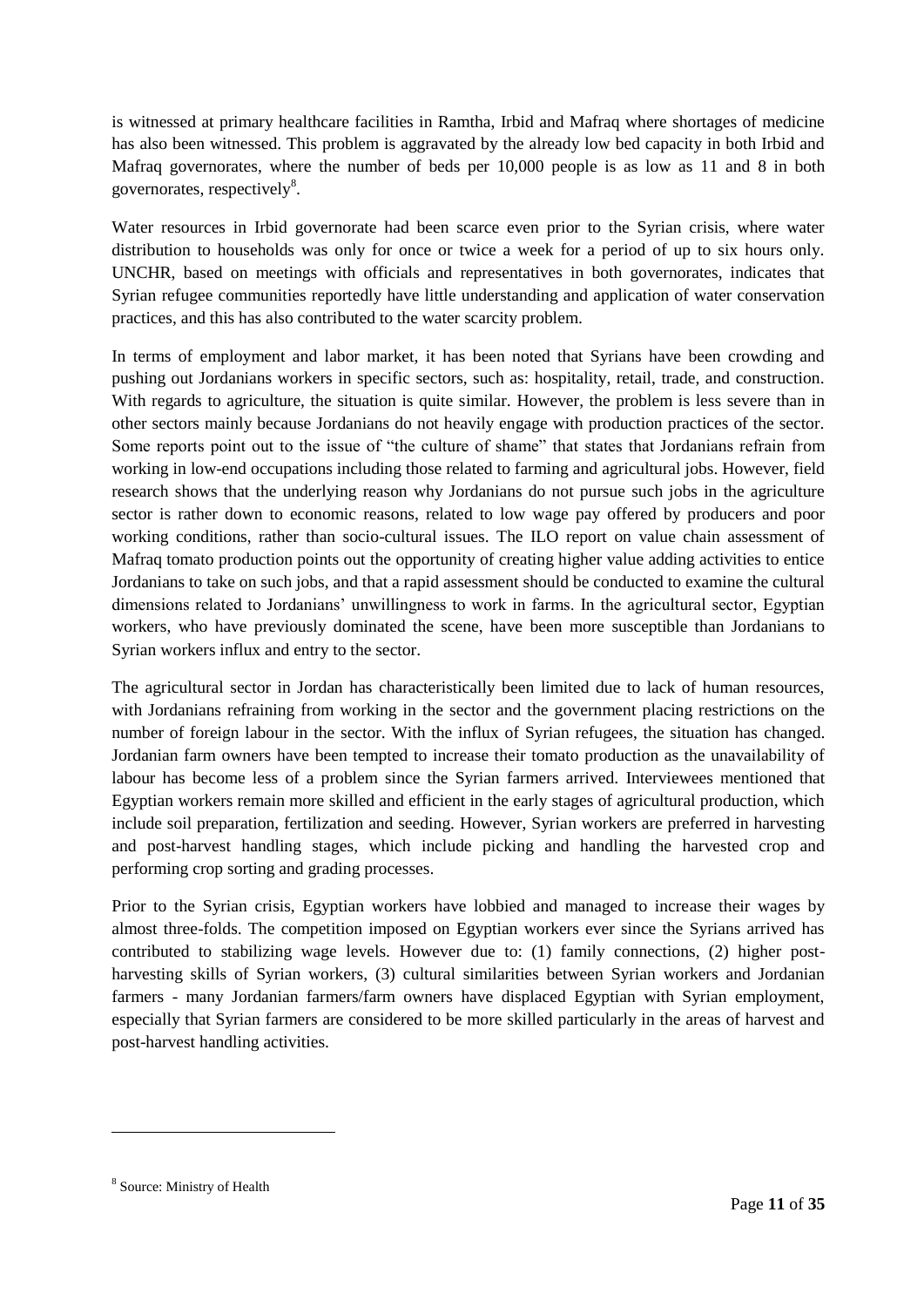# <span id="page-11-0"></span>**Market Analysis**

### <span id="page-11-1"></span>**Supply Analysis**

Irbid is considered to be one of the most active regions of Jordan in terms of agricultural activities. The Governorate produces citrus, olives and grain, in addition to the production of honey and livestock. More on the distribution of production is provided in the following section.

The following table shows that Irbid Governorate accounts for 11% of total cultivated area in Jordan, with the governorate accounting for 8% of Jordan's total field crops cultivated area, 19% of Jordan's total fruit trees cultivated area, and 4% of Jordan's total vegetable cultivated area. This shows the relative importance of the governorate in terms of agricultural activity.

#### <span id="page-11-3"></span>**Table 4: Cultivated Area in Irbid Governorate**

| <b>Indicator</b>                 | <b>Irbid Governorate</b> |         | Kingdom-Level   Irbid Governorate's<br><b>Percentage of Total</b> |
|----------------------------------|--------------------------|---------|-------------------------------------------------------------------|
|                                  |                          |         | <b>Cultivated Area in Jordan</b>                                  |
| Field crops cultivated area (ha) | 8.538                    | 112.904 | 8%                                                                |
| Fruit trees cultivated area (ha) | 16.477                   | 85,005  | 19%                                                               |
| Vegetables cultivated area (ha)  | 1,598                    | 42,863  | 4%                                                                |
| Total cultivated area (ha)       | 26,613                   | 240,771 | 11%                                                               |
| Number of Agricultural           | 32                       | 284     |                                                                   |
| Cooperatives <sup>*</sup>        |                          |         |                                                                   |

Source: Department of Statistics, 2011

\*Source: Jordan Cooperative Corporation

#### <span id="page-11-2"></span>**Areas, Yield and Production**

According to latest Department of Statistics' data of the year 2012, Jordan's olive orchards are estimated to comprise approximately 23.4 million trees. Approximately 80% of the trees bear crops and 20% are non-productive. Olive trees have reached approximately 11.7 million trees, accounting for 50% of the total number of trees in Jordan. Approximately 73% of olive trees bear crops and 27% are nonproductive<sup>9</sup>.

Statistics show that about 24% of the area is under permanent irrigation. According to data from the Ministry of Agriculture, orchard density averages 180 trees/ha. Crop yields range from 60 kg/tree in irrigated orchards to 15 kg/tree in rainfed mountain orchards although oil yields are practically the same in both types of orchard  $(20\%)^{10}$ .

The olive industry is one of the most important sub-sectors of Jordan's agri-business, and the olive tree is considered to be the most important fruit tree in Jordan as it covers about 73% of the total area planted with fruit trees and approximately 36% of the total cultivated area in Jordan<sup>11</sup>. Olive production is the highest fruit production in Jordan at 34% of total fruit production in 2012 and is followed by citrus (24%), bananas (8.5%), apples (8%), and grapes  $(7.8\%)^{12}$ .

<sup>&</sup>lt;sup>9</sup> Source: Department of Statistics

<sup>&</sup>lt;sup>10</sup> Source: Ministry of Agriculture

<sup>&</sup>lt;sup>11</sup> Source: Ministry of Agriculture

<sup>&</sup>lt;sup>12</sup> Source: Department of Statistics – Agricultural Survey 2012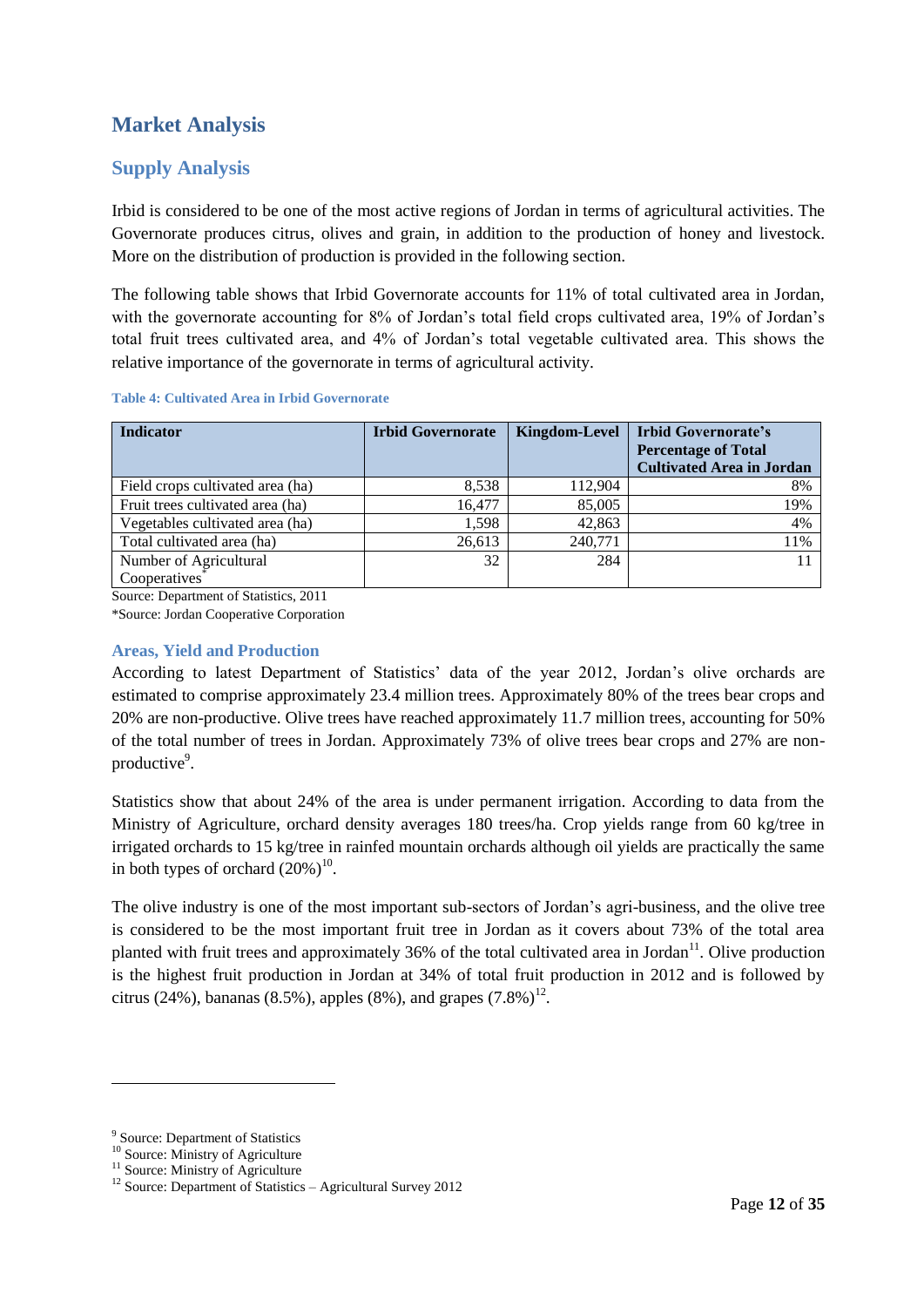| <b>Crop: Olive</b>              | Level: Jordan |            |            |            |            |
|---------------------------------|---------------|------------|------------|------------|------------|
| <b>Statistic Items</b>          | 2008          | 2009       | 2010       | 2011       | 2012       |
| Cultivated Area (ha)            | 60,531.8      | 60,659.8   | 60,878.8   | 62,087.9   | 62,687.1   |
| Total No. of Trees              | 11,136,565    | 11,154,168 | 11,225,985 | 11,518,114 | 11,686,719 |
| No. of Bearing Trees            | 5,977,547     | 8,886,471  | 8,674,114  | 8,607,646  | 8,541,418  |
| Average Yield (KG/bearing tree) | 15.7          | 15.8       | 19.8       | 15.3       | 18.2       |
| Production (Mt)                 | 94.068        | 140.719    | 171.672    | 131.847    | 155,640    |
| Production Growth Rate (%)      | $-25%$        | 50%        | 22%        | $-23%$     | 18%        |

<span id="page-12-1"></span>**Table 5: Key Statistics of Jordan's Olive Production (2008-2012)**

Source: Department of Statistics, Agricultural Survey

The table above shows that the total olive tree cultivated area in Jordan has increased from 60,531.8 ha in 2008 to 62,687.1 in 2012, reflecting a growth of approximately 4%. Bearing trees have been increasing at a higher growth rate than the total number of trees' over the same period, which has resulted in the average yield increasing from 15.7 KG/bearing tree in 2008 to a healthier yield rate of 18.2 KG/bearing tree in 2012.

Production volumes have fluctuated with an overall increase trend in production over the (2008-2012). Jordan's olive production increased from 94,068 Mt in 2008 to 155,640 Mt in 2012, reflecting a growth of 65%. Occasional fluctuations of olive production in Jordan are mainly due to adverse climatic conditions<sup>13</sup> and to the natural oscillation of production of olive trees among the years, not mitigated by appropriate agronomic practices and irrigation.

Nevertheless, the olive sector in Jordan has undergone remarkable developments over the last two to three decades which resulted in expanding the olive tree cultivated area by more than 200% since early 1990s, and about 130% since early 2000s. This rise in olive production is attributed mainly to the irrigated horticulture which enabled growing olive trees in the eastern part of the country using underground water. This rise in olive production is attributed mainly to the irrigated horticulture which enabled growing olive trees in the eastern part of the country using underground water.

In addition, considerable investments have been made in fruit trees in the highlands over the last 2-3 decades. The progress included production of nursery olive trees using relatively modern techniques and adoption of intensive olive growing, training and pruning systems. A landmark of olive orchards management was observed in all aspects of production starting with orchard site choice, fertilizers and fertilization, supplemental irrigation and methods of irrigation, olive cultivar choice, semi-mechanical harvesting, organic olive production, integrated pest management, and finally olive processing and olive oil extraction.

However, this is not necessarily the case of the vast majority of olive farms, particularly in Irbid and the northern regions of Jordan, where the olive industry is fragmented into a large number of small-scaled farmers and producers.

#### <span id="page-12-0"></span>**Structure of Production**

-

Geographically speaking, 48% of Jordan's olive trees grow in the North, 44% in the Centre and 8% in the South. In general, olives are cultivated in two main regions within the upland in Jordan; first is the western mountains ranges that cross the country from north to south, and the second area is the north eastern desert region. The former is rain-fed, while the latter is irrigated. The western mountains that

<sup>&</sup>lt;sup>13</sup> Decline in rainfall and higher temperatures in recent years which has negative impacts on Jordan's olive produce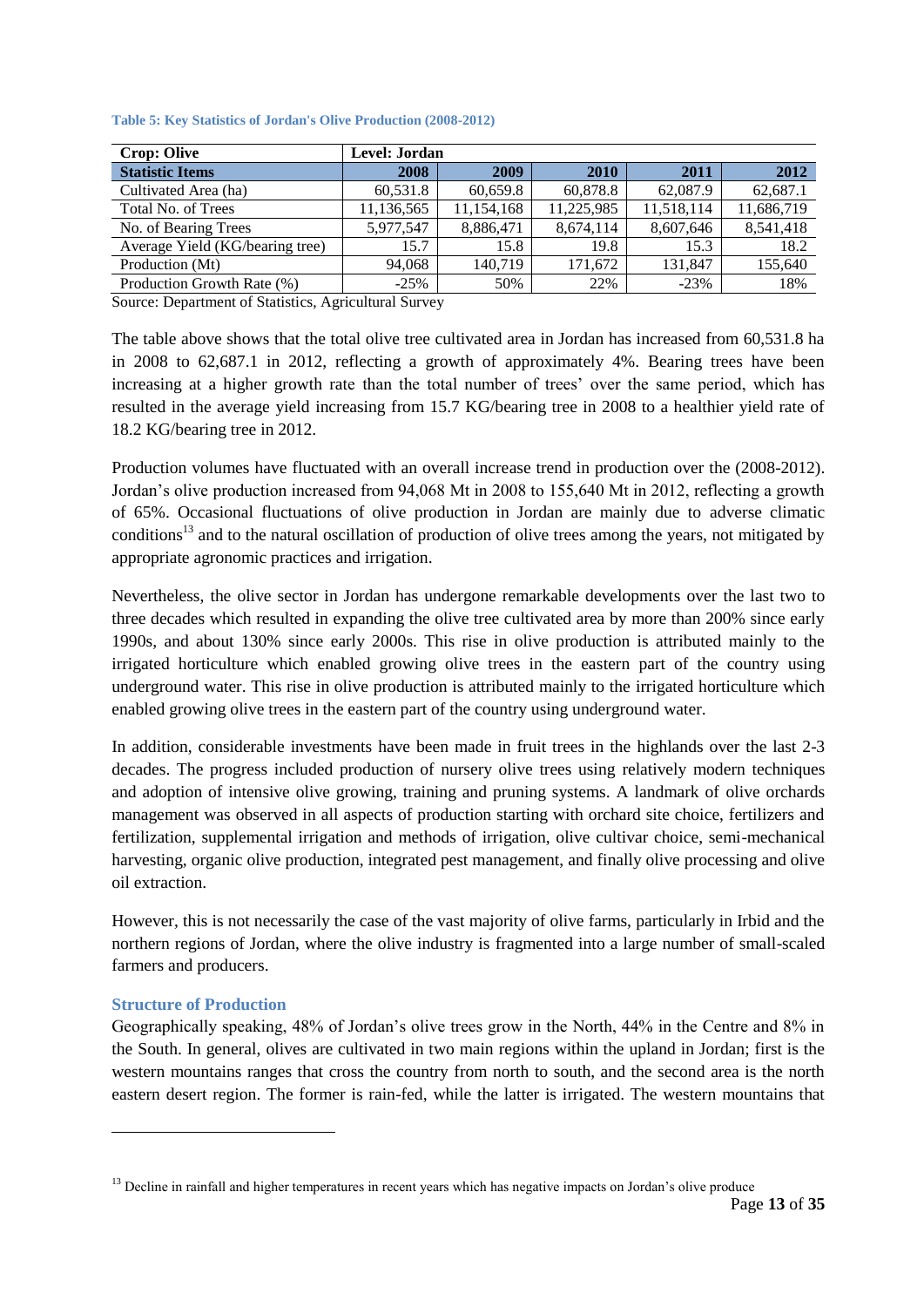cross the country from north to south (rain-fed) which represent about 77% of the total area planted with olive and the north eastern region (irrigated), where the average annual rainfall is more than 300mm. Each producing region pursues a very different olive cultivation pattern. In Irbid and the rainfed mountainous area, farms tend to be small.

Irbid and the northern region of Jordan are considered to be a major region of rain-fed olive tree cultivation<sup>14</sup>, and olive growing has always been a major feature of the heritage and socio-cultural life in Irbid. Large numbers of olive farms in Irbid belong to mainly small-size holders which are considered as a source of income for many families in Irbid, and provide many seasonal job opportunities for agricultural workers. Therefore, the structure of the olive sector in Irbid is fragmented into small holdings.

In Irbid, the olive industry is considered as the most important agri-business activity. Overlooking the Golan Heights of Syria, Kfarat, some 20 kilometres north of the city of Irbid, is rich with old olive trees, with some dating back to the Roman era. The governorate is home to over one million olive trees. In Irbid alone, the areas planted with olive trees reached 25,022 hectares, which accounts for about 21% of total areas planted with olive trees in Jordan<sup>15</sup>. Irbid's production of fresh olives is therefore estimated to account for 32% of Jordan's total olive production. The main cultivated areas of Irbid where olives are produced include: Kfarat, Taybeh, Wasateyeh, Ramtha, and Bani Kinanah. The average rainfall is 450mm which is very suitable for olive trees. The peak in activity occurs in winter, which makes it compatible with other agricultural and non-agricultural activities. With traditional growing methods, labour represents over half of production costs.

However, Irbid's is considered to be vastly under-producing as the cultivated areas are only 14,830 hectares out of 105,000 hectares suitable for cultivation in Irbid, which means that only 14% of suitable land for cultivation in Irbid is actually utilized.

Olive growing in Jordan, and particularly in Irbid, produces two *main* products, namely **table olives** and **olive oil**. There are round thirty different types of Olive trees present in Jordan and all of which are capable of producing excellent quality Extra Virgin Olive Oil. In Irbid, cultivated olives trees produce olives that can be used to produce table olives as well as olive oil. The predominant olive varieties are big and black, belonging to the Nabali olive variety. Main olive varieties are:

- **Nabali Baladi:** This variety adapts well to all the olive producing regions of Jordan, growing in the Western mountain range and in the irrigated Eastern plains. It is dual-purpose and has a high oil content ranging from 28 to 33% and an oleic acid content of around 67–71%. The tree has a vigorous and spreading growth habit. The fruit is small to medium-sized, ovoid in shape and asymmetric, and weighs 2–4 g on average. Its flesh is firm, adheres strongly to the stone and represents about 82% of the fruit's weight. The stone is medium sized, narrow and elongated with clear veins. It is considered to be drought tolerant and to show medium salt tolerance. It is resistant to most common olive pests and diseases. Oils of this variety have organoleptic qualities of nice light to medium fruitiness. This is the predominant olive variety produced in Irbid.
- **Rasie':** This variety is very widespread and is found across almost the whole of the country. It originates from the south of Jordan and is grown in mountainous areas with an annual rainfall

<sup>&</sup>lt;sup>14</sup> Source: Ministry of Agriculture

<sup>&</sup>lt;sup>15</sup> Source: Ministry of Agriculture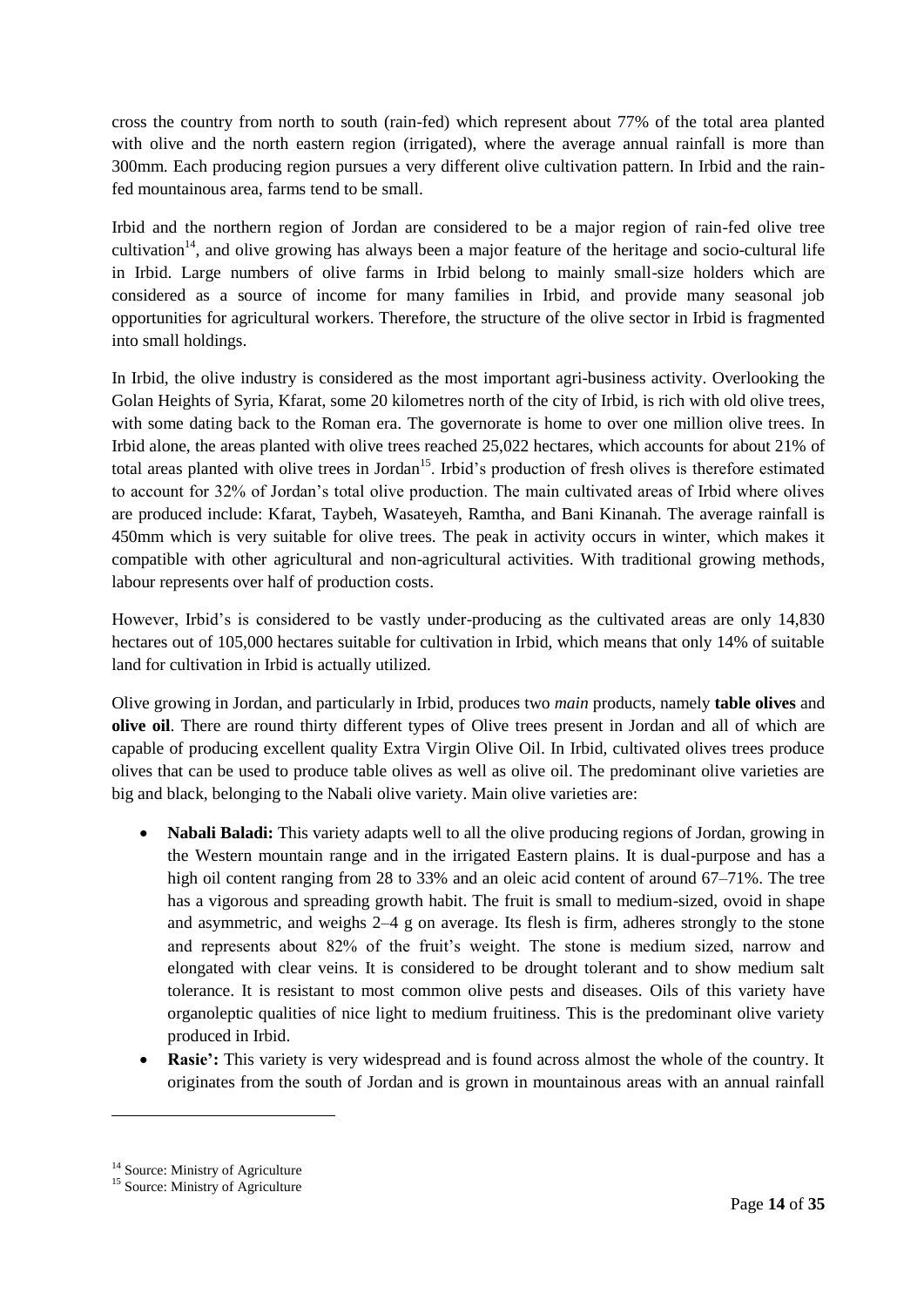of around 330 mm. Owing to its resistance to dry climates; it is also spreading to the drier, eastern parts of the country where it is grown with supplemental irrigation. It is hardy and it has a low rooting ability. It has an intermediate start of bearing. Its time of flowering is also intermediate. It is self-compatible and it has a low pistil abortion rate. Its productivity is high and alternate. The fruit is used for green or black pickling as well for producing good quality oil. It is clingstone. The oil content present ranges from 15 to 28% according to end use, growing area and whether or not irrigation is applied. It adapts readily to different climates and soils. It is very resistant to drought and cold climates, besides being tolerant of salinity. It is resistant to the most common olive diseases although it is sensitive to olive anthracnose. This variety has a taste of medium fruitiness with hints of green apple.

 **Souri:** Oils of these olives have an intense fruity aroma and differentiated organoleptic characteristics. However, its production is considered to be rather limited compared to the Nabali and Rasie' varieties.

#### <span id="page-14-0"></span>**Olive Oil Production (Processing Sector)**

Jordan's olive oil processing industry has undergone extensive modernisation in recent years. This is clear from the data given in the table below, supplied by the Ministry of Agriculture, which show a gradual increase in the number of three and two-phase facilities, a decrease in press mills and the total disappearance of traditional oil mills.

In 2012, Jordan's olive farms produced 21,548 tonnes of olive oil during the harvest season between October 15 and January 23, according to the official data released by the Department of Statistics . The DoS report estimated the volume of olive production at 115,282 tonnes in 2012, 9 per cent higher than the 106,006 tonnes produced in 2011. Irbid Governorate was the highest olive oil producer in 2012 in Jordan at 7,188 tonnes, followed by Ajloun with 4,413 tonnes. According to the National Centre for Agricultural Research and Extension NCARE, there are over 17 million olive trees in the country, nearly half of which are in the northern region of Jordan. The olive oil industry represents an important source of income for around 80,000 Jordanian families, according to the NCARE. The olive sector's annual contribution to the economy is estimated at JD100 million, with average exports of over JD20 million, according to the official data.

| <b>Crop: Olive</b>                                      | Level: Jordan |         |         |         |         |
|---------------------------------------------------------|---------------|---------|---------|---------|---------|
| <b>Statistic Items</b>                                  | 2008          | 2009    | 2010    | 2011    | 2012    |
| Total Production (Mt)                                   | 138,689       | 221,588 | 171,036 | 174,514 | 155,640 |
| Quantities processed as table olives & pickled olives   | 16.624        | 32.739  | 28.794  | 30.203  | 31,128  |
| % of Quantities transferred to pressing (%)             | 12%           | 15%     | 17%     | 17%     | 20%     |
| Quantities transferred to mills for oil extraction (Mt) | 122,065       | 188.849 | 142.242 | 144.311 | 15,282  |
| % of Quantities transferred to mills (%)                | 88%           | 85%     | 83%     | 83%     | 74%     |
| Extracted olive oil (Mt)                                | 18.472        | 36,652  | 27,311  | 19,352  | 21,548  |
| Oil extraction rate (%)                                 | 15%           | 19%     | 19%     | 13%     | 19%     |
| Olive pomace and residues (Mt)                          | 30.516        | 47.212  | 35,561  | 41.289  | 39.562  |

<span id="page-14-1"></span>**Table 6: Jordan's Olive and Olive Oil Production (2008-2012)**

Source: Ministry of Agriculture, Annual Statistical Book (2012)

The table above shows that only about 20% of olive crops are transferred to pressing and producing table olives and related products (such as pickles and olive paste), whereas the vast majority of olive crops are transferred to mills for olive oil extraction. The table shows that there has been a gradual decrease in the quantity of olives transferred to olive oil production (extraction). This is mainly due to mill access difficulties emanating from lack of coordination between olive growers and mills in light of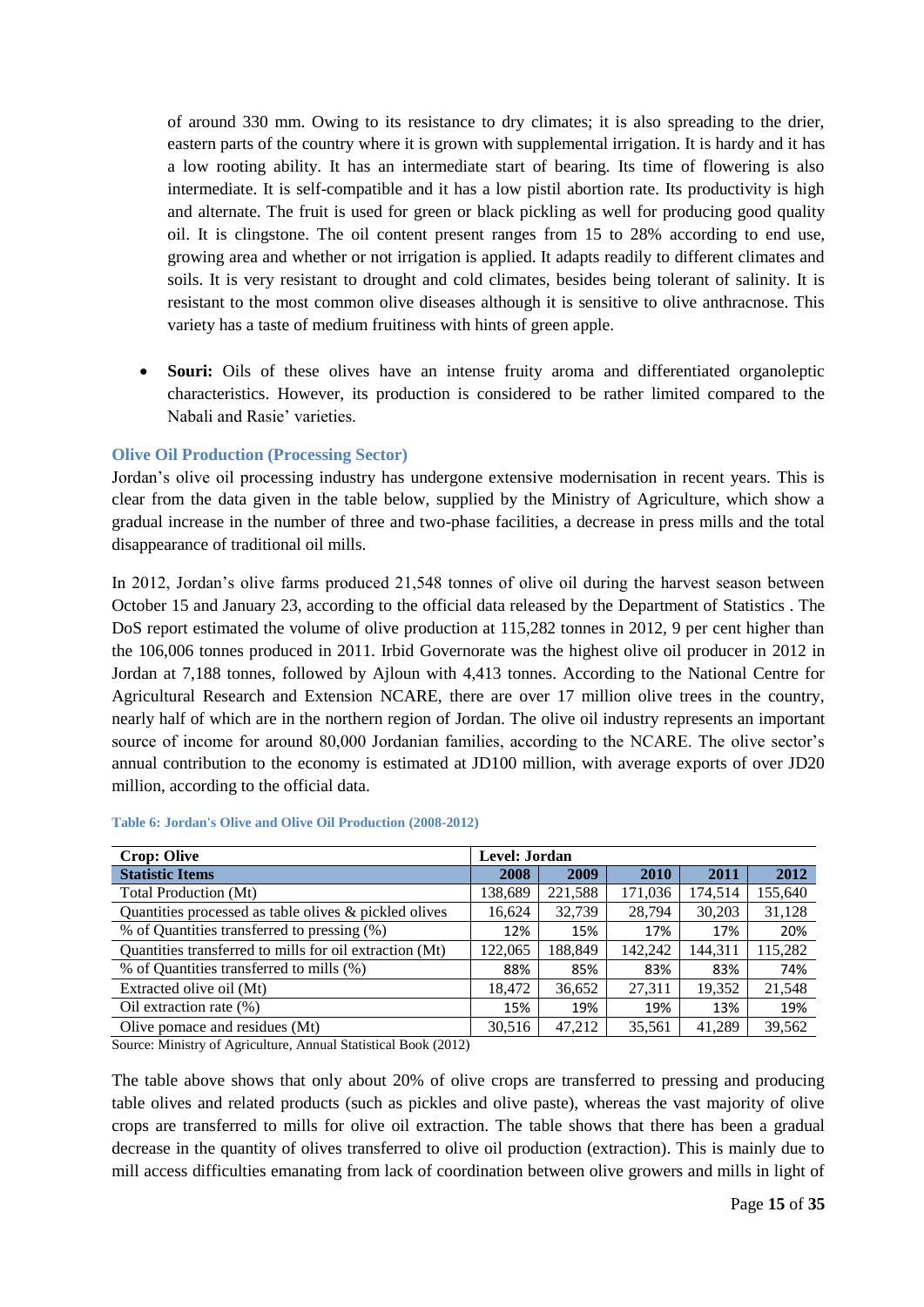increasing olive production. However, this decrease has not resulted in decreasing the quantities of produced olive oil which has been fluctuating over the same period, and produced quantities of olive oil registered a slight growth in 2012 over produced quantities in 2008 and 2011 where the percentage of olives transferred to mills for oil extraction where 88% and 83% respectively.

The following figure illustrates the distribution of olive production in Jordan based on the end product. The figure shows that the percentage of table olive production has been increasing over the (2008-2012) period, whereas the percentage of olives transferred to mills for olive oil extraction have decreased slightly between the 2008 and 2012.



**Figure 1: Distribution of Olive Quantities transferred to Pressing and Oil Extraction (2008-2012)**

The following figure illustrates the progression of olive oil extraction in Jordan over the (2005-2012) period.



**Figure 2: Progression of Olive Oil Extraction in Jordan (2005-2012)**

The figure above shows that Jordan's production of olive oil has been fluctuating in recent years. In 2012, Jordan's produced almost the same quantities of olive oil as it did back in 2005. There have been some odd seasons where production of olive oil almost doubled in 2006 and 2009. The reasons behind such fluctuation are manifold, including labor and climatic challenges. However, some of the main reasons are attributed to management issues, such as: lack of efficiency of olive mills, where producers have to queue for long periods of time, often resulting in compromising the acidity levels of olives and the quality of extracted olive oil as a result.

There are over 100 mills in Jordan containing some 179 production lines of olive oil, with a production capacity ofabout 280 tons per hour. Traditional oil mills no longer exist in Jordan, and this has been a result of modernization of mills in recent years. Today, Jordanian mills and presses operate modern and

Source: Ministry of Agriculture, Annual Statistical Book (2012)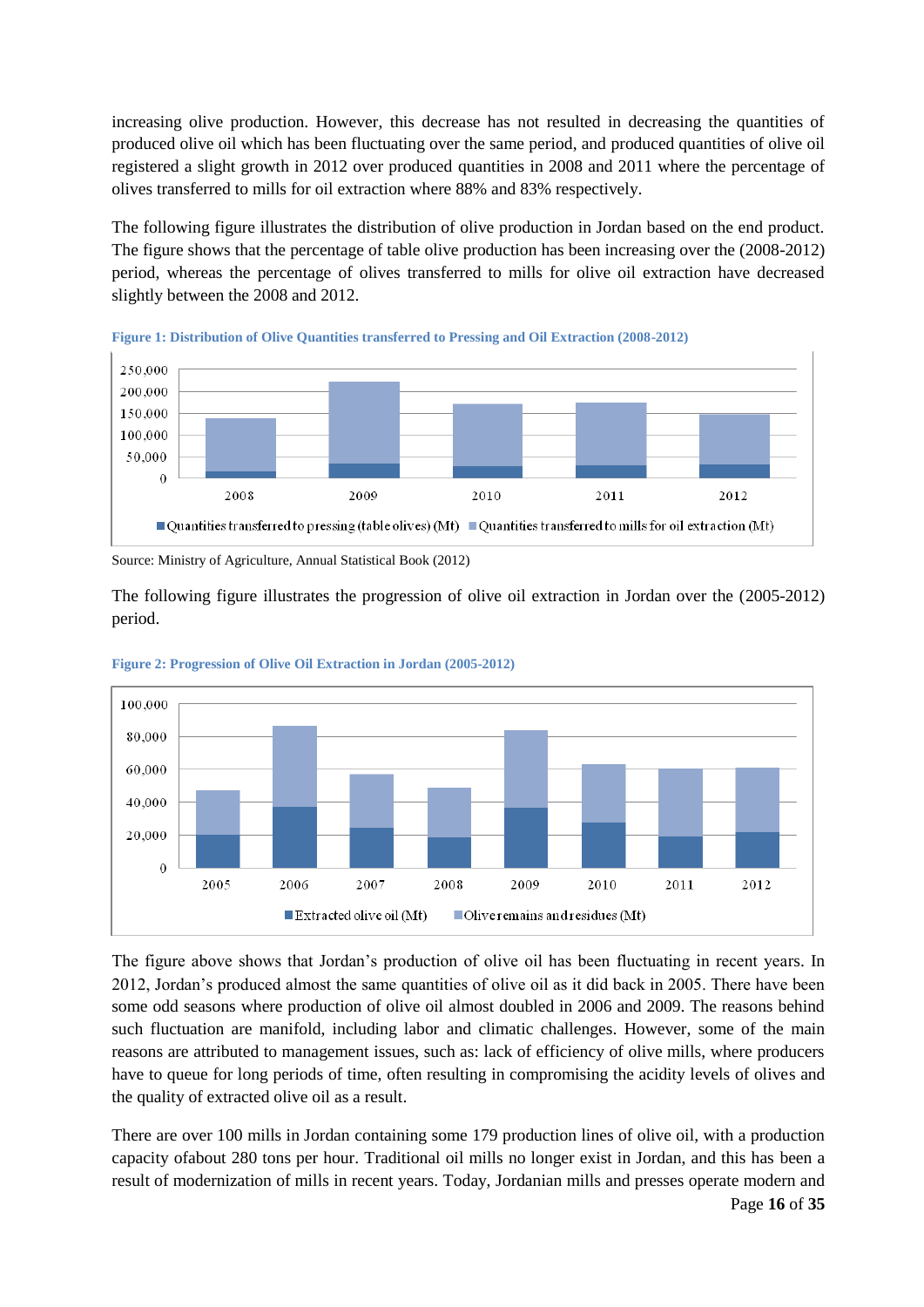sophisticated machinery, using two and three phases. The table below shows that traditional mills have disappeared. However, the introduction of modern olive mills, and their increase from 104 in 2006 to 118 in 2011 does not seem to have helped in increasing the olive oil extraction rate, which remains constant at about 19%. It is estimated that extraction rate could be boosted if more efficient and coordinated access to mills is granted to farmers. The main problem is not attributed to limited mills' processing capacity, rather, it lies in the fact that there is there is a lack of coordination between olive growers and olive oil processors, there are problems of oil quality and storage and there is no commercial structure.

It is worth mentioning; however, that Irbid olive farmers – particularly small-scale ones, are benefiting from mills the latter offers farmers the ability to pay pressing services out of extracted olive oil profit, rather than paying cash money upon extraction of oil. In addition, many small-scale farmers are exhibiting their olive oil products at the mills to reach end-customers, who have grown accustomed of buying fresh olive oil directly from the mills.

| <b>Units</b>                            | 2005/2006 crop year | 2010/2011 crop year |
|-----------------------------------------|---------------------|---------------------|
| Traditional oil mills                   |                     |                     |
| Oil mills with presses or super-presses |                     |                     |
| Modern three-phase oil mills            | 74                  | 86                  |
| Modern two-phase oil mills              | 19                  | 24                  |
| <b>Total oil mills</b>                  | 104                 | 118                 |
| Average oil extraction rate $(\% )$     | 19%                 | 19%                 |

#### <span id="page-16-1"></span>**Table 7: Olive Oil Mills in Jordan**

Source: Ministry of Agriculture (and consultant's calculation of olive oil extraction rate)

The table below shows the approximate olive oil production in Jordan by grade. As shown in the table below, the majority of production is in the Ordinary (40%) and Virgin (35%) grades, whereas the 'Extra' grade only accounts for (15%) of Jordan's olive oil production. There are vast opportunities in shifting Jordan's olive oil production more towards the 'Extra' virgin olive oil grade, which is becoming increasingly in-demand in regional and international markets as shown in the 'Demand' section of this report.

#### <span id="page-16-2"></span>**Table 8: Olive Oil production in Jordan by Grade**

| <b>Grades</b>                | <b>Share in Production (during 2000s)</b> |
|------------------------------|-------------------------------------------|
| Extra, up to $1^\circ$       | 15%                                       |
| Virgin, $1^\circ - 2^\circ$  | 35%                                       |
| Ordinary, $2^{\circ}$ – 3.3° | 40%                                       |
| Lampante, $> 3.3^{\circ}$    | 10%                                       |

Source: Ministry of Agriculture

#### <span id="page-16-0"></span>**Inputs and Raw Materials**

Key research findings related to the first level of the value chain: input and sourcing are the following:

- **Scarcity of water resources and unpredictability of rainfall levels:** scarcity of water resources remains the biggest challenge, especially in light of the changing climatic conditions which has caused increased unpredictability of rainfall levels in recent years. The problem is aggravated by lack of adequate rainwater harvesting and storage techniques and facilities.
- **High input costs:** field research findings show that all olive farmers and producers in Irbid complain about the high input cost and how this is shrinking their profit margins. High costs can be particularly seen in the cost of labour, organic fertilizers and pesticides: field research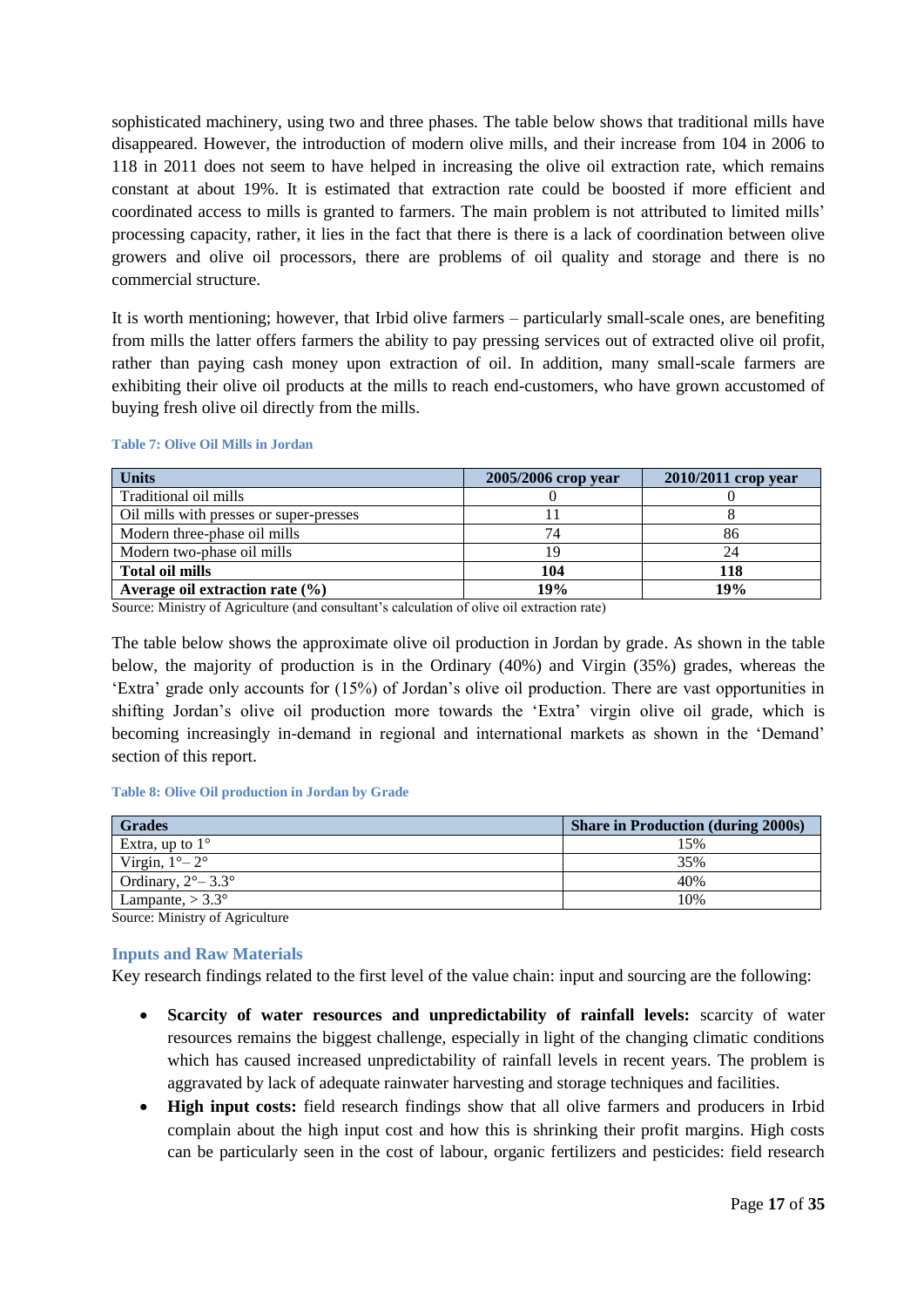findings show that Irbid farmers feel that their olive production in being increasingly adversely affected by the increasing costs of inputs, mainly:

- Labor wages
- Organic and chemical (treated) fertilizers
- Pesticides

However, despite the notion that growers usually complain from high input costs, this does not actually appear to be a key constraint.

#### <span id="page-17-0"></span>**Local Skills**

Despite the influx of Syrian workers into Irbid, who are considered to be more skilled than Egyptian workers particularly in the areas of harvesting and post-harvest handling, field research findings show that the need to further upgrade farmer skills remains in the following areas:

- o Soil preparation and seeding techniques that would improve the quality of olive production and make certain varieties more suitable for olive pressing (for oil extraction). Farmers are resisting calls for change and upgrading their practices because they view such change as a venue of additional, un-called for, production costs that they will be unable to make up for by raising the end product selling price.
- $\circ$  Improving soil productivity: improving soil tillage is a major challenge faced by Irbid farmers because they lack technical knowledge in areas related to combatting pests, distributing nutrients throughout the soil and allowing soil to retain moisture.
- o Olive tree types (olive tree verities) and their suitability to Irbid soil. Lack of olive tree types and seeding techniques has resulted to random selection of olive trees and haphazard seeding. In addition, Irbid farmers feel that they lack the proper knowledge of soil specific characteristics for olive tree planting.
- o Improving harvesting techniques: Most harvesting is still conventional and is done by hand, which significantly contributes to around half of all labour costs for olive farmers in Irbid. Many olive farmers in Irbid complain about workers harvesting olives by beating olives out of the trees with sticks which often damage the fruit and reduce the quality of the oil. Other workers who pick the olives need to learn efficient and proper picking techniques.
- o Improving post-harvest handling techniques: field research observations and findings accord with findings stated in the ILO value chain analysis report in the olive and olive oil sector in this respect. There are number of shortcomings related to packing and transporting picked olives, which are put in plastic bags which often cause, along with heating factors due to lack of pre-cooling, natural decomposition of the congested olives which often causes oxidation and a lower quality of olives, and as a result, olive oil.
- **Shortage of labour (skilled and semi-skilled workers):** besides the problem of relatively high-labour costs, which is manifested in increasing wages, there is a shortage of labour, particularly at the skilled and semi-skilled levels. Field research shows that Irbid farmers feel that the influx of Syrian refugees to Jordan over the last three years has not eased the labour availability problem. Rather, some farmers feel that Syrian workers have contributed to the issue of workers' demands for higher wages. Other farmers and producers in Irbid complained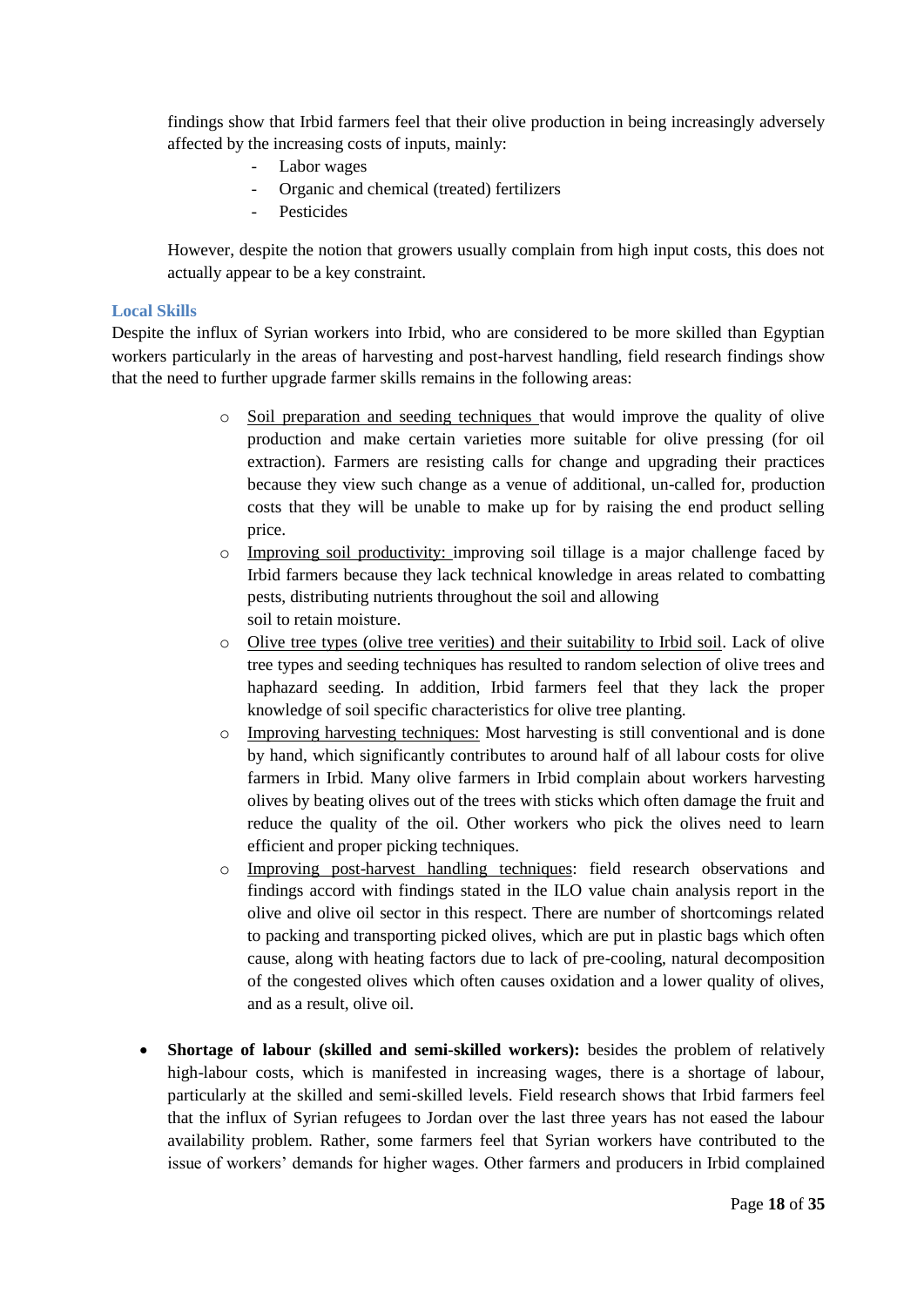about Syrian workers' negligence and carelessness about proper cultivation and growing practices. In addition, some farmers pointed out the impact of Syrian labour has shown only in the area of harvesting and collecting the olive fruits, and that there has been no real positive impact in terms of production planning, seeding or tree growing phases of production.

#### <span id="page-18-0"></span>**Other Production and Supply Issues**

Field research based on interviews with a number of olive farmers in Irbid shows that there are productivity and efficiency challenges that are impacting the profitability of those farmers' olive business. Some of the aspects of those challenges as reported by interviewed farmers and producers are:

- **Land use (acreage) can be improved and expanded further:** production statistics show that the olive cultivation sector has expanded and this is attributed to significant development in recent years. However, local production in Irbid can be expanded further by utilizing rugged land. Desk review of the ILO value chain assessment report of Irbid olive production points to the opportunity of strengthening local capacity for rugged land use and reclamation of land currently not used $16$ .
- **Conventional pruning and field care techniques:** review of the ILO value chain assessment report of Irbid olive production as well as field interviews and subject-matter experts' observations, all point to the fact that currently practiced techniques of ploughing, pruning and inoculation of olive trees are still conventional and need to be upgraded in order to improve the yield rate.
- **Harvesting and pressing costs:** this issue is shrinking producers' profit margins in light of competition among farmers and relatively low consumer price. The high costs of harvesting is mainly attributed to high wages of skilled farmers and the lack of automated harvesting technologies, whereas the high cost of pressing is attributed to the bargaining power of pressers in light of the fragmentation of farmers and lack of effective farmer representation.

Desk research shows that Irbid olive production has been increasing in recent years. However, the expansion of production not accompanied by investments for increasing productivity and organisation of the value chain will perpetuate the problem of low yields (in some seasons) and exacerbate the oscillation of production between years. From a marketing perspective, there are several challenges which include the following:

- **Fragmentation of the sector is not enabling efficiency of small farms:** preference of farmers is for self-standing activity, with consequent scarcity of joint farmers' initiatives, such as producer groups or cooperatives. Without increased cooperation between farmers logistic of harvesting and marketing will become increasingly difficult, and this will keep those small farms from achieving a higher degree of efficiency.
- **Poor infrastructure and lack of irrigation and rainwater storage facilities, affecting the yields and making the production vulnerable to weather conditions:** There is a growing need to upgrade irrigation techniques as well as rainwater harvesting and storage methods and facilities in light of recent adverse climate conditions and scarcity of water resources. increased temperature and decreased rainfall as seen in Jordan in recent years is negatively impacting olive cultivation in Irbid, especially that the majority of trees are rain-fed, which makes farmers vulnerable to these adverse conditions.

<sup>&</sup>lt;sup>16</sup> Source: ILO, Value Chain Analysis in the Olive and Oil Sector in Irbid, 2013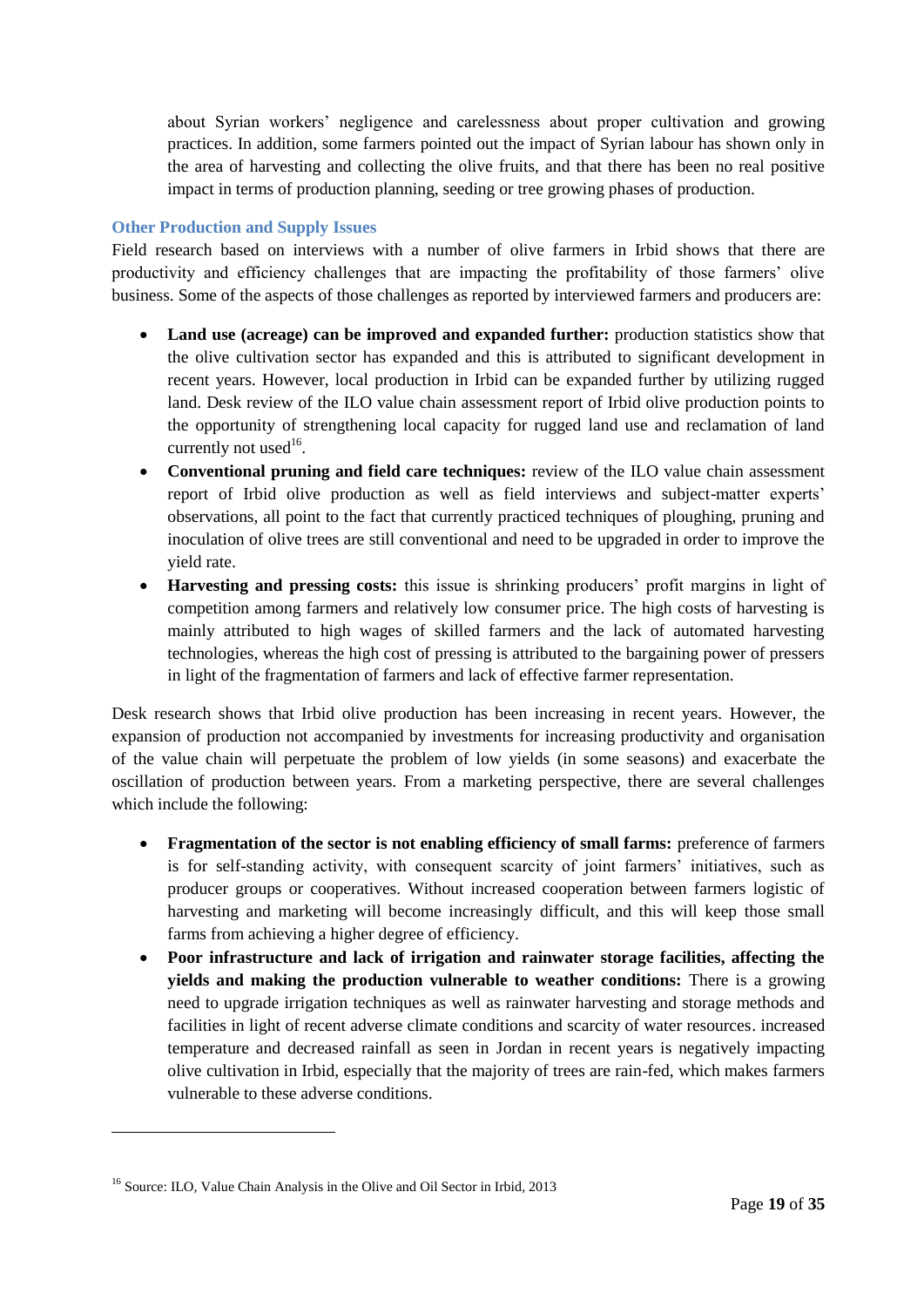# <span id="page-19-0"></span>**Demand Analysis**

#### <span id="page-19-1"></span>**Domestic Consumption and International Trade**

There is no statistical data available at official data sources on the actual size of domestic consumption of table olives and olive oil in Jordan. However, based on the Consultant's calculations of production, imports and exports, a rough estimate of domestic consumption has been arrived at in order to provide an indication of domestic demand. The following table shows the domestic consumption of table olives (fresh and pickled) in Jordan compared to imports and exports:

| <b>Commodity: Table Olives</b>  | 2007 | 2008 | 2009 | 2010 | 2011 | 2012 |
|---------------------------------|------|------|------|------|------|------|
| (Fresh and pickled olives)      |      |      |      |      |      |      |
| Production (1000 Mt)            | 32.2 | 16.7 | 32.7 | 28.9 | 30.2 | 31.1 |
| Domestic Consumption* (1000 Mt) | 19.6 | 8.7  | 17.4 | 22.0 | 23.8 | 21.4 |
| Consumption % of Production (%) | 61%  | 52%  | 53%  | 76%  | 79%  | 69%  |
| Imports $(1000 \text{ Mt})$     | 0.64 | 0.51 | 0.52 | 0.75 | 1.24 | 1.67 |
| Exports $(1000 \text{ Mt})$     | 13.3 | 8.44 | 15.8 | 7.53 | 7.66 | 11.4 |
| Exports % of Production (%)     | 41%  | 51%  | 48%  | 26%  | 25%  | 37%  |

<span id="page-19-2"></span>**Table 9: Imports, Exports and Estimated Domestic Consumption of Fresh Olives in Jordan (2007-2012)**

Source: Ministry of Agriculture based on results of Department of Statistics' Olive Mills and Pressers Survey 2012 \*Domestic consumption is based on consultant's calculations.

The table above indicates that current production levels exceed domestic consumption levels of table olives, which implies that Jordan is self-sufficient of table olives and that current production levels exceed domestic demand. However, it is worth-mentioning that domestic consumption levels have increased quite remarkably since 2009, and this has affected exported quantities which used to account for almost half of production until 2009. Assuming the same rationale, the following table shows the domestic consumption of olive oil in Jordan compared to imports and exports:

| <b>Commodity: Olive Oil</b>     | 2007 | 2008 | 2009 | 2010  | 2011 | 2012 |
|---------------------------------|------|------|------|-------|------|------|
| Production (1000 Mt)            | 24.1 | 18.5 | 36.7 | 27.3  | 19.4 | 21.5 |
| Domestic Consumption* (1000 Mt) | 21.9 | 18.6 | 40.5 | 25.9  | 18.3 | 20.5 |
| Consumption % of Production (%) | 91%  | 101% | 111% | 95%   | 95%  | 95%  |
| Imports $(1000 \text{ Mt})$     |      | 1.68 | 5.36 | 0.015 |      | 0.22 |
| Exports $(1000 \text{ Mt})$     | 2.20 | 1.53 | 1.50 | 1.38  | 1.06 | 1.30 |
| Exports % of Production (%)     | 9%   | 8%   | 4%   | 5%    | 5%   | 6%   |

<span id="page-19-3"></span>**Table 10: Imports, Exports and Estimated Domestic Consumption of Olive Oil in Jordan (2007-2012)**

Source: Ministry of Agriculture based on results of Department of Statistics' Olive Mills and Pressers Survey 2012 \*Domestic consumption is based on consultant's calculations.

The table above shows that domestic consumption of olive oil averaged at approximately 24,283 ton/year, and is almost equal to production levels.

With regards to export activity, Jordan is ranked as the World's  $2<sup>nd</sup>$  largest exporter of fresh olives after Portugal. ITC calculations based on UN COMTRADE statistics show that Jordan exports almost all of its exported quantities of fresh olives to Israel, which is considered as a transit point for Jordanian olive exports to end market destinations (there are no official data available at the time of this research with regards to end export destinations). According to ITC, Jordan exported 8,142 tons of fresh olives mainly to Israel (8,124 tons). Nevertheless, Jordan's exports of table olives and olive oil are limited when taking into account the percentage of exports to total production (Jordan exports about 5% of its production of table olives and about 6% of its olive oil production). Jordan's imports of table olives and olive oil are negligible as evident by import and export data provided in the figure below.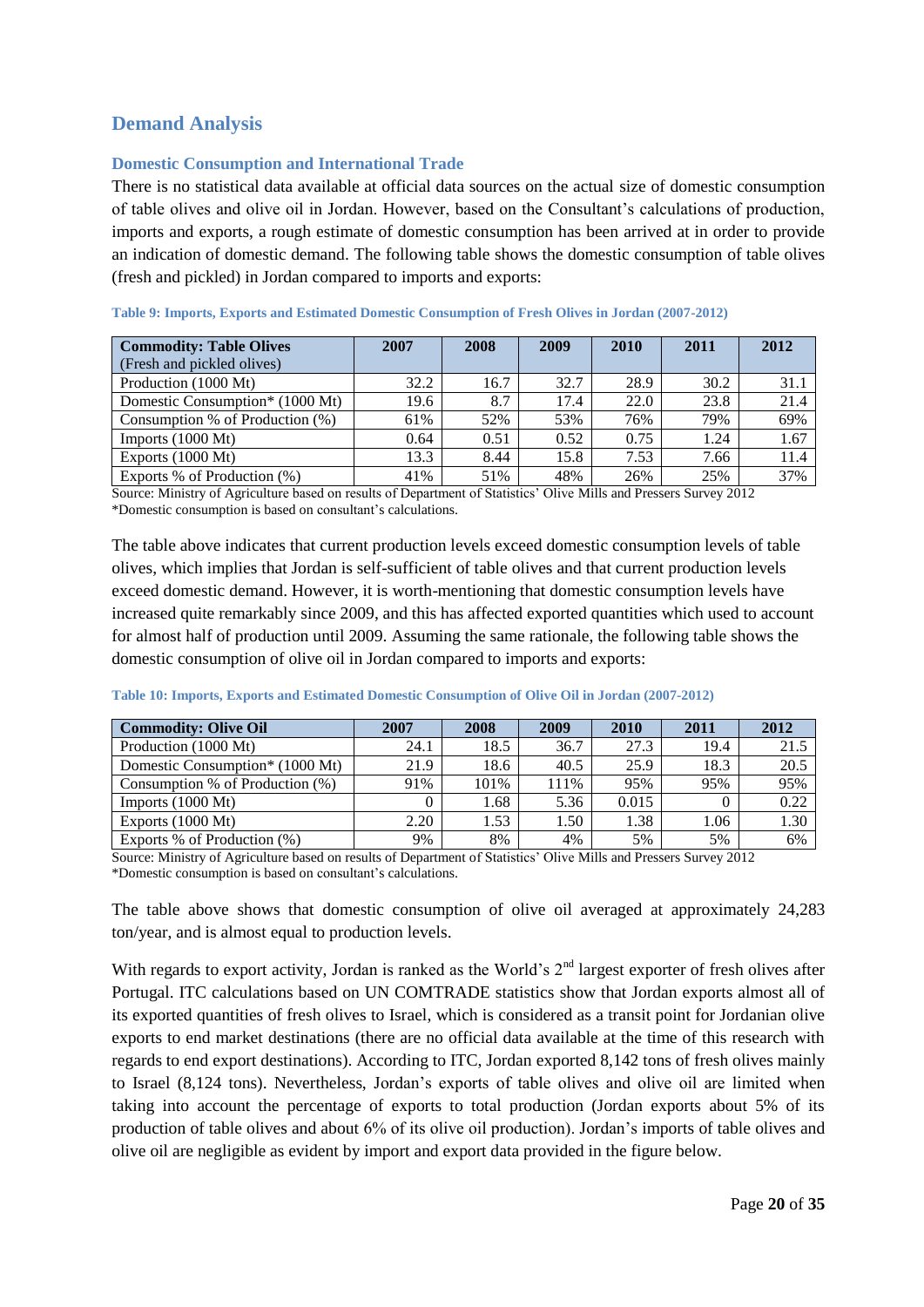The reasons why Jordanian exports are limited are particularly attributed to mass production capacity issues with regards to the production of olive oil. This is not due to lack of production capacity of mills and producers of olive oil. Rather, it is a problem of limited cultivated quantities that are merely sufficient to meet demands of the local market. In addition, as end-consumers in potential regional and international export markets are becoming more familiar with the health benefits of olive oil, demand by those consumers is becoming more focused on the 'Extra Virgin' olive oil grade. Jordanian olive oil is usually sold as virgin olive oil for the local market and extra virgin olive oil for the international markets, but clearly there is an production capacity issue that is not enabling Jordanian extra virgin olive oil from achieving its potential in export markets, particularly regional ones. The figure below illustrates Jordan's exports of fresh olives during the period (2005-2013):



**Figure 3: Jordan's Exported Quantities (Mt thousands) of Fresh Olives and Olive Oil (2007-2013)**

Climatic changes and growing challenges faced by farmers have resulted in fluctuations in production levels, and this has also reflected on export performance.

Jordan exports its olive oil mainly to Saudi Arabia, United Arab Emirates, Israel and Kuwait<sup>17</sup>. ITC calculations based on UN COMTRADE statistics show that 98.9% of Jordan's exported quantities of fresh olives were exported to Israel in 2012 and 2013. Other export destinations in 2012 and 2013 included: Saudi Arabia (0.5%), Kuwait (0.5%), and UK (0.1%). This shows that export activity to neighbouring Arab countries has been poor. This is due to the fact that the local market consumes 95% of local production.

However, export opportunities to neighbouring GCC countries are high, especially when considering that Saudi Arabia is the world's sixth largest importer of fresh olives (in terms of imported quantities)<sup>18</sup>, and the world's eighteenth largest importer of olive oil (in terms of imported quantities). Saudi Arabia mainly imports fresh olives from: Tunisia, Spain and Italy, and olive oil from: Turkey, Syria, Spain, Italy, and Tunisia.

With regards to olive oil, Jordan is the world's eighth largest exporter of olive oil, exporting its product to several countries including Bahrain, Kuwait, Oman, Qatar, Saudi Arabia and the US.

Source: Department of Statistics and ITC calculations based on UN COMTRADE statistics

<sup>&</sup>lt;sup>17</sup> Source: International Trade Centre

<sup>&</sup>lt;sup>18</sup> The researcher could not find data on Saudi Arabia's imported quantities or values.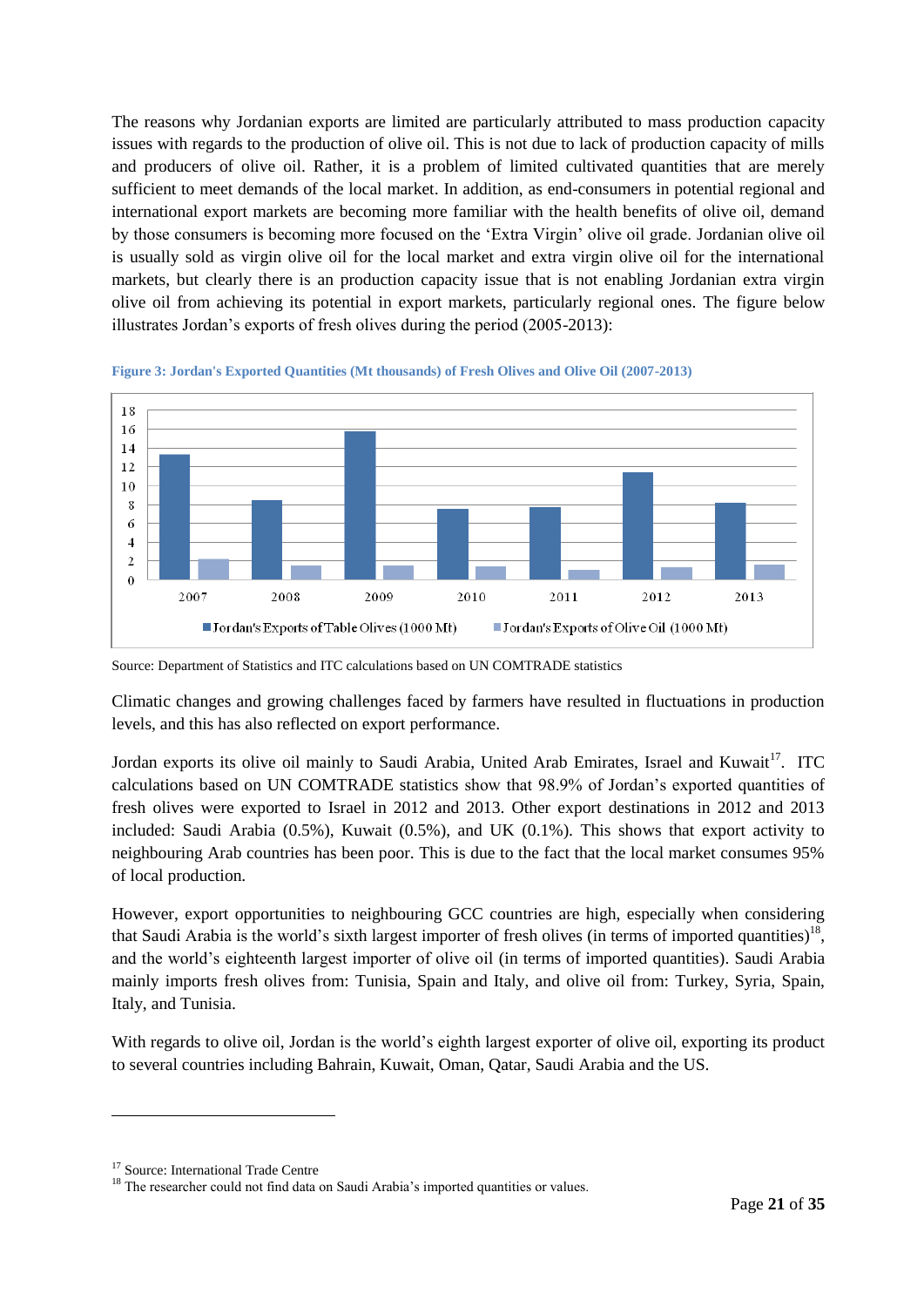#### <span id="page-21-0"></span>**Consumer Trends and Preferences**

Domestically, table olive and olive oil are essential ingredients of the local cuisine. Therefore, the product is not considered price elastic, and consumers will continue to buy it with increasing inflation and declining purchasing power having minimal effect on consumers' buying decision.

Local consumers are mostly accustomed to "traditional" table olive and olive oil, which is a single product, without specification of quality. In fact the average consumer has not a real knowledge of the product.

Another major issue is the scarce trust of consumers in domestic industrial producers. This has resulted in many domestic consumers purchase olive oil directly from known or trusted mills and producers.

#### <span id="page-21-1"></span>**Competitive Position of Irbid Olives**

#### *In the Domestic Market*

Jordanian consumers prefer domestic production, and trade data show that Jordan imports of fresh olives and olive oil are negligible compared to local production. For local customers, they always prefer Jordanian olive oil when considered genuine. However, the low trust in industrial producers pushes many of them either to buy olive oil directly from trusted farmers and mills, or to buy imported olive oil, perceived as safer, if not tastier.

The general perception by Jordanian consumers that Irbid and Ajloun olives and olive oils are the best olive items produced in Jordan. Therefore, Irbid olives are well regarded by local consumers.

#### *In Export Markets*

Jordan's export of olives is minimal compared to quantities sold domestically. This is due to production capacity barely meeting domestic market demand. However, the world's trade in fresh olives is considered to be very minimal compared to trade in olive oil. Nevertheless, Jordan is considered the world's second largest exporter of fresh olives after Portugal in terms of exported quantities. As mentioned earlier, Jordan exports most of production of fresh olives to Israel, which is considered as a transit to end export markets. However, there is no available data to indicate on end export markets.

| <b>Top Exporters</b> | World                 | <b>Top Export Markets (2013)</b><br><b>Exported</b> |                 |               |              |                 |                          |
|----------------------|-----------------------|-----------------------------------------------------|-----------------|---------------|--------------|-----------------|--------------------------|
| of Fresh Olives      | <b>Rank</b><br>(2013) | <b>Quantities</b><br>in $Mt'000$<br>(2013)          | <b>First</b>    | <b>Second</b> | <b>Third</b> | <b>Fourth</b>   | <b>Fifth</b>             |
| Portugal             |                       | 14.63                                               | Spain           | Angola        | France       | Canada          | Brazil                   |
| Jordan               | 2                     | 8.14                                                | Israel          | Kuwait        | UK           | Saudi<br>Arabia | N/A                      |
| Greece               | 3                     | 5.23                                                | Saudi<br>Arabia | Italy         | Germany      | France          | Romania<br>&<br>Bulgaria |
| Syria                | 4                     | 3.76                                                | N/A             | N/A           | N/A          | N/A             | N/A                      |
| Spain                | 5                     | 3.0                                                 | France          | Germany       | Italy        | Portugal        | Malta                    |

#### <span id="page-21-2"></span>**Table 11: Top Exporters of Fresh Olives (2013)**

Source: International Trade Centre calculations based on UNCOMTRADE data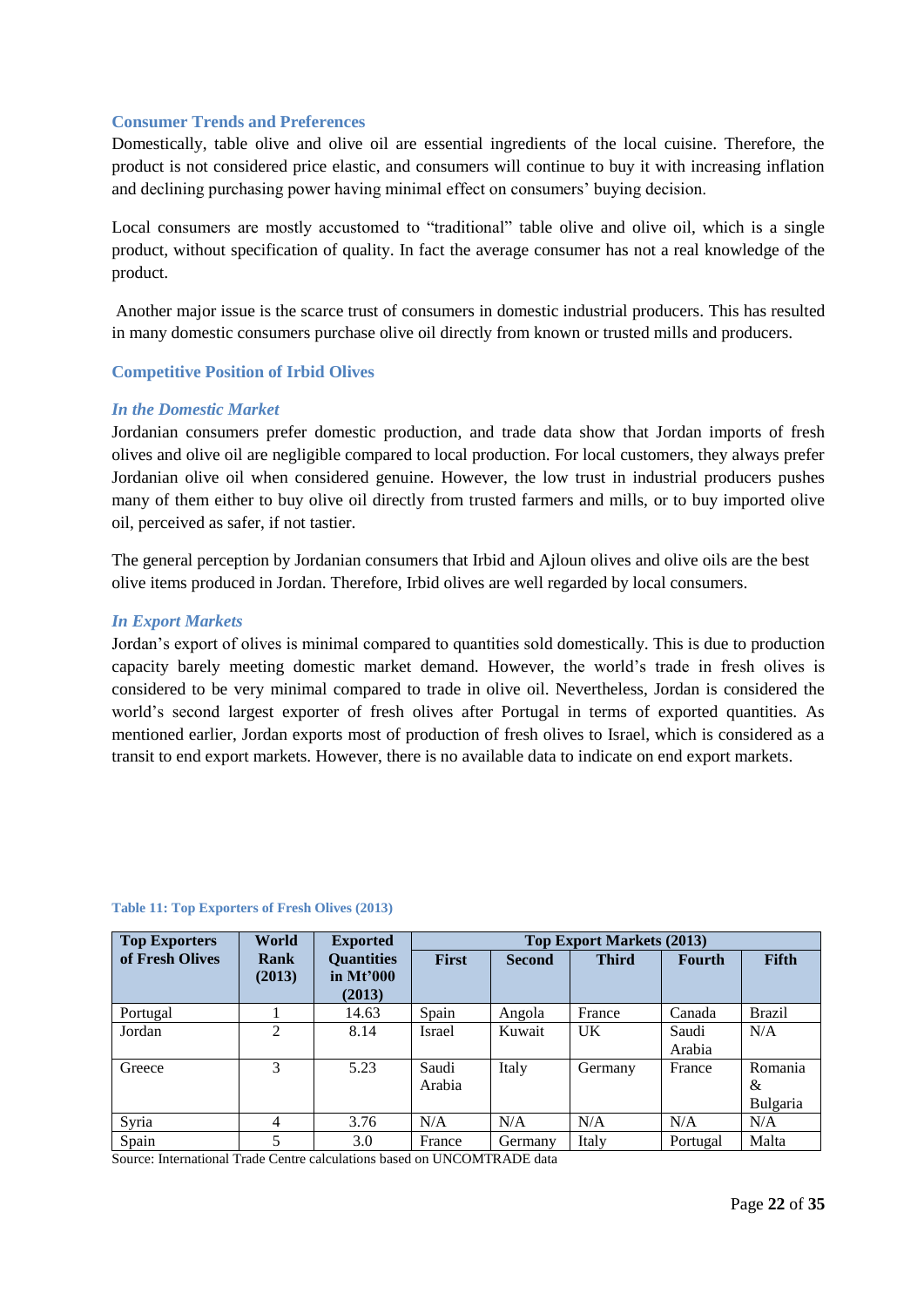The table above lists the top five exporting countries of fresh olives in 2013 according to ITC estimates based on UNCOMTRADE data. It is worth noting that Greece, which ranks below Jordan with exported quantities accounting for only 64% of quantities exported by Jordan in 2013, has Saudi Arabia as its main export destination.

The table below shows the top five importing countries of fresh olives in 2013. The table shows that Saudi Arabia represents a big potential market for fresh olives (in relative terms) as it ranks sixth in terms of imported quantities. ITC data does not reveal the top import sources of Saudi Arabia but various sources show that Greece, Tunisia, Italy, Spain and Turkey are the main import sources of fresh olives of Saudi Arabia.

| <b>Top Importers</b> | World          | <b>Imported</b>                            |              |                    | <b>Top Import Sources (2013)</b> |               |                      |
|----------------------|----------------|--------------------------------------------|--------------|--------------------|----------------------------------|---------------|----------------------|
| of Fresh Olives      | Rank<br>(2013) | <b>Quantities</b><br>in $Mt'000$<br>(2013) | <b>First</b> | <b>Second</b>      | <b>Third</b>                     | <b>Fourth</b> | <b>Fifth</b>         |
| Spain                |                | 9.85                                       | Portugal     | Morocco            | <b>Netherlands</b>               | Greece        | Belgium<br>$&$ Italy |
| <b>USA</b>           | 2              | 9.18                                       | Mexico       | Greece             | Italy                            | N/A           | N/A                  |
| Italy                | 3              | 7.06                                       | Greece       | Spain              | Cyprus                           | Germany       | France               |
| Portugal             | 4              | 4.13                                       | Spain        | <b>Netherlands</b> | N/A                              | N/A           | N/A                  |
| Lebanon              | 5              | 3.75                                       | Syria        | N/A                | N/A                              | N/A           | N/A                  |
| Saudi Arabia         | 6              | 2.1                                        | N/A          | N/A                | N/A                              | N/A           | N/A                  |
| Algeria              | 7              | 1.37                                       | Egypt        | N/A                | N/A                              | N/A           | N/A                  |

#### <span id="page-22-0"></span>**Table 12: Top Importers of Fresh Olives (2013)**

Source: International Trade Centre calculations based on UNCOMTRADE data

Jordan has an excellent opportunity to target the Saudi market as a potential export market, due to its advantage over competitor countries in terms of: geographic proximity (which leads to lower shipping costs) as well as the availability of a sizable Levantine ethnic population living in Saudi Arabia that would favour Jordanian fresh olives.

With regards to olive oil, the foreign trade scene is much more lucrative. Jordan ranks  $19<sup>th</sup>$  in terms of exported quantities of olive oil. However, Jordan's exported quantities of (1,600 tons in 2013) are very modest compared to fourth-ranked Tunisia which exported 151,000 tons in the same year. The World's total exports of olive oil in 2013 accounted to 1.67 million tons in 2013, which means that Spain alone accounts for 42% of world's trade in olive oil.

| <b>Top Exporters</b> | World          | <b>Exported</b>                            | <b>Top Export Markets (2013)</b> |                 |              |                    |                     |
|----------------------|----------------|--------------------------------------------|----------------------------------|-----------------|--------------|--------------------|---------------------|
| of Olive Oil         | Rank<br>(2013) | <b>Quantities</b><br>in $Mt'000$<br>(2013) | <b>First</b>                     | <b>Second</b>   | <b>Third</b> | <b>Fourth</b>      | <b>Fifth</b>        |
| Spain                |                | 707.0                                      | Italy                            | France          | Portugal     | <b>USA</b>         | UK.                 |
| Italy                | $\overline{2}$ | 343.8                                      | <b>USA</b>                       | Germany         | France       | Japan              | Canada              |
| Greece               | 3              | 165.5                                      | Italy                            | Germany         | Spain        | <b>USA</b>         | Canada              |
| Tunisia              | 4              | 151.0                                      | Italy                            | Spain           | <b>USA</b>   | France             | Morocco             |
| Portugal             | 5              | 105.6                                      | Spain                            | <b>Brazil</b>   | France       | Italy              | Angola              |
| Turkey               | 6              | 92.1                                       | <b>USA</b>                       | Spain           | Italy        | Saudi<br>Arabia    | Japan $&$<br>Iran   |
| Syria                | 9              | 10.7                                       | Saudi<br>Arabia                  | Kuwait          | Jordan       | Iran               | Egypt $\&$<br>Yemen |
| Lebanon              | 11             | 7.09                                       | <b>USA</b>                       | Saudi<br>Arabia | <b>UAE</b>   | Spain              | Kuwait &<br>Oatar   |
| Morocco              | 13             | 6.23                                       | <b>USA</b>                       | Spain           | China        | <b>Netherlands</b> | Belgium             |

#### <span id="page-22-1"></span>**Table 13: Top Exporters of Olive Oil (2013)**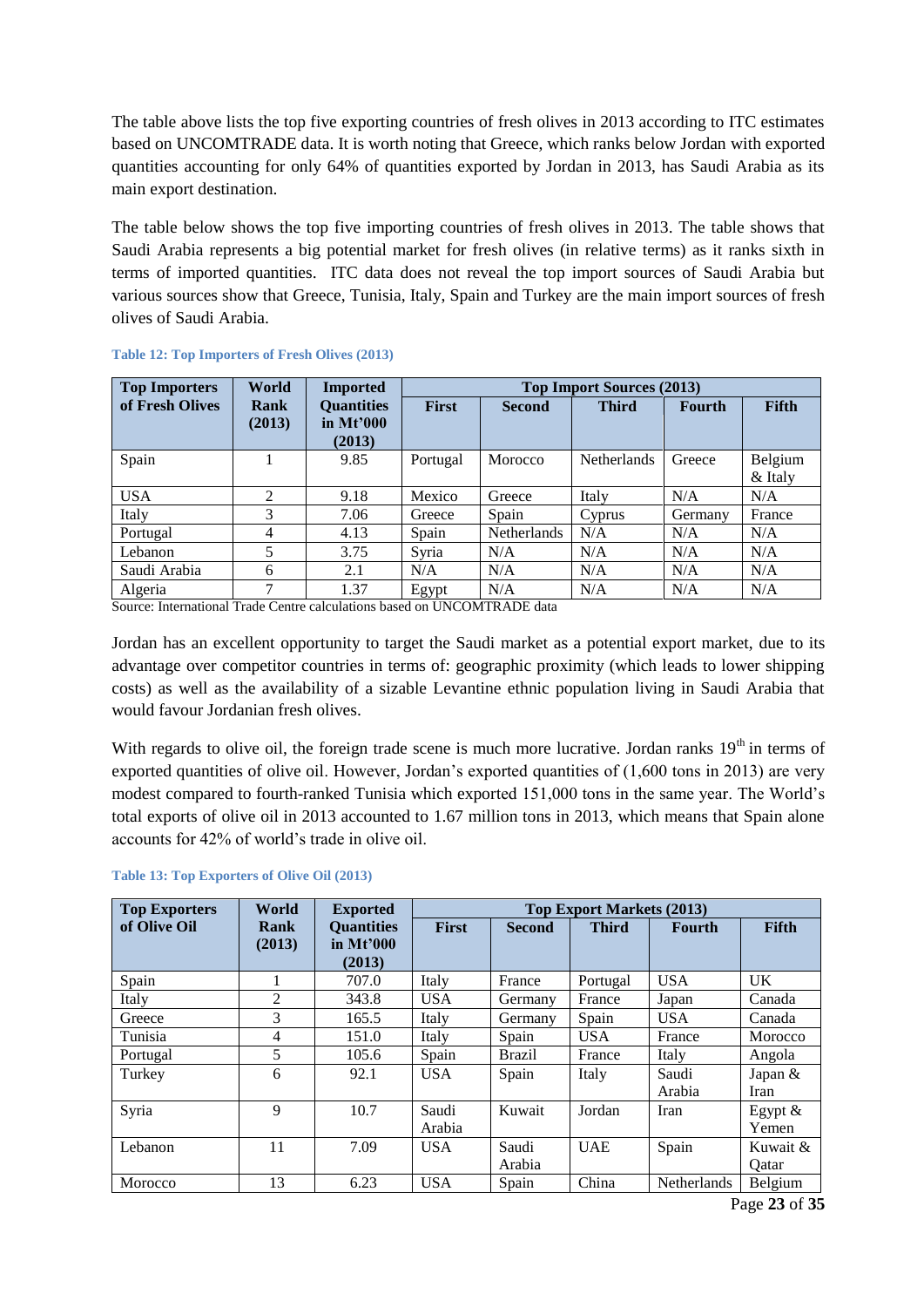|        |    |     |                 |            |         |        | & Canada          |
|--------|----|-----|-----------------|------------|---------|--------|-------------------|
| Egypt  |    | 2.3 | Spain           | USA        | Algeria | Iraq   | Italy             |
| Jordan | 19 | 1.6 | Saudi<br>Arabia | <b>UAE</b> | Israel  | Kuwait | Free<br>Zones $&$ |
|        |    |     |                 |            |         |        | Oatar             |

Source: International Trade Centre calculations based on UNCOMTRADE data

The table below shows the world's top importers of olive oil.

<span id="page-23-0"></span>

| <b>Top Importers</b> | World          | <b>Imported</b>                          | <b>Top Import Sources (2013)</b> |               |              |               |            |
|----------------------|----------------|------------------------------------------|----------------------------------|---------------|--------------|---------------|------------|
| of Olive Oil         | Rank<br>(2013) | <b>Quantities</b><br>in Mt'000<br>(2013) | <b>First</b>                     | <b>Second</b> | <b>Third</b> | <b>Fourth</b> | Fifth      |
| Italy                | 1              | 457.3                                    | Spain                            | Greece        | Tunisia      | Turkey        | Portugal   |
| <b>USA</b>           | $\overline{2}$ | 281.4                                    | Italy                            | Spain         | Turkey       | Tunisia       | Argentina, |
|                      |                |                                          |                                  |               |              |               | Greece &   |
|                      |                |                                          |                                  |               |              |               | Morocco    |
| Spain                | 3              | 117.2                                    | Tunisia                          | Portugal      | Turkey       | Greece        | Italy      |
| France               | $\overline{4}$ | 113.5                                    | Spain                            | Italy         | Tunisia      | Portugal      | Belgium    |
| Portugal             | 5              | 112.3                                    | Spain                            | Turkey        | Tunisia      | France        | Italy      |
| Japan                | 9              | 51.15                                    | Italy                            | Spain         | Turkey       | Greece        | Chile      |
| Australia            | 10             | 36.8                                     | Spain                            | Italy         | Greece       | Turkey        | Lebanon    |
| China                | 11             | 36.7                                     | Spain                            | Italy         | Greece       | Tunisia       | Turkey     |
| Canada               | 12             | 36.3                                     | Italy                            | Greece        | Tunisia      | Turkey        | USA $&$    |
|                      |                |                                          |                                  |               |              |               | Spain      |
| Russia               | 13             | 30.0                                     | Spain                            | Italy         | Greece       | Tunisia       | Turkey     |
| Saudi Arabia         | 18             | 12.14                                    | Turkey                           | Syria         | Spain        | Italy         | Tunisia &  |
|                      |                |                                          |                                  |               |              |               | Palestine  |
| India                | 19             | 11.0                                     | Spain                            | Italy         | Greece       | Turkey        | Portugal   |
| Korea                | 20             | 10.1                                     | Spain                            | Italy         | Turkey       | Greece        | UK &       |
|                      |                |                                          |                                  |               |              |               | Palestine  |

Jordan has Saudi Arabia as its main olive oil export market. However, Saudi Arabia which is considered the largest regional importer of olive oil, imports mainly from Turkey, Syria, Spain, Italy, Tunisia and Palestine. Similarly to fresh olives, this shows that Jordan has a very good opportunity of targeting the Saudi market since it has the logistical comparative advantage over its competitors. However, quantitative field research indicates that there may be a production capacity issue which may hamper Jordan's ability to consistently and efficiently meet the demand of current export markets, let alone entering and sustaining a competitive position in the relatively large Saudi market.

As mentioned earlier, the problem of capacity is mainly attributed to the following:

- Climatic changes making it difficult to estimate seasonal produce at a fair degree of accuracy.
- Lack of coordination between mills (pressers) and growers.
- The need for further utilization of land in order to increase the produce. This problem is aggravated by the fragmentation of the sector.

There are also the USA, Australian and Far-Eastern markets of Japan, China and Korea, which are dominated by the world's largest exporters: Spain and Italy. However, some countries which can be considered as competitors of Jordan, like Tunisia, Turkey and Lebanon, have secured competitive positions in those markets. However, both countries do not have the problem of mass production capacity.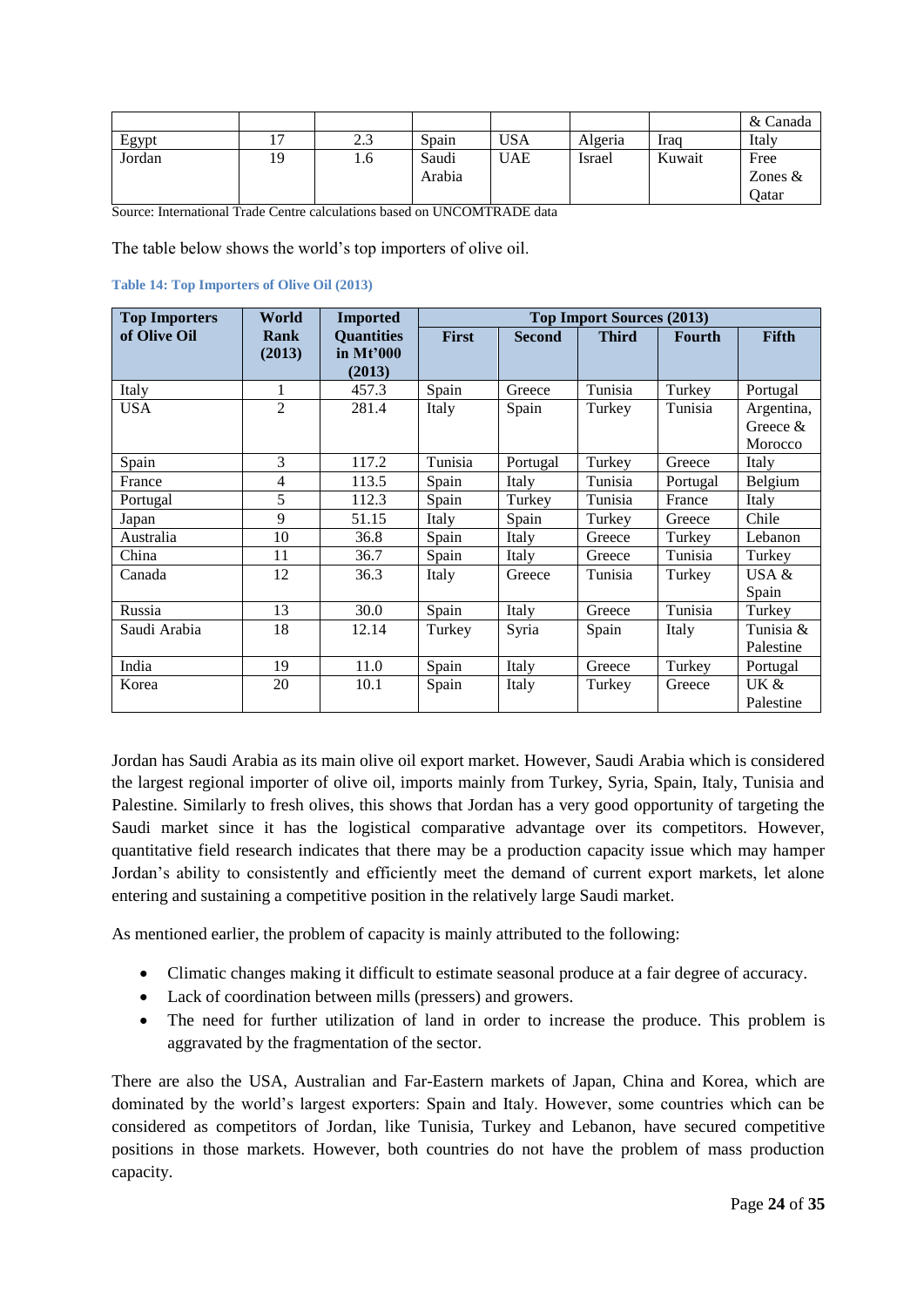In light of relatively limited production capacity, Jordan would benefit from focusing on increasing its export in one or two priority markets in the short-to-medium terms, particularly the Saudi market. On the other hand, Jordan is expected to benefit significantly from branding its products in a way that would provide a differentiation factor (i.e. claiming the category of: Holy land olive oil).

#### <span id="page-24-0"></span>**Assessment of Marketing Practices**

#### *Product*

#### Product Varieties and By-Products

Irbid mainly produces the Nabali olive variety, which is suitable for oil extraction. However, there is a general lack of awareness by farmers about the product variety difference and characteristics of different olive trees. This has resulted in olive trees being planted haphazardly in Irbid without carefully examining tree suitability to the specific characteristics of the soils. In addition, this lack of awareness of specific olive varieties has not helped farmers establish any competitive edge or meet market demand, whether locally or internationally, for specific olive varieties.

In addition, there is a lack of any real investment initiatives or entrepreneurial activities to utilize olive stones (pits) or other olive by-products such as home-made olive oil soap and cosmetics as well as pickled olive products.

In terms of by products, there is a market opportunity in introducing a number of household productions of the following by-products: Olive Oil Soap and Olive Pickles

#### **Ouality**

Irbid olives particularly the Nabali varieties which are suitable for olive oil extraction and are capable of producing extra virgin olive oil. However, there are issues that are impacting the Irbid olive quality and there is a considerable room for improvement. Olive growing in Irbid is generally carried out in a traditional way with minimal use of chemical fertilizers and pesticides; this is due to lack of farmers' access to organic or treated fertilizers as well as the high costs of fertilizing, as well as general lack of technical knowledge in the area of pest management. As a result, production costs as well as productivity are relatively low, and pests, especially the olive fly, are rather common. By comparison, in the irrigated eastern areas of Jordan, farms are larger, and production costs and productivity are higher since fertilizers are widely used and other agricultural practices like ploughing, weeding and trimming are more common.

In addition, the Irbid olive sector, like the overall olive sector of Jordan, has not established geographical indications or organic farming. Therefore, Irbid olives remain unidentified in terms of geographic indication and this also goes for olive oil, which restricts Irbid olives and olive oil from entering, let alone competing in, important 'sophisticated' export markets, such as the EU, where the consumer trends are increasingly heading towards organic farming. In the EU, for example, there is the EU certification system, which highlights the product attributes of imported olive oil and geographic indication. For this reason, Irbid olives and olive oil faces market access issues and therefore cannot compete with the Spanish, Italian or Greek olives in the EU market.

Another issue that often hampers quality is long waiting lines at olive mills (pressers). During the pressing season, olive farmers in Irbid, as well as many end consumers who grow their own olive trees, take their olives to pressers and this creates queues due to the limited number of pressers available, which causes long waiting time at the olive oil mills. Delays in pressing the olive causes increased acidity, especially in the first two days.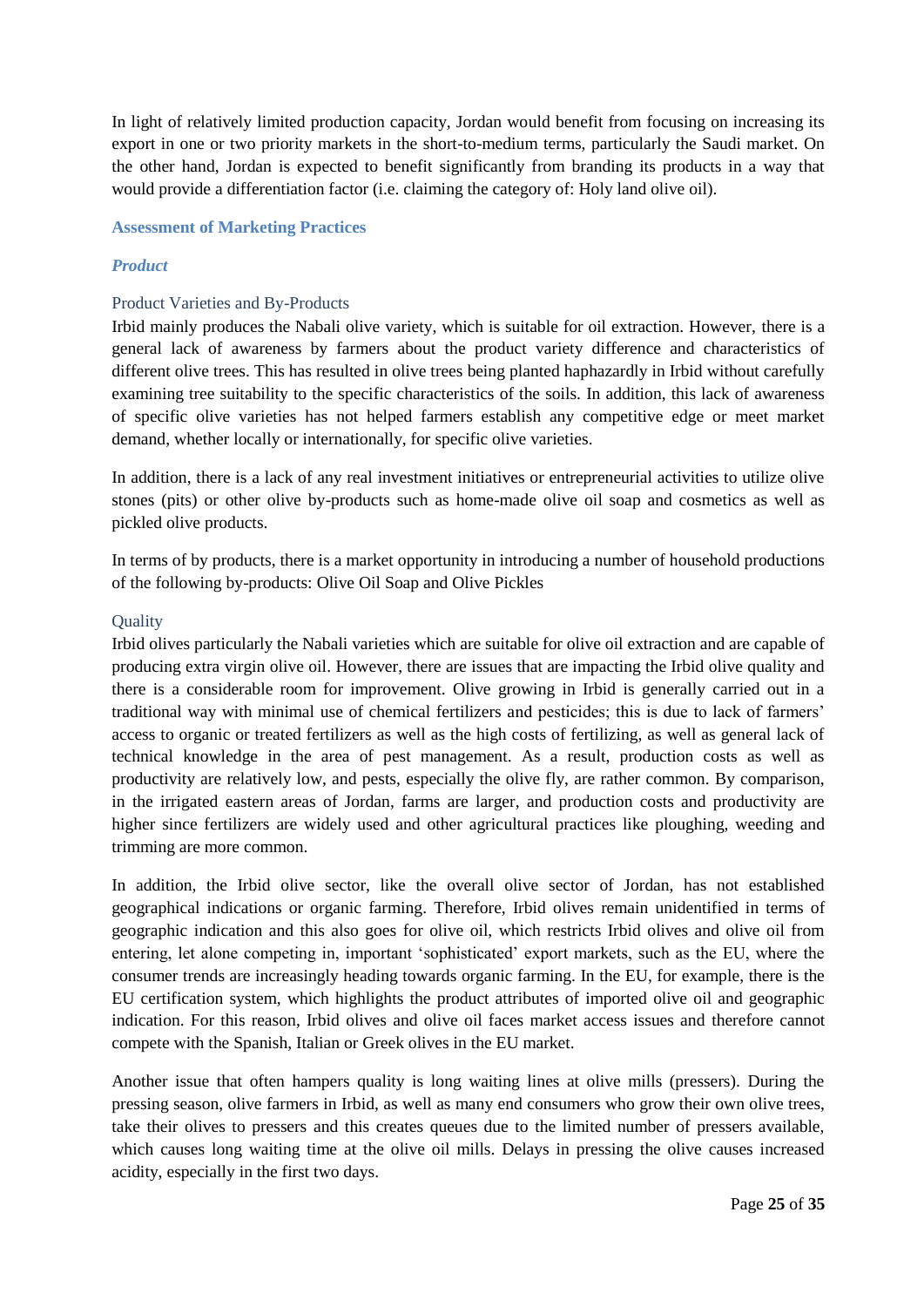With regards to olive oil, every so often there are problems related to post-harvest handling techniques as well as the timing of transporting fresh olives to pressing mills as mentioned earlier in this report. This contributes to increasing the acidity of olive oil produced.

#### Branding

Irbid olive production lacks any effective or systematic branding that would help consumers, whether local or international, recognize the Irbid olives. This is mainly due to the fact the sector is fragmented into small-scaled farmers who lack effective marketing organization, representation and coordination. There have been no real national initiatives to launch an effective, unified branding for Irbid olives.

#### Packaging and Labelling

Packaging and labelling is almost the shortcoming that Irbid olives and olive oil has in terms of branding.

#### *Price*

Prices of fresh olives and olive oil in Irbid, although subject to supply and demand, are largely controlled by the bargaining prowess and influence of wholesale traders in light of the fragmentation of farmers and lack of effective farmer representation.

Since most of the Irbid olive production is within the Nabali variety, the prices of available olives and olive oil categories are fairly similar. However, there is no clear or unified pricing strategy that is adopted by farmers and producers, which are considered to be a weak link within the olive value chain due to their fragmentation and lack of proper representation. The way the farmers' olive prices are set is dependent on the bargaining power of wholesale traders.

In addition, preference of farmers for self-standing activity, with consequent scarcity of joint farmers' initiatives, such as producer groups or cooperatives. Without increased cooperation between farmers logistic of harvesting and marketing will become increasingly difficult.

#### *Promotion*

There are hardly any promotional efforts done by olive producers in Irbid. This is mainly due to lack of marketing and management know-how – the farming base is made by subsistence farming and are typically not perceived as businesses but as mere agriculture production units. The problem is aggravated by farmer/grower specialized marketing body.

Additional promotion related challenges are:

- There is a need for more effective participation in relevant local, regional and international exhibitions: Farmers have expressed strong interest in identifying the most important trade fairs and exhibitions, whether at the local, regional or global spheres, and they demonstrated their desire to participate more effectively in these exhibitions under the guidance and auspices of the association.
- Lack of national olive festival in Jordan and there have been no initiatives to organize a special event for Irbid olives and olive oil.
- No apparent or effective links established with the local and regional media for the purpose of promoting Irbid olives and olive oil.

#### *Distribution Channels*

Olives are usually distributed to wholesale markets. There are three main wholesale markets which are located in: Amman, Irbid and Zarqa. There is no reliable data on the distributed quantities and the share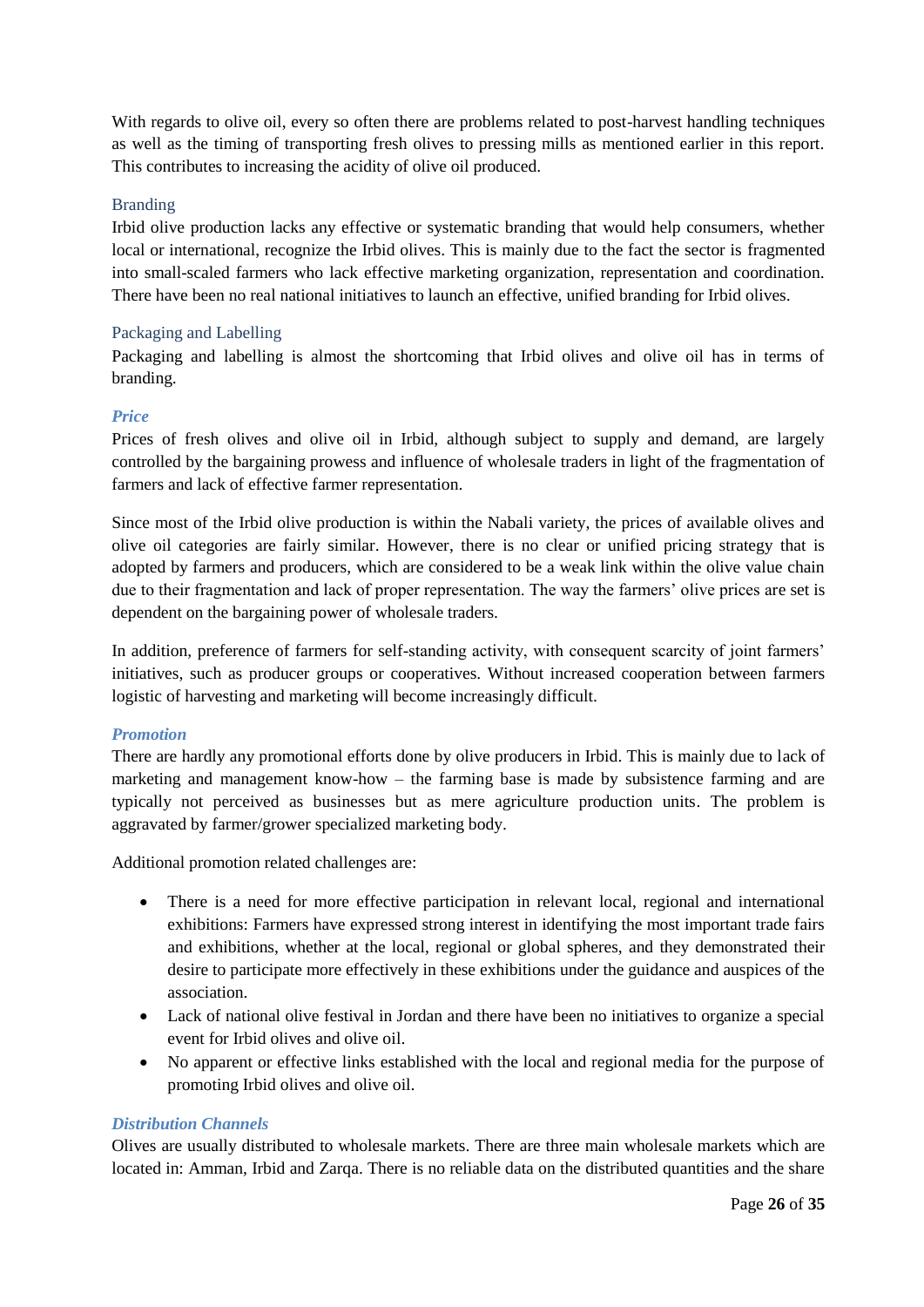of each distribution channel. However, in qualitative terms, the majority of olives are distributed in wholesale markets.



The figure above shows that distribution channels usually follow the following routes:

- 1. **Farmers to wholesalers** (wholesale markets) to retailers to consumers.
- 2. **Farmers to intermediaries**, who sell to either food processers (who sell to exporters and/or domestic market retailers) or retailers to consumers
- 3. **Farmers to food processers** to exporters and/or domestic market retailers.

In less common occasions, olive farmers sell directly to consumers directly.

The figure above shows that distribution channel does not allow access of farmers to sell directly to retailers, exporters or end consumers. The bargaining power of wholesale markets and contractors stems from fragmentation of relatively small farmers. In light of such fragmentation and as a result of wholesaler's bargaining powers, farmers are unable to retain margins of sound profitability, whereas wholesalers and intermediaries are making much higher margins when they sell to exporters and retailers. The case of olive oil is not much different from fresh olives, except the bargaining power is in the mills/oil pressers' hands as well as wholesalers. This means that farmers currently are not benefiting much from olive oil extraction business because the good margins are going to the mills as well as the wholesalers. The following matrix shows the key challenges that face Irbid olive growers and producers according to distribution channels:

| <b>Channels</b>                         | <b>Critical success</b><br>factors/Market<br><b>Requirements</b>                              | <b>Improvement Needed</b>                                                                                                        | <b>Constraints to achieving</b><br><i>improvements</i>                                                        |
|-----------------------------------------|-----------------------------------------------------------------------------------------------|----------------------------------------------------------------------------------------------------------------------------------|---------------------------------------------------------------------------------------------------------------|
| Wholesale<br>markets $&$<br>Wholesalers | Raising profit<br>$\bullet$<br>margins for<br>producers/<br>growers through<br>better pricing | Leveraged<br>$\bullet$<br>bargaining power<br>Branding & image<br>$\bullet$                                                      | Fragmented small-scaled<br>$\bullet$<br>farmers/growers causing low<br>bargaining power of<br>farmers/growers |
| <b>Intermediaries</b><br>& contractors  | Leveraged<br>$\bullet$<br>bargaining<br>power                                                 | Ability to<br>$\bullet$<br>negotiate prices<br>with<br>intermediaries in<br>different supply<br>periods<br>Branding & image<br>٠ | Fragmented small-scaled<br>$\bullet$<br>farmers/growers causing low<br>bargaining power of<br>farmers/growers |
| Mills &<br>processors                   | Improved access<br>$\bullet$<br>time to mills                                                 | Leveraged<br>$\bullet$<br>bargaining power                                                                                       | Fragmented small-scaled<br>$\bullet$<br>farmers/growers                                                       |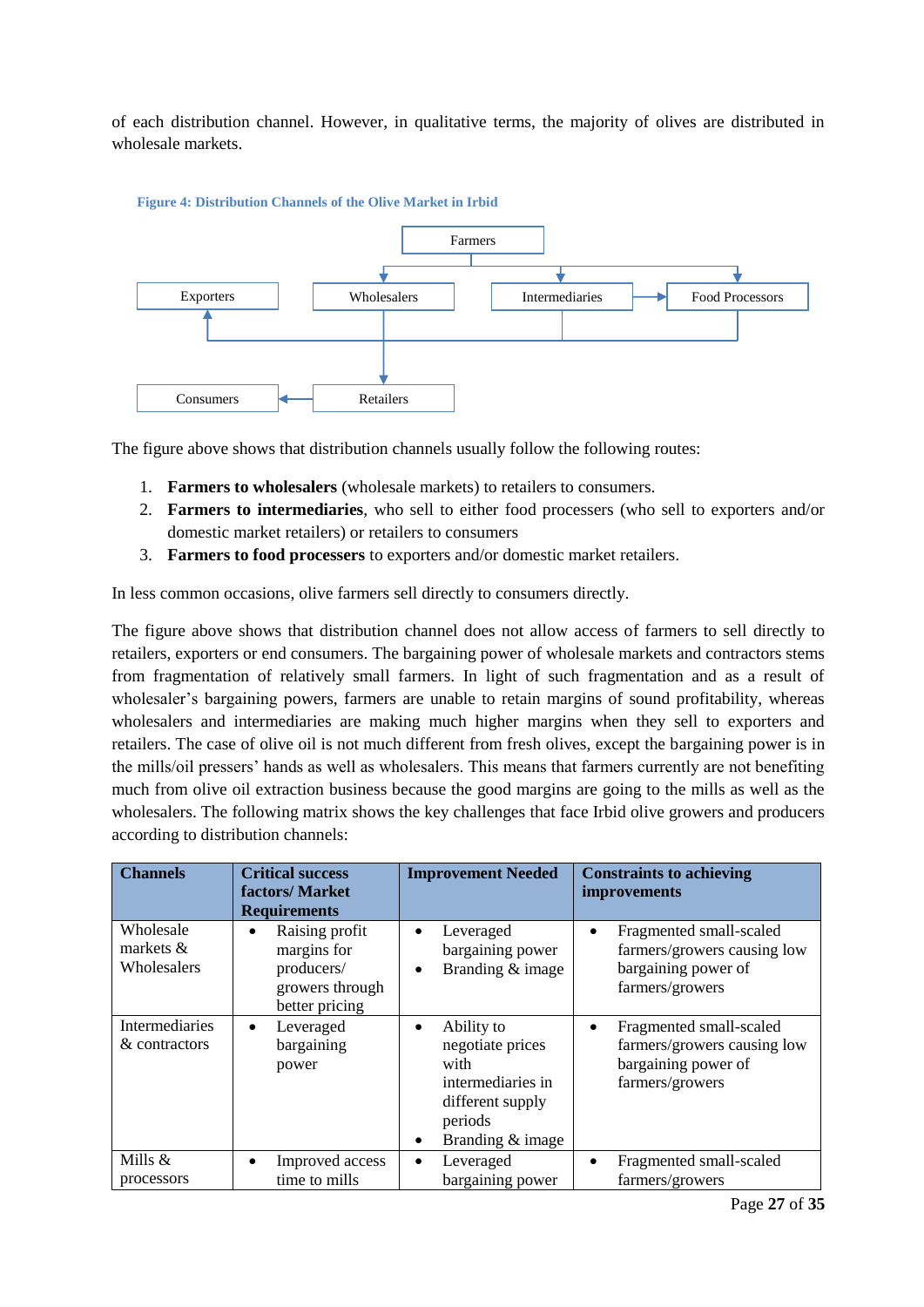| Exporters (to<br>regional export<br>markets) | Product<br>$\bullet$<br>innovation | Introduction of<br>$\bullet$<br>new products to<br>the market<br>Pre-packaged<br>$\bullet$<br>products | Lack of exposure to product<br>marketing ideas<br>Lack of knowledge of export<br>market consumer preferences<br>High / unaffordable cost of<br>$\bullet$<br>modern packaging |
|----------------------------------------------|------------------------------------|--------------------------------------------------------------------------------------------------------|------------------------------------------------------------------------------------------------------------------------------------------------------------------------------|
|                                              | Uniformity of<br>produce           | Enhanced<br>$\bullet$<br>production and<br>post-harvest<br>practices                                   | Lack if investment in<br>$\bullet$<br>automated production and<br>harvesting<br>Lack of pesticide and<br>$\bullet$<br>fertilizer technical know-how                          |
|                                              | Expanded<br>product variety        | Introducing more<br>$\bullet$<br>varieties suitable<br>to soil as well as<br>market<br>preferences     | Lack of knowledge of export<br>$\bullet$<br>market consumer preferences<br>Lack of knowledge of<br>product varieties                                                         |
|                                              | Consistent<br>delivery             | Enhanced<br>$\bullet$<br>production and<br>post-harvest<br>practices                                   | Lack if investment in<br>automated production and<br>harvesting<br>Lack of pesticide and<br>fertilizer technical know-how                                                    |

# <span id="page-27-0"></span>**SWOT Analysis**

# <span id="page-27-1"></span>**SWOT Analysis**

The SWOT matrix below summarizes the key findings of market analysis:

| <b>Strengths</b>                                                                                                                                                                                                                                                                                                                                                                                                                                                                                                                                                                                                                      | <b>Weaknesses</b>                                                                                                                                                                                                                                                                                                                                                                                                                                                                                                                                                                                                                                                                                                                                                                                                                                                                                                                                                                                                                                                                                                                                     |
|---------------------------------------------------------------------------------------------------------------------------------------------------------------------------------------------------------------------------------------------------------------------------------------------------------------------------------------------------------------------------------------------------------------------------------------------------------------------------------------------------------------------------------------------------------------------------------------------------------------------------------------|-------------------------------------------------------------------------------------------------------------------------------------------------------------------------------------------------------------------------------------------------------------------------------------------------------------------------------------------------------------------------------------------------------------------------------------------------------------------------------------------------------------------------------------------------------------------------------------------------------------------------------------------------------------------------------------------------------------------------------------------------------------------------------------------------------------------------------------------------------------------------------------------------------------------------------------------------------------------------------------------------------------------------------------------------------------------------------------------------------------------------------------------------------|
| Geographic proximity to key export<br>markets: Saudi Arabia and rest of GCC,<br>gives Jordan a logistical edge over<br>competitors<br>The Nabali and Rasie' varieties produced<br>$\bullet$<br>in Irbid have good commercial potential<br>and considered to be of good quality and<br>taste<br>Jordanian<br>customers prefer<br>domestic<br>products when sure about quality.<br>Recent modernization of mills<br>has<br>improved the olive oil extraction activities<br>and enables production of mass quantities<br>Recently enhanced availability of qualified<br>٠<br>Syrian labour with good harvest and post-<br>harvest skills | Fragmentation of olive production base<br>$\bullet$<br>(farms are too small to be efficient). This<br>is leading to failure to carry out marketing<br>cooperatively and recognize<br>market<br>standards among small grower operations<br>leads to disparate quality of fresh tomatoes<br>and lack of uniformity of varieties<br>supplied to end markets.<br>Relatively production capacity and means<br>for constant delivery to export markets.<br>Labour intensive growing practices raising<br>$\bullet$<br>the cost of production<br>Insufficient know-how and inadequate<br>$\bullet$<br>awareness of producers about market<br>quality criteria (as opposed to traditional<br>quality criteria – that is particularly related<br>to the olive oil market)<br>Insufficient know-how and inadequate<br>$\bullet$<br>awareness of producers about product<br>varieties and market potential<br>Insufficient know-how and inadequate<br>$\bullet$<br>awareness of producers about various<br>types of pesticides and fertilizers<br>Improper packaging<br>٠<br>Unidentified GI of Irbid olives and olive<br>oil as well as naturally grown organic |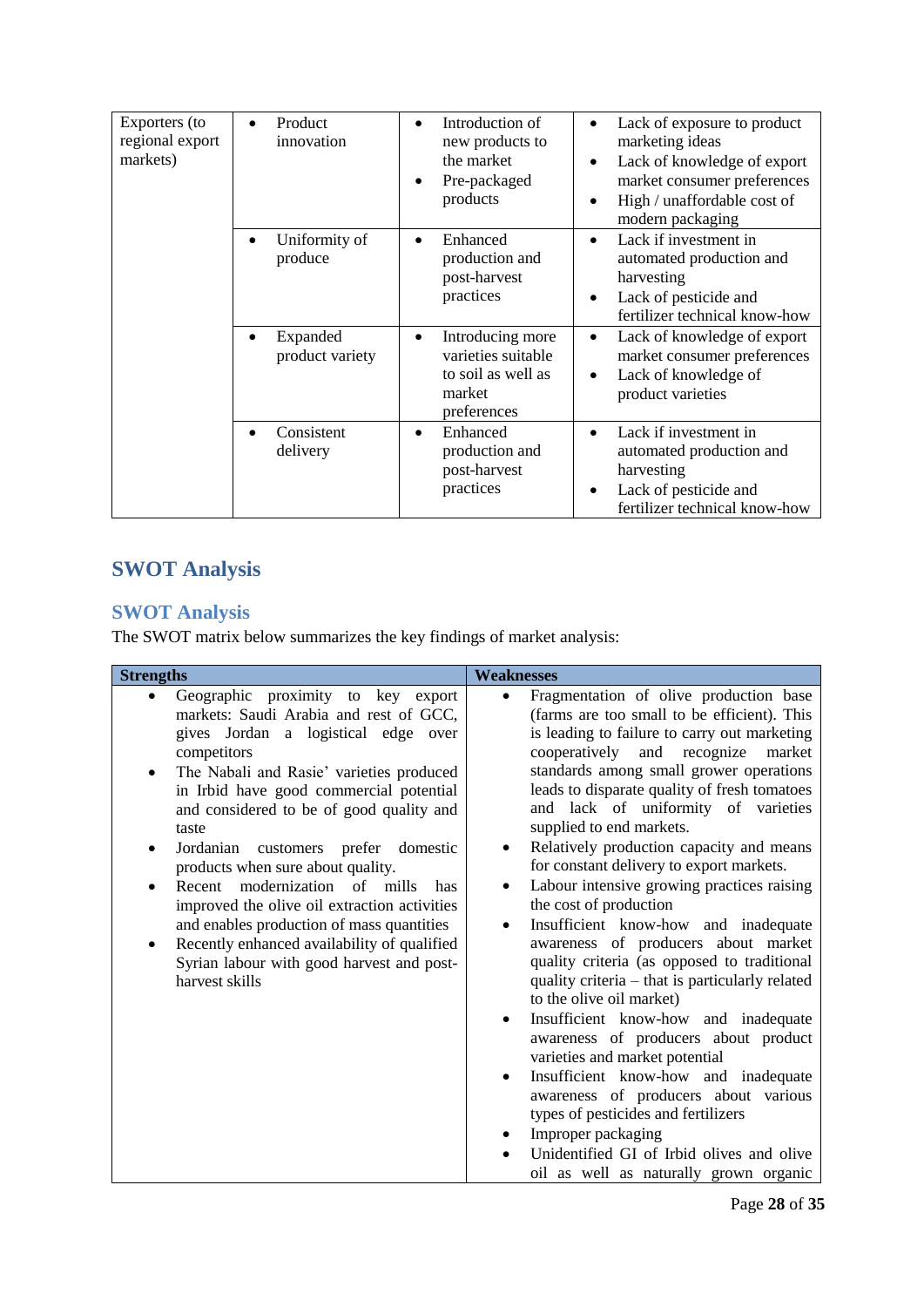| <b>Strengths</b>                                                                                                                                                                                                                                                                                                                                                                                                                                                                                                                                                                                                                                                                                                                | <b>Weaknesses</b>                                                                                                                                                                                                                                                                                                                                                                                                                                                                                                                                                                                                                                                                                                                                                          |  |
|---------------------------------------------------------------------------------------------------------------------------------------------------------------------------------------------------------------------------------------------------------------------------------------------------------------------------------------------------------------------------------------------------------------------------------------------------------------------------------------------------------------------------------------------------------------------------------------------------------------------------------------------------------------------------------------------------------------------------------|----------------------------------------------------------------------------------------------------------------------------------------------------------------------------------------------------------------------------------------------------------------------------------------------------------------------------------------------------------------------------------------------------------------------------------------------------------------------------------------------------------------------------------------------------------------------------------------------------------------------------------------------------------------------------------------------------------------------------------------------------------------------------|--|
|                                                                                                                                                                                                                                                                                                                                                                                                                                                                                                                                                                                                                                                                                                                                 | olives<br>Weak marketing performance<br>Lack of a unified effective branding<br>$\bullet$<br>Lack of coordination between growers and<br>$\bullet$<br>mills causing delays at oils mills<br>Low Local prices compared to the cost<br>٠<br>Limited cash flow of producers/growers<br>$\bullet$<br>and lack of financial planning capabilities<br>Limited production planning and harvest<br>scheduling hindering consistent supply                                                                                                                                                                                                                                                                                                                                          |  |
| <b>Opportunities</b>                                                                                                                                                                                                                                                                                                                                                                                                                                                                                                                                                                                                                                                                                                            | <b>Threats</b>                                                                                                                                                                                                                                                                                                                                                                                                                                                                                                                                                                                                                                                                                                                                                             |  |
| Demand at the regional level is increasing<br>due to growing population and increased<br>health-awareness, and there is an excellent<br>opportunity to expand exports to the Saudi<br>and other GCC markets<br>The opportunity to target larger market<br>segments in new export markets through<br>more targeted branding (i.e. Olive from the<br>Holly Land)<br>The opportunities that consolidation of<br>farmers/growers<br>small<br>would<br>bring,<br>collective<br>including:<br>marketing<br>&<br>branding, collective raw material and other<br>input procurement (better prices, better<br>terms), minimization of production and<br>marketing costs, as well as collective<br>improvement of packaging, and quality. | climatic<br>conditions<br>Changing<br>$\bullet$<br>and<br>decreasing rain-fall.<br>Threat<br>of<br>competition<br>in<br>growing<br>$\bullet$<br>neighbouring GCC markets<br>The possibility of aggravating the impact<br>$\bullet$<br>of the political and security situations in<br>Syria and other neighbouring countries on<br>the agricultural sector in Jordan.<br>Inflation and declining purchasing power<br>$\bullet$<br>of domestic consumers might result in<br>decreasing local demand as consumers<br>might shift towards cheaper imported olive<br>oil.<br>The issue of consumer trust in local<br>processors and producers of olive oil<br>might result in domestic<br>consumers<br>shifting towards the less favourable, but<br>'safer' imported olive oil. |  |

# <span id="page-28-0"></span>**Key Findings and Conclusion**

Research findings and SWOT analysis shows that the Jordanian olive sector in general, and the Irbid olive sector in particular, has a good potential to grow and expand further, particularly in light of recent developments which the sector has undergone and the modernization of olive oil mills. Due to its geographic location, Jordan has a logistical competitive edge over the Turkish, Tunisian, Lebanese and Syrian competition in the expanding export markets of the GCC, particularly Saudi Arabia. Opportunities for sector growth lie in the fact that consumers in the fact that end-consumers in potential export markets are becoming more health-conscious, hence they are increasingly shifting towards more healthy lifestyles and natural food products. Introducing GI and organic farming for Irbid olives will leverage its marketability in new export markets.

However, the sector has a number of weaknesses that are restricting it from realizing its growth potential. Key weaknesses are related to: fragmentation of the sector, labour availability, skills and work-ethic issues, marketing and branding, packaging, warehousing, lack of coordination with the olive oil mills as well as limited financial and management planning know-how. There are also challenges and threats which are increasingly impacting negatively on the sector. Such threats include: the political instability in the region and the high level of uncertainty associated with it, changing climatic conditions which are causing unpredictable rainfall, competition gaining momentum in regional export markets, as well as domestic market challenges related to consumer trust and declining purchasing power.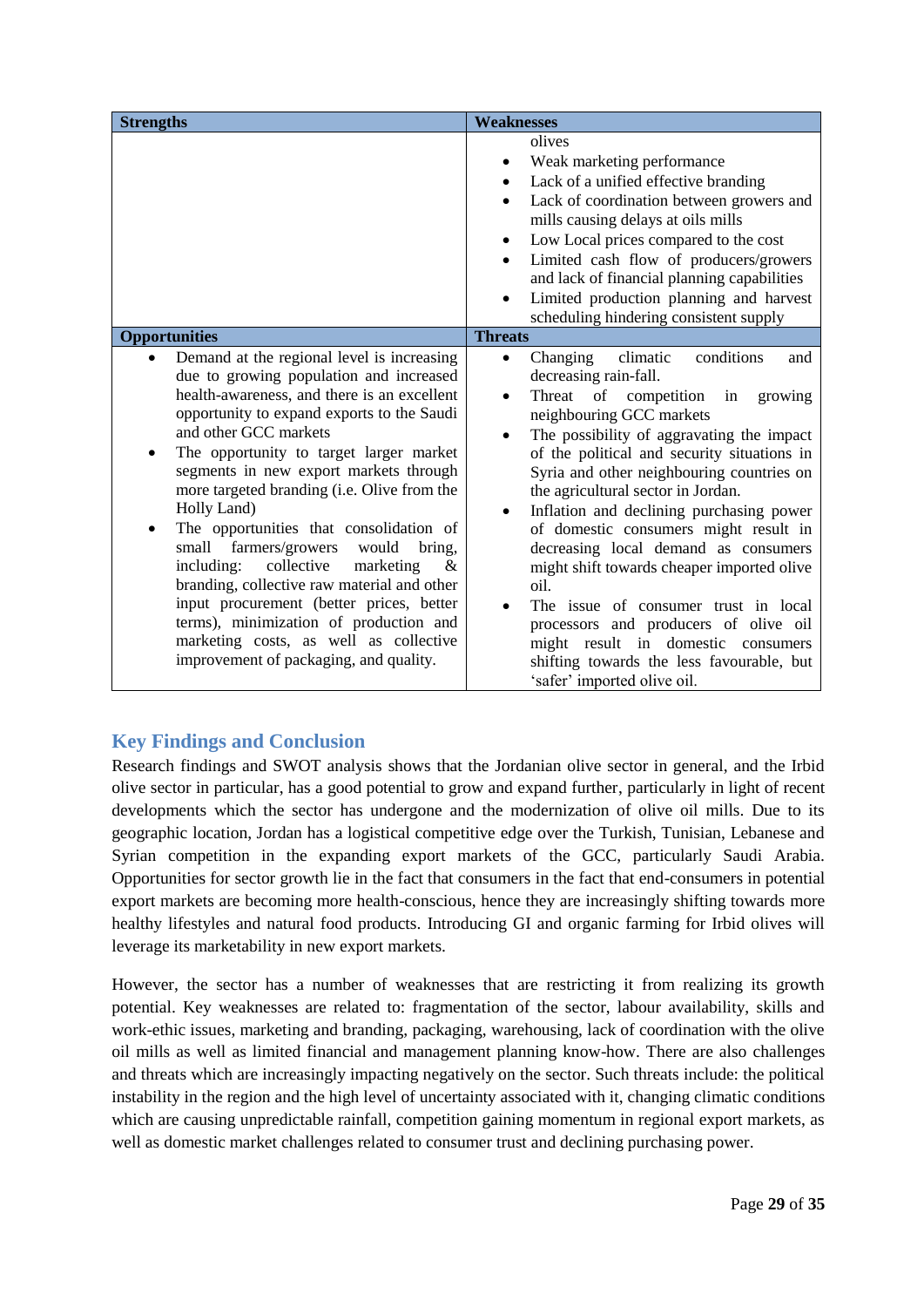In order to enhance the sector's chances of achieving and sustaining growth, the following TWOS Matrix (which is a variant of the SWOT Analysis) provides **recommendations** on how the sector can: utilize its strengths to capitalize on opportunities (SO), utilize strengths to avoid current and potential threats (ST), overcome current weaknesses by exploiting opportunities (WO), and; lessen the impact of weaknesses and avoid current and potential threats (WT).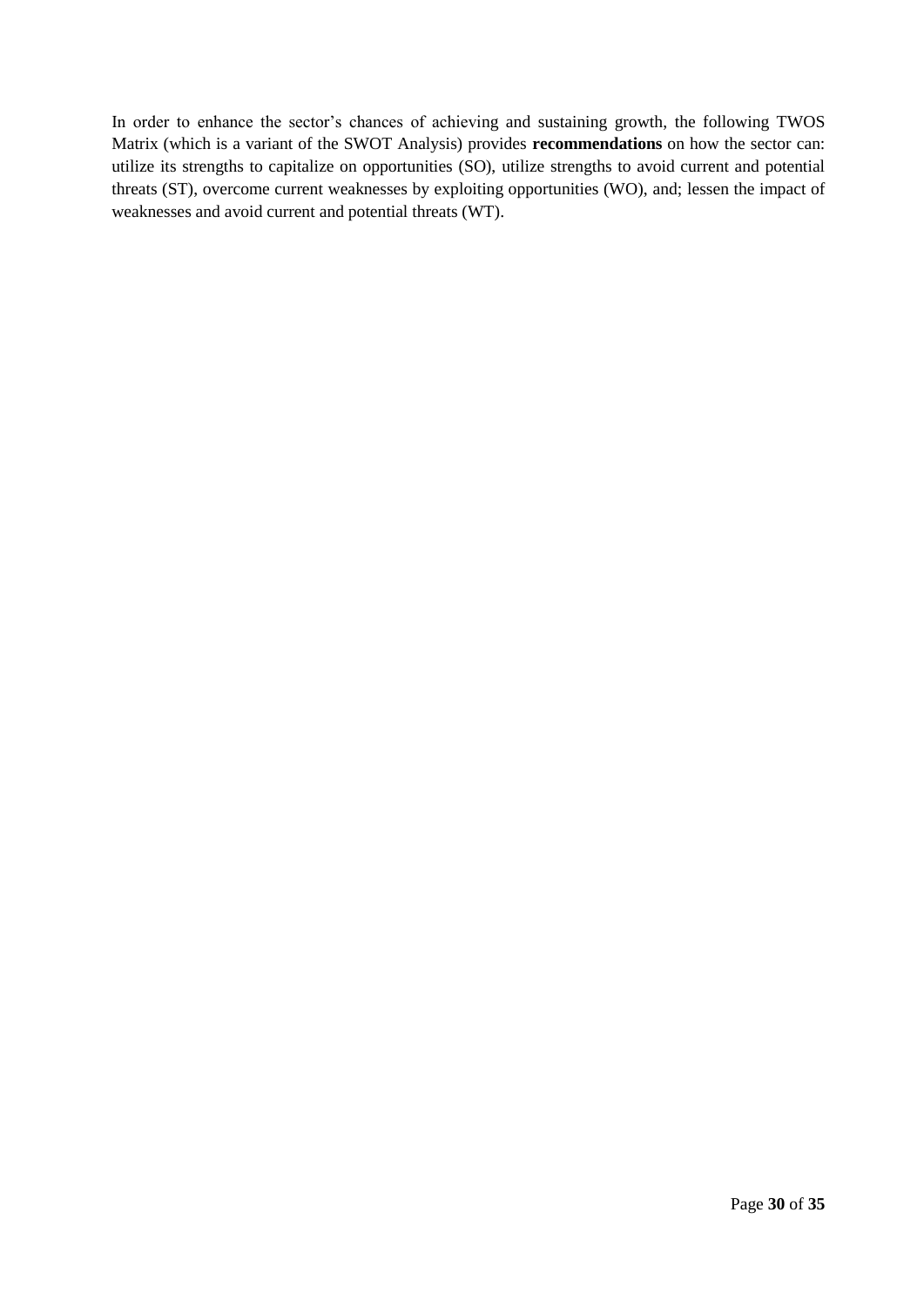|                                                                                                                                                                                                                               | <b>Key Internal Strengths</b>                                                                                                                                                                                                                                                                                                                                | <b>Key Internal Weaknesses</b>                                                                                                                                                                                                                                                                                                                                                                                                                                                                                                                        |
|-------------------------------------------------------------------------------------------------------------------------------------------------------------------------------------------------------------------------------|--------------------------------------------------------------------------------------------------------------------------------------------------------------------------------------------------------------------------------------------------------------------------------------------------------------------------------------------------------------|-------------------------------------------------------------------------------------------------------------------------------------------------------------------------------------------------------------------------------------------------------------------------------------------------------------------------------------------------------------------------------------------------------------------------------------------------------------------------------------------------------------------------------------------------------|
|                                                                                                                                                                                                                               | Geographic location<br>$+$<br>Good varieties with good<br>$+$<br>quality and taste<br>Domestic<br>consumer<br>$^{+}$<br>preference<br>Modernized mills<br>$+$<br>Enhanced<br>availability<br>of<br>$+$<br>skilled labour                                                                                                                                     | Fragmented sector<br><b>Unidentified GI</b><br>Relatively limited production<br>- Labor-intensive growing<br>- Lack of coordination with mills<br>- Lack of marketing know-how<br>- Weak branding and packaging<br>Inadequate<br>technical<br>skills<br>related<br>to<br>growing<br>and<br>pesticides                                                                                                                                                                                                                                                 |
| <b>Key External Opportunities</b>                                                                                                                                                                                             | <b>SO</b>                                                                                                                                                                                                                                                                                                                                                    | <b>WO</b>                                                                                                                                                                                                                                                                                                                                                                                                                                                                                                                                             |
| Expanding exports to Saudi<br>$+$<br>& GCC markets<br>Claiming the 'holly land'<br>$^{+}$<br>category<br>The economic and marketing<br>$^{+}$<br>embedded in<br>opportunities<br>idea<br>the<br>of<br>sector<br>consolidation | Develop and implement an<br>$\bullet$<br>marketing<br>export<br>plan<br>targeting the Saudi market<br>Introduce new by-products<br>$\bullet$<br>targeting wider segments of<br>domestic consumers<br>Introduce<br>'holy-land'<br>the<br>$\bullet$<br>olive branding<br>Establish a showroom of Irbid<br>$\bullet$<br>olive products to domestic<br>customers | delivery<br>Constant<br>$\bullet$<br>and<br>installing proper warehouses<br>will contribute to enhancing<br>sales<br>Establish a farmer cooperative<br>$\bullet$<br>mainly to serve the following<br>(1)<br>achieve<br>purposes:<br>economies of scale through<br>collective procurement,<br>(2)<br>enhance coordination<br>with<br>mills to enhance olive oil<br>productivity<br>Introduce mobile mills<br>to<br>enhance olive oil productivity<br>Build farmers' capacity in<br>planting planning, soil tillage<br>and rugged land use know-<br>how |
| <b>Key External Threats</b><br>Changing climatic conditions<br>(unpredictable rainfall)<br>Competition<br>Domestic consumer trust issues                                                                                      | <b>ST</b><br>Introduce favourable shipping<br>$\bullet$<br>charges/terms to targeted<br>regional importers<br>Enhance marketing<br>$\bullet$<br>communications with                                                                                                                                                                                          | <b>WT</b><br>Enhance rainwater harvesting<br>$\bullet$<br>and storage techniques and<br>facilities<br>Introduce GI for Irbid olive<br>production                                                                                                                                                                                                                                                                                                                                                                                                      |
|                                                                                                                                                                                                                               | domestic customers                                                                                                                                                                                                                                                                                                                                           | Enforce regulatory control<br>$\bullet$<br>and implementation of<br>pesticides and fertilizer use                                                                                                                                                                                                                                                                                                                                                                                                                                                     |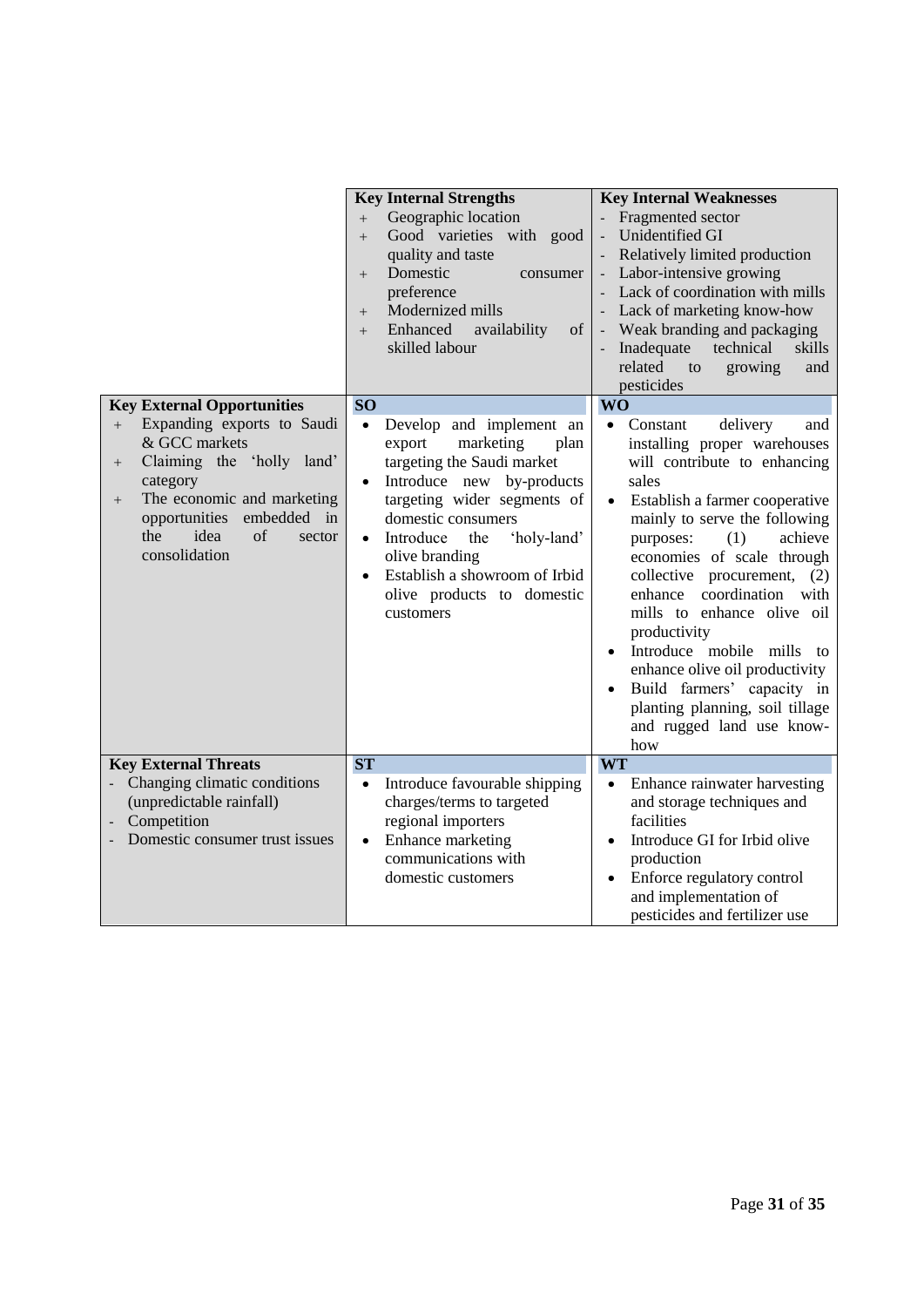# <span id="page-31-0"></span>**Marketing Strategy and Recommendations**

# <span id="page-31-1"></span>**Marketing Upgrading Needs and Recommendations**

The following matrix provides a summary of key marketing upgrading needs and recommendations for Irbid olive farmers (growers), based on the Marketing Mix (4Ps) Model:

| <b>Product</b>                                                                                                                           |                                                                                                                                                                                                                                                                                                           |                                                                                                                                                                                                                                                            |
|------------------------------------------------------------------------------------------------------------------------------------------|-----------------------------------------------------------------------------------------------------------------------------------------------------------------------------------------------------------------------------------------------------------------------------------------------------------|------------------------------------------------------------------------------------------------------------------------------------------------------------------------------------------------------------------------------------------------------------|
| <b>Improvement Needed</b>                                                                                                                | <b>Constraints to Achieving</b>                                                                                                                                                                                                                                                                           | <b>Recommendations</b>                                                                                                                                                                                                                                     |
|                                                                                                                                          | improvements                                                                                                                                                                                                                                                                                              |                                                                                                                                                                                                                                                            |
| Product<br>$\bullet$<br>innovation<br>and<br>diversity<br>of<br>product varieties<br>and by-products<br>of<br>olives<br>and<br>olive oil | Lack of exposure to product<br>marketing ideas<br>General<br>lack<br>producer<br>of<br>$\bullet$<br>awareness of market potential of<br>new products<br>Farmers' attitude towards trying<br>$\bullet$<br>new varieties<br>Enhancing entrepreneurial spirit<br>٠<br>by producers and the female<br>segment | • Build<br>farmers'<br>capacity<br>in<br>product varieties and possibilities<br>• Provide capacity<br>building<br>to<br>women on entrepreneurship and<br>opportunities in the sector                                                                       |
| Procurement<br>$\bullet$<br>sourcing of raw<br>materials<br>including<br>fertilizers<br>and<br>pesticides<br>in<br>order                 | General lack of knowledge of<br>$\bullet$<br>sourcing venues and different<br>types of raw materials<br>Lack of collective procurement<br>of raw materials                                                                                                                                                | · Establish a farmers' cooperative<br>handle collective<br>that would<br>procurement<br>Obtain farmers' buy-in<br><b>Build</b><br>capacity<br>of<br>proposed<br>cooperative                                                                                |
| Water resources<br>$\bullet$<br>irrigation<br>and<br>management                                                                          | Inadequate rainwater harvesting<br>$\bullet$<br>and storage<br>techniques<br>and<br>facilities                                                                                                                                                                                                            | • Provide<br>capacity<br>building<br>to<br>farmers on best practices of water<br>harvesting techniques<br>· Conduct a technical study on<br>facilities needed<br>• Hold awareness sessions                                                                 |
| Land<br>$\bullet$<br>use<br>(acreage)<br>(production<br>efficiency<br>related)                                                           | Lack of planting planning and<br>$\bullet$<br>rugged land use know-how                                                                                                                                                                                                                                    | • Provide capacity building<br>to<br>farmers on planting planning and<br>rugged land use know-how                                                                                                                                                          |
| Pruning and field<br>$\bullet$<br>care techniques<br>and<br>(quality<br>production<br>efficiency<br>related)                             | Conventional<br>of<br>practices<br>$\bullet$<br>ploughing,<br>pruning<br>and<br>inoculation of olive trees                                                                                                                                                                                                | • Provide<br>capacity<br>building<br>to<br>on best practices<br>farmers<br>of<br>ploughing,<br>pruning<br>and<br>inoculation of olive trees                                                                                                                |
| Harvesting<br>and<br>pressing<br>costs<br>(quality<br>and<br>production<br>efficiency<br>related)                                        | Conventional harvest methods<br>Lack of harvest automation<br>$\bullet$<br>Bargaining power of pressing<br>$\bullet$<br>mills<br>light<br>in<br>of<br>the<br>fragmentation of farmers                                                                                                                     | Empower JOPEA and proposed<br>farmer cooperative to take a more<br>proactive<br>role<br>farmer<br>in<br>representation<br>Introduce mobile mills<br>• Develop an operational plan to<br>enhance coordination<br>between<br>farmers and mills through JOPEA |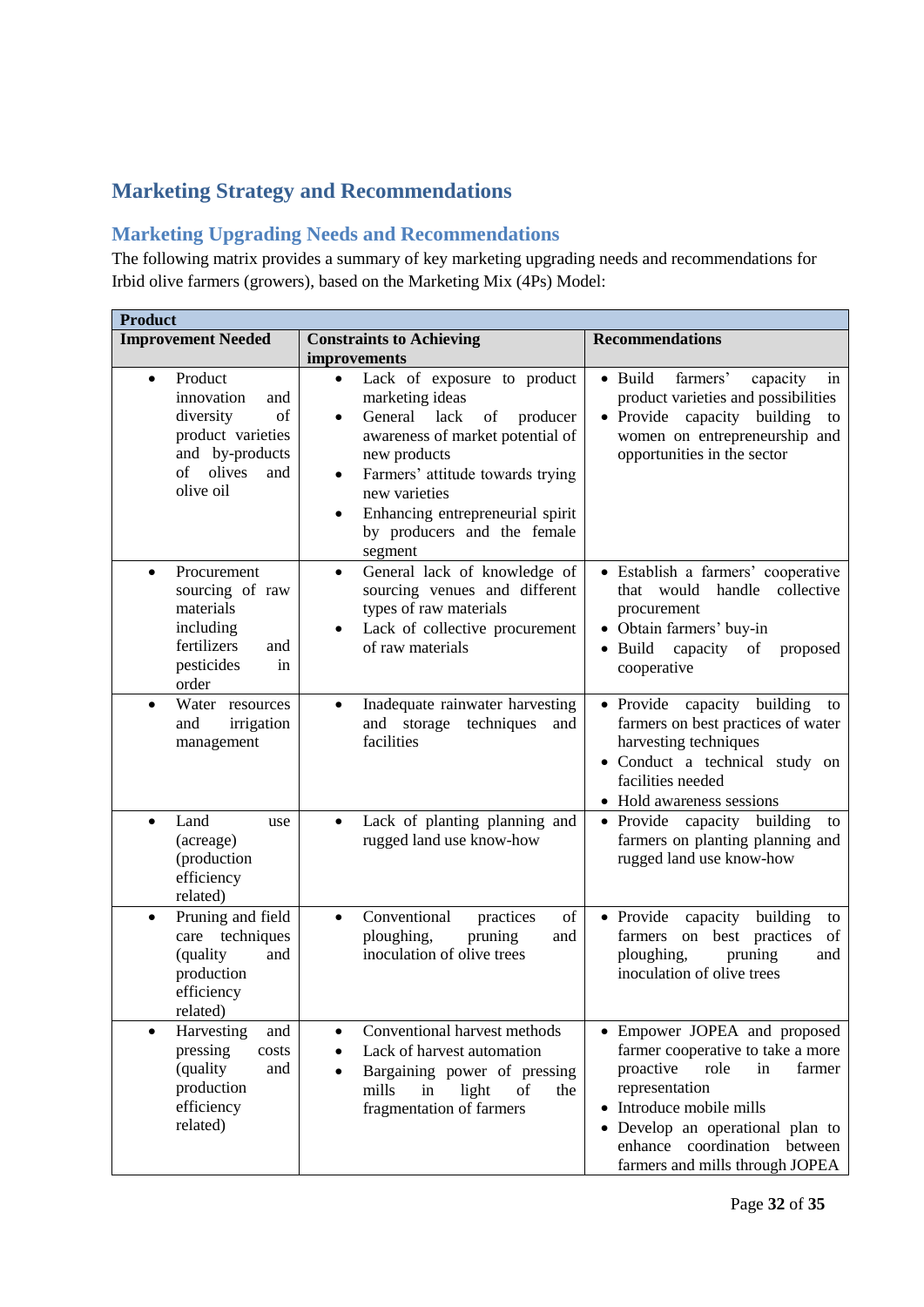| <b>Product</b>                                                                                                 |                                                                                                                                                                                                                                                                  |                                                                                                                                                                                                                                                                         |
|----------------------------------------------------------------------------------------------------------------|------------------------------------------------------------------------------------------------------------------------------------------------------------------------------------------------------------------------------------------------------------------|-------------------------------------------------------------------------------------------------------------------------------------------------------------------------------------------------------------------------------------------------------------------------|
| <b>Improvement Needed</b>                                                                                      | <b>Constraints to Achieving</b><br>improvements                                                                                                                                                                                                                  | <b>Recommendations</b>                                                                                                                                                                                                                                                  |
| tillage<br>Soil<br>$\bullet$<br>(production<br>efficiency<br>related)                                          | Lack of technical knowledge in<br>$\bullet$<br>areas related to combatting pests<br>and distributing nutrients                                                                                                                                                   | • Provide<br>capacity<br>building<br>to<br>on best practices of<br>farmers<br>combatting pests and distributing<br>nutrients                                                                                                                                            |
| Post-harvest<br>$\bullet$<br>handling (quality<br>and production<br>efficiency<br>related)                     | Conventional<br>post-harvest<br>$\bullet$<br>techniques<br>Lack of regulatory control and<br>enforcement                                                                                                                                                         | • Provide capacity building<br>on<br>best-practices of post-harvesting<br>• Develop a business plan for the<br>proposed cooperative to provide<br>post-harvest handling activities to<br>farms<br>• Develop an advocacy paper and<br>action plan to enforce regulations |
| <b>Branding</b>                                                                                                | Lack of identity of Irbid olive<br>$\bullet$<br>and olive oil production<br>Lack of collective branding and<br>$\bullet$<br>strategic messaging of farmer's<br>olive produce - mainly because<br>of farmer fragmentation and<br>lack of marketing representation | Develop<br>unified<br>branding<br>$\rm{a}$<br>strategy and framework around<br>the 'Holy land olive' concept<br>• Collaborate with JOPEA and<br>proposed collaborative to ensure<br>buy-in and implementation                                                           |
| Packaging<br>$\bullet$                                                                                         | Lack of knowledge of proper<br>$\bullet$<br>packaging<br>Cost of proper packaging                                                                                                                                                                                | • Work with JOPEA on conducting<br>a technical study and designs to<br>introduce proper packaging<br>$\bullet$ Work<br>with<br>proposed<br>collaborative<br>develop<br>to<br>a<br>collective procurement plan                                                           |
| <b>Price</b>                                                                                                   |                                                                                                                                                                                                                                                                  |                                                                                                                                                                                                                                                                         |
| <b>Improvement Needed</b>                                                                                      | <b>Constraints to Achieving improvements</b>                                                                                                                                                                                                                     |                                                                                                                                                                                                                                                                         |
| The way pricing<br>$\bullet$<br>is dictated in the<br>local market                                             | Bargaining<br>of<br>power<br>$\bullet$<br>wholesalers in light of farmer<br>fragmentation                                                                                                                                                                        | • Establish a cooperative of olive<br>of Irbid. Define<br>farmers<br>its<br>representative<br>roles<br>and<br>operations within the context of a<br>business plan                                                                                                       |
| <b>Promotion</b>                                                                                               |                                                                                                                                                                                                                                                                  |                                                                                                                                                                                                                                                                         |
| <b>Improvement Needed</b>                                                                                      | <b>Constraints to Achieving improvements</b>                                                                                                                                                                                                                     |                                                                                                                                                                                                                                                                         |
| Ineffective<br>promotional<br>campaigns                                                                        | Farmer fragmentation and lack<br>of marketing representation                                                                                                                                                                                                     | • Work with JOPEA on ways to<br>leverage the impact of the Annual<br>Olive Festival<br>• Within the context of a branding<br>plan for Irbid olives, develop a<br>marketing communications plan<br>that targets domestic consumers                                       |
| <b>Place (Distribution)</b>                                                                                    |                                                                                                                                                                                                                                                                  |                                                                                                                                                                                                                                                                         |
| <b>Improvement Needed</b>                                                                                      | <b>Constraints to Achieving improvements</b>                                                                                                                                                                                                                     |                                                                                                                                                                                                                                                                         |
| Enhanced access<br>$\bullet$<br>to retailers and<br>hypermarkets<br>Improving<br>$\bullet$<br>farmers' margins | farmers'<br>bargaining<br>Weak<br>$\bullet$<br>power in light of fragmentation<br>farmers'<br>bargaining<br>Weak<br>$\bullet$                                                                                                                                    | • Establish a cooperative of olive<br>farmers of Irbid. Define its<br>representative<br>roles<br>and<br>operations within the context of a                                                                                                                              |
| when selling to<br>wholesalers and<br>intermediaries                                                           | power in light of fragmentation                                                                                                                                                                                                                                  | business plan<br>The mandate of the proposed<br>should<br>aim<br>cooperative<br>at<br>creating a link between members'<br>production<br>and<br>supermarkets                                                                                                             |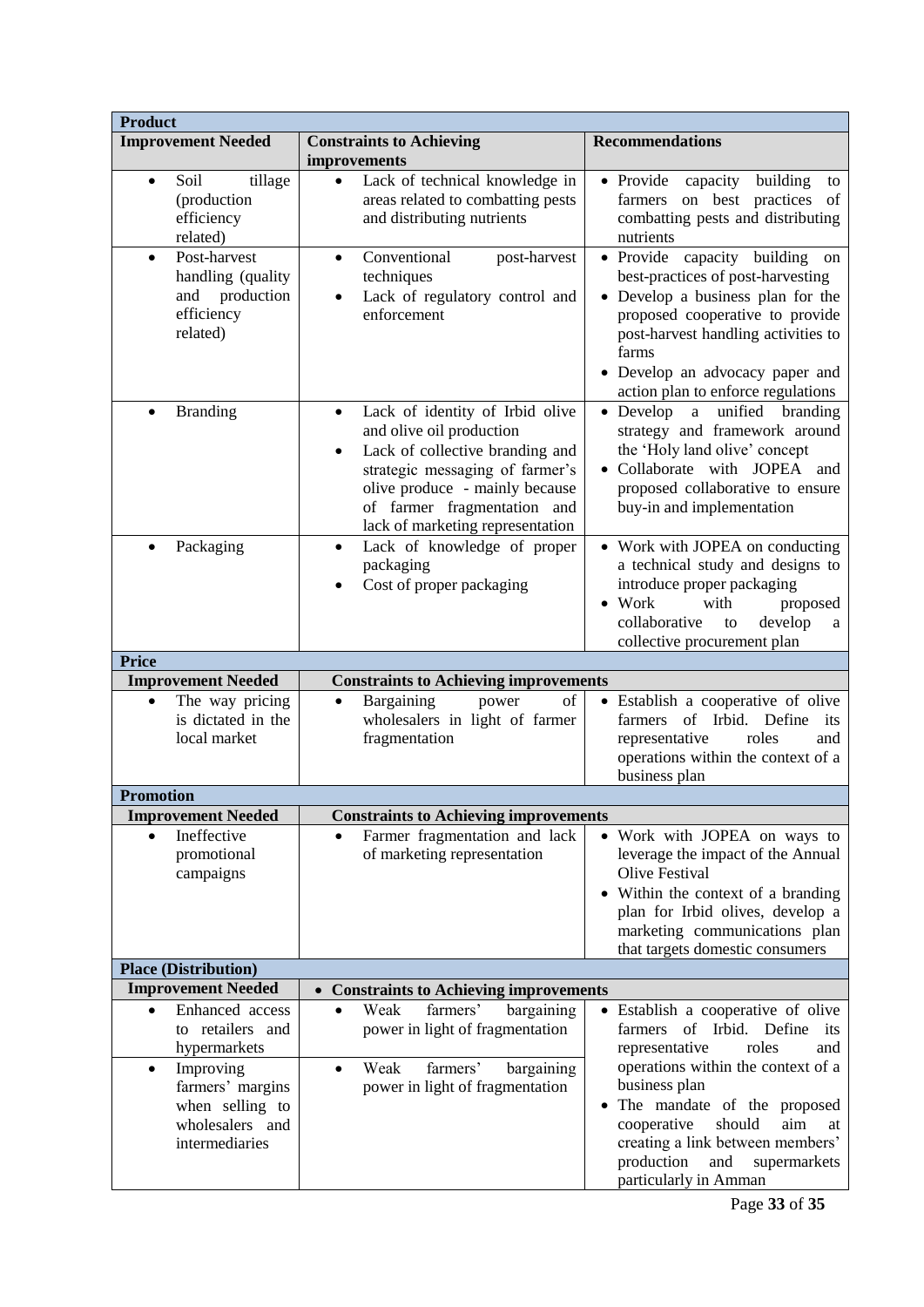| <b>Product</b>                    |                                                                                                                                                              |                                                                                                                                                                                                                     |
|-----------------------------------|--------------------------------------------------------------------------------------------------------------------------------------------------------------|---------------------------------------------------------------------------------------------------------------------------------------------------------------------------------------------------------------------|
| <b>Improvement Needed</b>         | <b>Constraints to Achieving</b>                                                                                                                              | <b>Recommendations</b>                                                                                                                                                                                              |
|                                   | <i>improvements</i>                                                                                                                                          |                                                                                                                                                                                                                     |
| Access times to<br>pressing mills | coordination<br>Lack of<br>and<br>systematic scheduling with mills<br>in light of fragmentation of<br>small-scaled farmers/growers<br>Lack of mobile milling | • Empower JOPEA and proposed<br>farmer cooperative to represent<br>farmers<br>• Introduce mobile mills<br>• Develop an operational plan to<br>coordination<br>between<br>enhance<br>farmers and mills through JOPEA |

# <span id="page-33-0"></span>**Business Opportunities/Value-Added Initiatives for Women and Small-Scale Producers**

### <span id="page-33-1"></span>**Proposed Business Opportunities and Value-Added Initiatives**

The following is a description of recommended small business ideas and value-added activities which can be operated by women and small entrepreneurs in Irbid:

| <b>Proposed</b>        | <b>Establish a Collective Marketing, Branding and Procurement</b>                 |
|------------------------|-----------------------------------------------------------------------------------|
| <b>Initiative</b>      | <b>Cooperative of Small-to-Medium Scale Irbid Olive Farms</b>                     |
| <b>Description and</b> | The idea is to formulate a cooperative of small-to-medium scale olive farms of    |
| <b>Rationale</b>       | Irbid that would be empowered to carry out the following key tasks:               |
|                        | Collective branding and marketing activities including collective                 |
|                        | promotion and selling activities. The proposed cooperative can work               |
|                        | in coordination with JOPEA on marketing and promotional activities.               |
|                        | Collective procurement of raw materials and packaging to achieve<br>$\bullet$     |
|                        | economies of scale for member farmers                                             |
|                        | Distribute<br>member farmers' products directly to retailers,<br>$\bullet$        |
|                        | supermarkets, hotels and restaurants in Jordan.                                   |
|                        | Act as a representative body of member farmers and handle price<br>٠              |
|                        | negotiations with wholesalers.                                                    |
|                        | Handle employment contracting issues with local, Syrian and<br>$\bullet$          |
|                        | Egyptian workers.                                                                 |
|                        | Registering Irbid olive within geographic indicators in coordination<br>$\bullet$ |
|                        | with JOPEA                                                                        |
|                        | Work with JOPEA on facilitating and monitoring coordination with<br>$\bullet$     |
|                        | the olive oil mills.                                                              |
|                        | Ensure quality standards of member farm's produce.<br>٠                           |
|                        | Ensure use of unified proper packaging.<br>$\bullet$                              |
|                        | Provide a showroom to sell member farm's products directly to end<br>$\bullet$    |
|                        | consumers.                                                                        |
|                        |                                                                                   |
|                        | In addition to the above, the proposed cooperative can host women workers,        |
|                        | as well as micro-to-small scale entrepreneurs, to introduce new products under    |
|                        | unified branding. Such products are:                                              |
|                        | New consumer packages of high-quality, home-style table olives (250)<br>$\bullet$ |
|                        | $-500$ ml)                                                                        |
|                        | Home-made olive soap<br>$\bullet$                                                 |
|                        | Pressed olive within consumer packages of $(0.5 - 5.0 \text{ Kg})$<br>٠           |
|                        | Harvesting and post-harvest handling (including sorting and grading)<br>$\bullet$ |
|                        | services to member farms on outsourced basis.                                     |